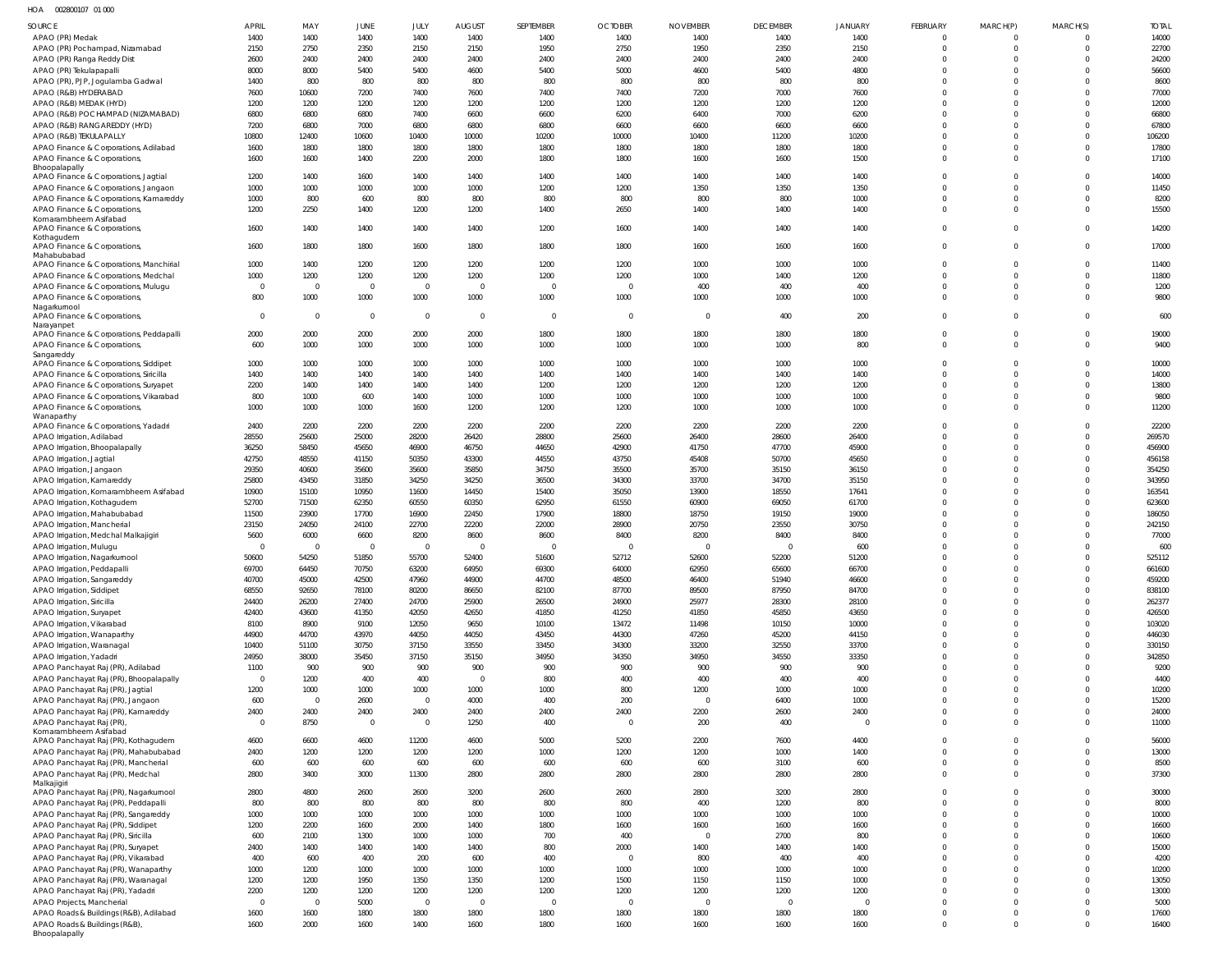002800107 01 000 HOA

| SOURCE                                                                            | <b>APRIL</b>   | MAY        | JUNE           | JULY        | <b>AUGUST</b>  | SEPTEMBER    | <b>OCTOBER</b> | <b>NOVEMBER</b> | <b>DECEMBER</b> | <b>JANUARY</b> | <b>FEBRUARY</b>      | MARCH(P)                   | MARCH(S)             | <b>TOTAL</b> |
|-----------------------------------------------------------------------------------|----------------|------------|----------------|-------------|----------------|--------------|----------------|-----------------|-----------------|----------------|----------------------|----------------------------|----------------------|--------------|
| APAO Roads & Buildings (R&B), Jagtial                                             | 400            | 400        | 400            | 400         | 400            | 400          | 400            | 400             | 400             | 400            | $\Omega$             | 0                          |                      | 4000         |
| APAO Roads & Buildings (R&B), Jangaon                                             | 1400           | 1400       | 1400           | 1400        | 1400           | 1400         | 1400           | 1400            | 1400            | 1400           | $\Omega$             | $\overline{0}$             | $\Omega$             | 14000        |
| APAO Roads & Buildings (R&B), Jogulamba                                           | 4600           | 4800       | 4400           | 4600        | 4800           | 4600         | 4400           | 4600            | 4600            | 4800           | $\Omega$             | $\overline{0}$             | $\Omega$             | 46200        |
| Gadwal                                                                            |                |            |                |             |                |              |                |                 |                 |                |                      |                            |                      |              |
| APAO Roads & Buildings (R&B), Kamareddy                                           | 3000           | 3200       | 3000           | 3000        | 3000           | 3000         | 2800           | 2800            | 3400            | 3000           | $\Omega$<br>$\Omega$ | $\overline{0}$<br>$\Omega$ | $\Omega$<br>$\Omega$ | 30200        |
| APAO Roads & Buildings (R&B)<br>Komarambheem Asifabad                             | 1000           | 1000       | 1000           | 800         | 800            | 800          | 800            | 800             | 3300            | 800            |                      |                            |                      | 11100        |
| APAO Roads & Buildings (R&B)<br>Kothagudem                                        | 10600          | 9000       | 8000           | 7200        | 8000           | 8600         | $\overline{0}$ | $\overline{0}$  | 24000           | 8200           | $\Omega$             | $\mathbf{0}$               | $\Omega$             | 83600        |
| APAO Roads & Buildings (R&B),<br>Mahabubabad                                      | 1200           | 1200       | 1200           | 1200        | 1200           | 1200         | 1200           | 1200            | 1200            | 1200           | $\Omega$             | $\mathbf{0}$               | $\Omega$             | 12000        |
| APAO Roads & Buildings (R&B), Mancherial                                          | 3900           | 1400       | 1400           | 3900        | 1400           | 8900         | 1400           | $\overline{0}$  | 5300            | 1400           | $\Omega$<br>$\Omega$ | $\overline{0}$             | $\Omega$<br>$\Omega$ | 29000        |
| APAO Roads & Buildings (R&B), Medchal<br>Malkajigiri                              | 3800           | 3600       | 3400           | 3400        | 3600           | 3600         | 3600           | 3600            | 3600            | 3600           |                      | $\mathbf{0}$               |                      | 35800        |
| APAO Roads & Buildings (R&B)                                                      | 2800           | 5800       | 2800           | 2800        | 2800           | 2800         | 2800           | 2800            | 2800            | 2800           | $\Omega$             | $\mathbf{0}$               | $\Omega$             | 31000        |
| Nagarkurnool<br>APAO Roads & Buildings (R&B), Peddapalli                          | 2000           | 1800       | 1800           | 2400        | 2000           | 2000         | 2000           | 2000            | 2000            | 2000           | $\Omega$             | $\overline{0}$             | $\Omega$             | 20000        |
| APAO Roads & Buildings (R&B)                                                      | 3600           | 3600       | 3400           | 3400        | 3400           | 3400         | 3400           | 3400            | 3400            | 3400           | $\Omega$             | $\mathbf 0$                | $\Omega$             | 34400        |
| Sangareddy                                                                        | 600            | 2000       | 400            | 800         | 600            | 600          | 600            | 600             | 600             | 600            | $\Omega$             | $\mathbf 0$                | $\Omega$             | 7400         |
| APAO Roads & Buildings (R&B), Siddipet<br>APAO Roads & Buildings (R&B), Siricilla | 2800           | 5600       | 2800           | 2600        | $\overline{0}$ | 5200         | 2800           | 2600            | 2600            | 2600           | $\Omega$             | $\mathbf 0$                | $\Omega$             | 29600        |
| APAO Roads & Buildings (R&B), Suryapet                                            | 3200           | 3600       | 3400           | 3400        | 3400           | 3400         | 3400           | 3400            | 3000            | 3000           | $\Omega$             | $\Omega$                   | $\Omega$             | 33200        |
| APAO Roads & Buildings (R&B), Vikarabad                                           | 5000           | 5000       | 5000           | 5000        | 5000           | 4800         | 4800           | 7400            | 5000            | 5600           | $\Omega$             | $\mathbf 0$                | $\Omega$             | 52600        |
| APAO Roads & Buildings (R&B)                                                      | 1600           | 1600       | 1400           | 1800        | 1600           | 1600         | 1400           | 1600            | 1600            | 1400           | $\Omega$             | $\Omega$                   | $\Omega$             | 15600        |
| Wanaparthy                                                                        |                |            |                |             |                |              |                |                 |                 |                |                      |                            |                      |              |
| APAO Roads & Buildings (R&B), Waranagal                                           | 800            | 1200       | 800            | 800         | 800            | 800          | 800            | 800             | 800             | 800            | $\Omega$             | $\Omega$                   | $\Omega$             | 8400         |
| APAO Roads & Buildings (R&B), Yadadri                                             | 3000           | 3600       | 4600           | 3400        | 3200           | 3600         | 2800           | 3400            | 4000            | 3200           | $\Omega$             | $\Omega$                   | $\Omega$             | 34800        |
| APAO, PJP (FINANCE), Jogulamba Gadwal                                             | 1000           | 600        | 600            | 800         | 1400           | 800          | 800            | 800             | 600             | 600            | $\Omega$             | $\Omega$                   | $\Omega$             | 8000         |
| APAO, SRSP (FINANCE), WARANGAL                                                    | 1400           | 1600       | 1600           | 2200        | 2200           | 2600         | 2400           | 2400            | 3400            | 3000           | $\Omega$             | $\Omega$                   | $\Omega$             | 22800        |
| PAO (PH) KHAMMAM                                                                  | 800            | 800        | 800            | 800         | 800            | 800          | 800            | 600             | 600             | 600            | $\Omega$             | $\Omega$                   | $\Omega$             | 7400         |
| PAO (PH), HANUMAKONDA                                                             | 600            | 1200       | 600            | 600         | 600            | 600          | 600            | 600             | 600             | 600            | $\Omega$             | $\Omega$                   | $\Omega$             | 6600         |
| PAO (PR) (IW), LMD Colony, Karimnagar                                             | 1400           | 1000       | 1800           | 1200        | $\overline{0}$ | 2400         | 1200           | 1200            | 1200            | 1200           | $\Omega$             | $\Omega$                   | $\Omega$             | 12600        |
| PAO (PR) KCC, HANUMAKONDA                                                         | 2400           | 2400       | 2400           | 2400        | 2400           | 2400         | 2800           | 3000            | 2400            | 2400           | $\Omega$             | $\Omega$                   | $\Omega$             | 25000        |
| PAO (PR) MAHABOOBNAGAR                                                            | 6400           | 6000       | 4600           | 4600        | 4600           | 4600         | 4400           | 4400            | 5000            | 4400           | $\Omega$             | $\Omega$                   | $\Omega$             | 49000        |
| PAO (PR) Nalgonda                                                                 | 5900           | 4500       | 4900           | 4500        | 4500           | 4600         | 4400           | 4400            | 4400            | 4400           | $\Omega$             | $\Omega$                   | $\Omega$             | 46500        |
| PAO (PR), Nirmal                                                                  | 1600           | 800        | 800            | 800         | 800            | 800          | 800            | 800             | 800             | 800            | $\Omega$             | $\Omega$                   | $\Omega$             | 8800         |
| PAO (R&B) (NIRMAL)                                                                | 2200           | 2200       | 2400           | 2200        | 2200           | 2200         | 2200           | 2200            | 2200            | 2200           | $\Omega$             | $\Omega$                   | $\Omega$             | 22200        |
| PAO (R&B), HANUMAKONDA                                                            | 4200           | 4200       | 4200           | 4000        | 4000           | 4000         | 4000           | 4000            | 4000            | 4000           | $\Omega$             | $\Omega$                   | $\Omega$             | 40600        |
| PAO (R&B) LMD                                                                     | 3200           | 4800       | 4200           | 3400        | 3400           | 5000         | 3000           | 3000            | 3200            | 3000           | $\Omega$             | $\Omega$                   | $\Omega$             | 36200        |
| PAO (R&B) MAHABOOBNAGAR                                                           | 6600           | 6600       | 6600           | 6600        | 9600           | 6800         | 6600           | 6600            | 6600            | 6600           | $\Omega$             | $\Omega$                   | $\Omega$             | 69200        |
| PAO (R&B) NALGONDA                                                                | 5000           | 5600       | 5000           | 5000        | 5000           | 5000         | 5000           | 4800            | 4800            | 4800           | $\Omega$             | $\Omega$                   | $\Omega$             | 50000        |
| <b>PAO - IRRIGATION DIVISION</b><br>HANUMAKONDA                                   | 51400          | 57800      | 53300          | 58350       | 57950          | 55450        | 57350          | 55250           | 57150           | 55400          | $\Omega$             | $\Omega$                   | $\Omega$             | 559400       |
| PAO IRRIGATION KARIMNAGAR                                                         | 104300         | 110300     | 113300         | 107050      | 113700         | 110200       | 105970         | 110199          | 111827          | 107800         | $\Omega$             | $\Omega$                   | $\Omega$             | 1094646      |
| PAO IRRIGATION DIVISION HYDERABAD                                                 | 111150         | 109400     | 119600         | 112600      | 111400         | 113800       | 110000         | 109000          | 110400          | 109000         | $\Omega$             | $\Omega$                   | $\Omega$             | 1116350      |
| PAO IRRIGATION DIVISION KHAMMAM                                                   | 85550          | 134800     | 111500         | 107550      | 108800         | 107350       | 108350         | 112150          | 109500          | 108600         | $\Omega$             | $\Omega$                   | $\Omega$             | 1094150      |
| PAO IRRIGATION DIVISION NALGONDA                                                  | 167000         | 168800     | 164950         | 175637      | 171900         | 171714       | 165603         | 166550          | 170900          | 168410         | $\Omega$             | $\Omega$                   | $\Omega$             | 1691464      |
| PAO IRRIGATION DIVISION,<br><b>MAHABOOBNAGAR</b>                                  | 90250          | 90800      | 94629          | 91150       | 89900          | 93550        | 96250          | 94242           | 93700           | 94258          | $\Omega$             | $\Omega$                   | $\Omega$             | 928729       |
| PAO IRRIGATION NIZAMABAD                                                          | 75950          | 79600      | 78250          | 77950       | 75650          | 75100        | 74500          | 74900           | 76700           | 75300          | $\Omega$             | $\Omega$                   | $\Omega$             | 763900       |
| PAO IRRIGATION RANGA REDDY DISTRICT                                               | 132400         | 123950     | 127400         | 128400      | 130800         | 127800       | 126800         | 130000          | 137600          | 128400         | $\Omega$             | $\Omega$                   | $\Omega$             | 1293550      |
| PAO Irrigation Nirmal                                                             | 45350          | 36650      | 46900          | 37150       | 49800          | 41400        | 55450          | 34900           | 36450           | 34450          | $\Omega$             | $\Omega$                   | $\cap$               | 418500       |
| PAO MEDAK(IW), MEDAK                                                              | 9600           | 12200      | 11600          | 11000       | 11200          | 13200        | 11600          | 12400           | 11800           | 12200          | $\Omega$             | $\Omega$                   | $\Omega$             | 116800       |
| PAO, AMRP (FINANCE) NALGONDA                                                      | 2600           | 3400       | 3000           | 3400        | 2800           | 2800         | 2800           | 2800            | 2800            | 2800           | $\Omega$             | $\overline{0}$             | $\Omega$             | 29200        |
| PAO, FINANCE (W & P) DEPT,                                                        | 2000           | 2000       | 2000           | 2000        | 2550           | 2950         | 2750           | 2750            | 2750            | 2750           | $\Omega$             | $\Omega$                   | $\Omega$             | 24500        |
| HANUMAKONDA                                                                       |                |            |                |             |                |              |                |                 |                 |                |                      |                            |                      |              |
| PAO, FINANCE (W & P) DEPT, HYDERABAD                                              | 5300           | 5300       | 4700           | 4700        | 6500           | 7900         | 6300           | 7500            | 7900            | 6700           | $\Omega$             | $\Omega$                   | $\Omega$             | 62800        |
| PAO, FINANCE (W & P) DEPT, KARIMNAGAR                                             | 7100           | 7100       | 6900           | 7300        | 6700           | 6700         | 6700           | 6550            | 6700            | 6700           | $\Omega$             | $\mathbf{0}$               | $\Omega$             | 68450        |
| PAO, FINANCE (W & P) DEPT, KHAMMAM                                                | 2400           | 2400       | 2400           | 2400        | 2400           | 2400         | 2400           | 2400            | 2400            | 2400           | $\Omega$             | $\overline{0}$             | $\Omega$             | 24000        |
| PAO, FINANCE (W & P) DEPT,<br>MAHABOOBNAGAR                                       | 1600           | 1400       | 1400           | 1400        | 1400           | 1400         | 1400           | 1400            | 1400            | 1400           | $\Omega$             | $\Omega$                   | $\Omega$             | 14200        |
| PAO, FINANCE (W & P) DEPT, MEDAK                                                  | 1000           | 1200       | 1200           | 1000        | 1200           | 1200         | 1200           | 1200            | 1200            | 1200           | $\Omega$             | $\Omega$                   | $\Omega$             | 11600        |
| PAO, FINANCE (W & P) DEPT, NIRMAL                                                 | 1200           | 1200       | 1200           | 1200        | 1200           | 1200         | 2450           | 1200            | 1200            | 1200           | $\Omega$             | $\Omega$                   | $\Omega$             | 13250        |
| PAO, FINANCE (W & P) DEPT, NIZAMABAD                                              | 1800           | 1600       | 1600           | 1600        | 1600           | 1600         | 1600           | 1600            | 1600            | 1600           | $\Omega$             | $\mathbf{0}$               | $\Omega$             | 16200        |
| PAO, FINANCE (W & P) DEPT, RANGA                                                  | 1800           | 1800       | 1800           | 1800        | 1800           | 1800         | 1800           | 1800            | 1600            | 2000           | $\Omega$             | $\Omega$                   | $\Omega$             | 18000        |
| REDDY                                                                             |                |            |                |             |                |              |                |                 |                 |                |                      |                            |                      |              |
| PAO, PJP, Jogulamba Gadwal                                                        | 67300          | 67100      | 68250          | 67600       | 66350          | 66850        | 67150          | 64968           | 65000           | 64600          | $\Omega$             | $\overline{0}$             | $\Omega$             | 665168       |
| Total:                                                                            | 1822950        | 2072900    | 1947649        | 1968997     | 1963620        | 1963914      | 1969457        | 1921752         | 2029167         | 1944759        | $\Omega$             | $\mathbf{0}$               | $\Omega$             | 19605165     |
| HOA   004000102   05   000                                                        |                |            |                |             |                |              |                |                 |                 |                |                      |                            |                      |              |
| SOURCE                                                                            | APRIL          | MAY        | JUNE           | JULY        | <b>AUGUST</b>  | SEPTEMBER    | <b>OCTOBER</b> | <b>NOVEMBER</b> | <b>DECEMBER</b> | <b>JANUARY</b> | FEBRUARY             | MARCH(P)                   | MARCH(S)             | <b>TOTAL</b> |
| APAO (PR) Medak                                                                   | $\overline{0}$ |            | $\overline{0}$ | $\Omega$    | $\Omega$       | 5758         | 261594         | $\mathbf 0$     | 65352           | 131524         | $\Omega$             | $\Omega$                   | $\Omega$             | 464228       |
| APAO (PR) Pochampad, Nizamabad                                                    | 10295899       | 321684     | $\overline{0}$ | $\Omega$    | $\Omega$       | $\Omega$     | 4826           | $\mathbf 0$     | 109381          | 873095         | $\Omega$             | 0                          | $\Omega$             | 11604885     |
| APAO (PR) Ranga Reddy Dist                                                        | $\mathbf{0}$   | 7049783    | $\mathbf 0$    | $\Omega$    | $\Omega$       | $\Omega$     | 25             | $\mathbf 0$     | 7799            | $\Omega$       | $\Omega$             | $\Omega$                   | <sup>0</sup>         | 7057607      |
| APAO (PR) Tekulapapalli                                                           | $\Omega$       |            | $\Omega$       | $\Omega$    | $\Omega$       | $\Omega$     | $\Omega$       | $\overline{0}$  | 128367          | $\Omega$       | $\Omega$             | $\Omega$                   | <sup>0</sup>         | 128367       |
| APAO (PR), PJP, Jogulamba Gadwal                                                  | $\overline{0}$ | 19426      | $\Omega$       | $\Omega$    | $\Omega$       | $\Omega$     | $\Omega$       | $\Omega$        | 69246           | $\Omega$       | $\Omega$             | $\Omega$                   | <sup>0</sup>         | 88672        |
| APAO (R&B) HYDERABAD                                                              | $\overline{0}$ |            | $\Omega$       | $\mathbf 0$ | 215421         | $\Omega$     | 18591          | 39411           | $\Omega$        | $\Omega$       | $\Omega$             | $\Omega$                   | <sup>0</sup>         | 273423       |
| APAO (R&B) MEDAK (HYD)                                                            | 19179          |            | $\Omega$       | $\Omega$    | 19411          | $\Omega$     | 20811          | 990779          | 1071941         | 1348           | $\Omega$             | $\Omega$                   | $\Omega$             | 2123469      |
| APAO (R&B) POCHAMPAD (NIZAMABAD)                                                  | 239701         | - 0        | $\Omega$       | $\Omega$    | 6233           | 499768       | 54905          | $\overline{0}$  | $\Omega$        | 16899          | $\Omega$             | $\Omega$                   | <sup>0</sup>         | 817506       |
| APAO (R&B) RANGAREDDY (HYD)                                                       | 29128          |            | $\Omega$       | $\Omega$    | 185839         | 8            | 26611          | 205948          | 30116           | $\Omega$       | $\Omega$             | $\Omega$                   | <sup>0</sup>         | 477650       |
| APAO (R&B) TEKULAPALLY                                                            | $\overline{0}$ | 171668     | $\mathbf 0$    | $\Omega$    | $\overline{0}$ | $\Omega$     | $\overline{0}$ | $\overline{0}$  | 54              | $\overline{0}$ | $\Omega$             | $\Omega$                   | $\Omega$             | 171722       |
| APAO Finance & Corporations, Adilabad                                             | 167207         | 175638     | $\mathbf{0}$   | 233495      | 227365         | $\mathbf{0}$ | 428527         | $\mathbf 0$     | 35429           | 159258         | $\Omega$             | $\Omega$                   | $\Omega$             | 1426919      |
| APAO Finance & Corporations,                                                      | $\overline{0}$ | 356488     | $\mathbf{0}$   | 231474      | $\Omega$       | $\mathbf{0}$ | 450729         | $\overline{0}$  | $\Omega$        | $\Omega$       | $\Omega$             | $\Omega$                   | $\Omega$             | 1038691      |
| Bhoopalapally                                                                     |                |            |                |             |                |              |                |                 |                 |                |                      |                            |                      |              |
| APAO Finance & Corporations, Kamareddy                                            | $\overline{0}$ | $\sqrt{ }$ | $\overline{0}$ | $\Omega$    | $\Omega$       | $\mathbf 0$  | 31974          | $\mathbf 0$     | 7927            | $\Omega$       | $\Omega$             | $\mathbf{0}$               | $\Omega$             | 39901        |
| APAO Finance & Corporations,                                                      | $\Omega$       | $\Omega$   | $\mathbf{0}$   | $\Omega$    | $\Omega$       | $\mathbf 0$  | 4025           | $\overline{0}$  | $\overline{0}$  | $\mathbf{0}$   | $\Omega$             | $\mathbf{0}$               | $\Omega$             | 4025         |
| Komarambheem Asifabad                                                             | $\mathbf 0$    |            | $\mathbf 0$    |             |                | $\mathbb O$  |                |                 |                 | $\mathbf{0}$   | $\overline{0}$       | $\mathbf 0$                | $\overline{0}$       |              |
| APAO Finance & Corporations                                                       |                | 6464       |                | $\mathbf 0$ | $\mathbf 0$    |              | 869807         | 33526           | 163961          |                |                      |                            |                      | 1073758      |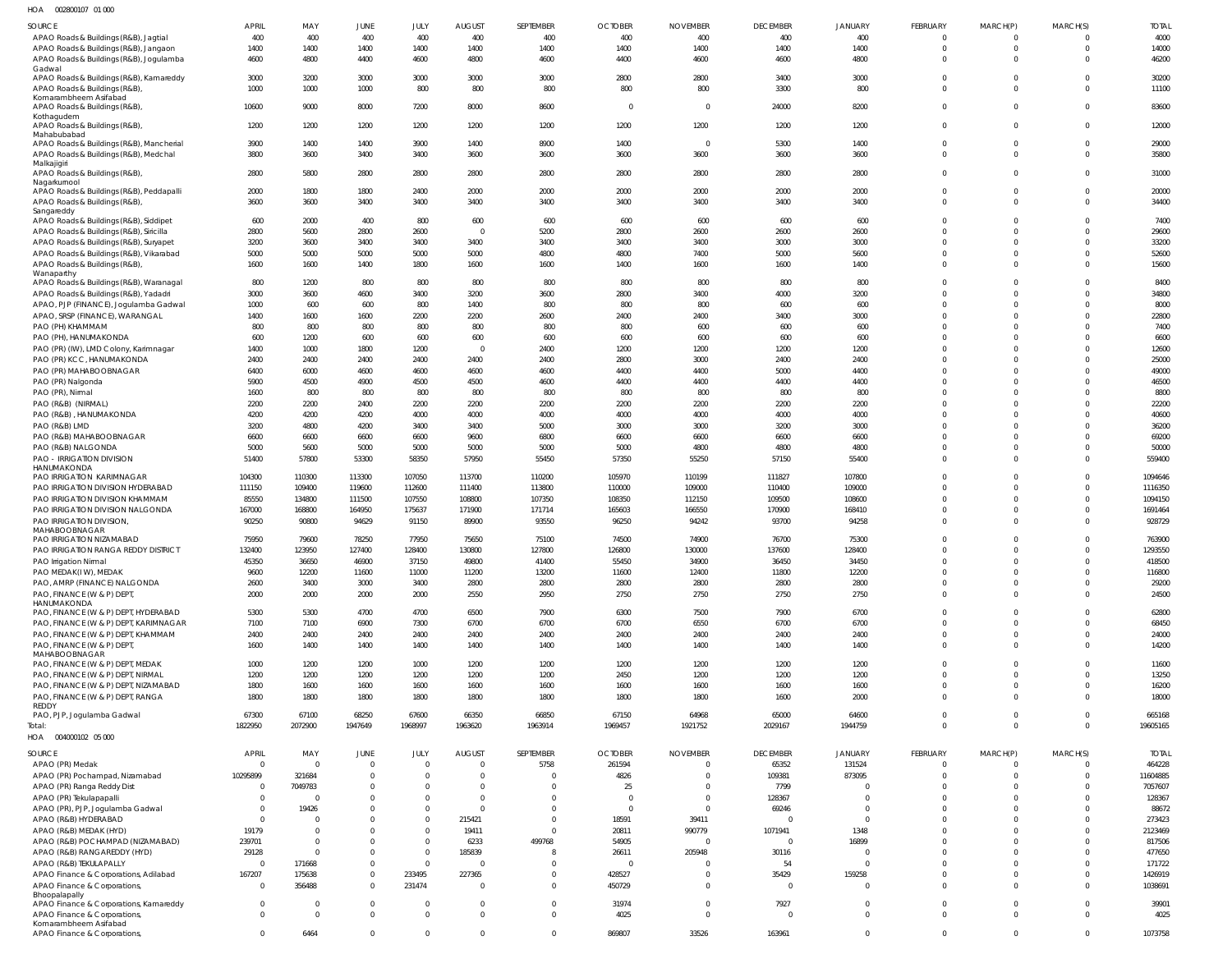HOA 004000102 05 000

| SOURCE                                                                            | APRIL                  | MAY                        | JUNE                             | JULY                             | <b>AUGUST</b>                  | SEPTEMBER                        | <b>OCTOBER</b>       | <b>NOVEMBER</b>      | <b>DECEMBER</b>         | JANUARY                        | FEBRUARY             | MARCH(P)                | MARCH(S)                   | <b>TOTAL</b>       |
|-----------------------------------------------------------------------------------|------------------------|----------------------------|----------------------------------|----------------------------------|--------------------------------|----------------------------------|----------------------|----------------------|-------------------------|--------------------------------|----------------------|-------------------------|----------------------------|--------------------|
| Kothagudem<br>APAO Finance & Corporations,                                        | $\Omega$               | $\overline{0}$             | $\overline{0}$                   | $\overline{0}$                   | $\mathbf{0}$                   | $\mathbf 0$                      | 282                  | $\Omega$             | $\mathbf{0}$            | $\mathbf{0}$                   | $\mathbf{0}$         | $\mathbf 0$             | $\overline{0}$             | 282                |
| Mahabubabad<br>APAO Finance & Corporations,                                       | $\Omega$               | $\Omega$                   | $\mathbf{0}$                     | $\Omega$                         | $\mathbf 0$                    | $\mathbf 0$                      | 37838                | $\Omega$             | $\Omega$                | $\overline{0}$                 | $\Omega$             | $\mathbf 0$             | $\overline{0}$             | 37838              |
| Nagarkurnool<br>APAO Finance & Corporations, Peddapalli                           | $\Omega$               | 6968                       | 0                                | $\overline{0}$                   | $\mathbf 0$                    | $\overline{0}$                   | $\overline{0}$       | $\Omega$             | $\Omega$                | 1075                           | $\Omega$             | $\Omega$                | $\overline{0}$             | 8043               |
| APAO Finance & Corporations,<br>Sangareddy                                        | 2857                   | 888028                     | $\Omega$                         | $\Omega$                         | 44766                          | $\overline{0}$                   | 290215               | 266558               | 0                       | 201205                         | $\Omega$             | $\Omega$                | $\Omega$                   | 1693629            |
| APAO Finance & Corporations, Siddipet<br>APAO Finance & Corporations, Siricilla   | $\Omega$               | 8936                       | $\Omega$<br>$\Omega$             | $\Omega$<br>$\Omega$             | $\Omega$<br>$\mathbf 0$        | $\overline{0}$<br>6894           | $\Omega$<br>241      | $\Omega$<br>$\Omega$ | $\Omega$<br>113904      | $\overline{0}$<br>102143       | <sup>0</sup>         | $\Omega$<br>$\Omega$    | $\Omega$<br>$\Omega$       | 8936<br>223182     |
| APAO Finance & Corporations, Suryapet                                             |                        | 26108                      | $\Omega$                         | $\Omega$                         | $\mathbf 0$                    | $\overline{0}$<br>$\Omega$       | $\Omega$             | $\Omega$             | $\overline{0}$          | 0                              | <sup>0</sup>         | $\Omega$                | $\Omega$                   | 26108              |
| APAO Finance & Corporations, Vikarabad<br>APAO Irrigation, Adilabad               |                        | $\Omega$                   | $\mathbf{0}$<br>$\overline{0}$   | $\Omega$<br>$\overline{0}$       | $\Omega$<br>71944              | 7272                             | $\Omega$<br>1215000  | $\Omega$<br>$\Omega$ | 56888<br>43082          | 174825<br>$\Omega$             |                      | $\Omega$<br>$\Omega$    | $\Omega$<br>$\Omega$       | 231713<br>1337298  |
| APAO Irrigation, Bhoopalapally<br>APAO Irrigation, Jagtial                        |                        | $\Omega$<br>$\Omega$       | 18305<br>$\mathbf 0$             | 17825<br>4093                    | 8271<br>9011                   | 393182<br>104542                 | 144718<br>272722     | $\Omega$<br>425853   |                         | $\Omega$<br>$\Omega$           |                      | $\Omega$<br>$\Omega$    | $\Omega$<br>$\Omega$       | 582301<br>816221   |
| APAO Irrigation, Jangaon                                                          |                        | $\Omega$                   | $\mathbf 0$                      | 101347                           | 142913                         | $\Omega$                         | 559506               | - 0                  |                         | 6059                           |                      | $\Omega$                | $\Omega$                   | 809825             |
| APAO Irrigation, Kamareddy<br>APAO Irrigation, Komarambheem Asifabad              | 43709<br>- 0           | 2658<br>$\Omega$           | $\mathbf 0$<br>$\mathbf 0$       | 410150<br>4000                   | 280034<br>13248                | 15848<br>3820                    | 533431<br>361262     | $\Omega$<br>18682    | 31647                   | $\Omega$<br>18719              |                      | $\Omega$<br>$\Omega$    | $\Omega$<br>$\Omega$       | 1285830<br>451378  |
| APAO Irrigation, Kothagudem<br>APAO Irrigation, Mahabubabad                       | 10899                  | $\Omega$<br>$\Omega$       | $\mathbf 0$<br>40104             | 4013<br>8840                     | 83270<br>$\overline{0}$        | $\Omega$<br>$\Omega$             | 45701<br>102135      | $\Omega$<br>$\Omega$ | 0                       | $\mathbf{0}$<br>$\Omega$       |                      | $\Omega$<br>$\Omega$    | $\Omega$<br>$\Omega$       | 143883<br>151079   |
| APAO Irrigation, Mancherial                                                       |                        | $\Omega$                   | 17316                            | $\overline{0}$                   | 54023                          | $\Omega$                         | 445344               | $\Omega$             | $\Omega$                | 2138745                        |                      | $\Omega$                | $\Omega$                   | 2655428            |
| APAO Irrigation, Nagarkurnool<br>APAO Irrigation, Peddapalli                      | - 0<br>60779           | $\Omega$<br>$\Omega$       | $\overline{0}$<br>$\overline{0}$ | 4875<br>$\overline{\mathbf{0}}$  | 4284<br>148386                 | $\overline{0}$<br>$\overline{0}$ | 260100<br>131513     | $\Omega$<br>$\Omega$ | 7068<br>0               | $\overline{0}$<br>$\Omega$     |                      | $\Omega$<br>$\Omega$    | $\Omega$<br>$\Omega$       | 276327<br>340678   |
| APAO Irrigation, Sangareddy                                                       | $\Omega$               | 254742                     | 91865                            | 134632                           | 650690                         | 79330                            | 1846456              | $\Omega$             | 70908                   | 303215                         |                      | $\Omega$                | $\Omega$                   | 3431838            |
| APAO Irrigation, Siddipet<br>APAO Irrigation, Siricilla                           | 34625<br>$\Omega$      | $\Omega$<br>$\overline{0}$ | 11958<br>$\overline{0}$          | 14800<br>$\overline{0}$          | 201096<br>74782                | 37458<br>$\overline{0}$          | 368312<br>49953      | 1404<br>$\Omega$     | 16316<br>$\overline{0}$ | 1688884<br>$\overline{0}$      |                      | $\Omega$<br>$\Omega$    | $\Omega$<br>$\Omega$       | 2374853<br>124735  |
| APAO Irrigation, Suryapet<br>APAO Irrigation, Vikarabad                           | 75811<br>- 0           | 95390<br>$\Omega$          | 102635<br>$\overline{0}$         | 124537<br>$\overline{0}$         | 66002<br>0                     | $\Omega$<br>$\overline{0}$       | 378041<br>19293      | $\Omega$<br>$\Omega$ | 40625<br>2233           | 447867<br>$\Omega$             |                      | $\Omega$<br>$\Omega$    | $\Omega$<br>$\Omega$       | 1330908<br>21526   |
| APAO Irrigation, Wanaparthy                                                       |                        | $\Omega$                   | $\mathbf 0$                      | 4278                             | 19853                          | $\Omega$                         | 363424               | $\Omega$             | $\Omega$                | $\Omega$                       |                      | $\Omega$                | $\Omega$                   | 387555             |
| APAO Irrigation, Waranagal<br>APAO Irrigation, Yadadri                            |                        | $\Omega$<br>1220           | $\mathbf 0$<br>$\mathbf 0$       | 6405<br>23                       | 126264<br>139212               | $\mathbf{0}$<br>$\Omega$         | 380653<br>173238     | 34721<br>$\Omega$    |                         | $\overline{0}$<br>1556         | <sup>0</sup>         | $\Omega$<br>$\Omega$    | $\Omega$<br>$\Omega$       | 548043<br>315249   |
| APAO National Highways (NH)<br>Nagarkurnool                                       |                        |                            | $\Omega$                         | $\Omega$                         | 84670                          | $\Omega$                         | $\Omega$             | $\Omega$             |                         | $\overline{0}$                 | $\Omega$             | $\Omega$                | $\Omega$                   | 84670              |
| APAO Panchayat Raj (PR), Adilabad                                                 | 51333                  | 161811                     | $\Omega$                         | $\Omega$                         | 82344                          | $\Omega$                         | $\Omega$             | $\Omega$             | 0                       | 76285                          |                      | $\Omega$                | $\Omega$                   | 371773             |
| APAO Panchayat Raj (PR), Bhoopalapally<br>APAO Panchayat Raj (PR), Jagtial        | 59893<br>- 0           | $\Omega$<br>708            | $\mathbf 0$<br>$\Omega$          | 13688<br>$\Omega$                | $\mathbf 0$<br>$\Omega$        | $\mathbf{0}$<br>$\Omega$         | 77875<br>$\Omega$    | $\Omega$<br>$\Omega$ | $\Omega$<br>6926        | 0<br>$\Omega$                  |                      | $\Omega$<br>$\Omega$    | $\Omega$<br>$\Omega$       | 151456<br>7634     |
| APAO Panchayat Raj (PR), Kamareddy<br>APAO Panchayat Raj (PR), Kothagudem         |                        | 1240                       | $\mathbf 0$<br>$\Omega$          | $\overline{0}$<br>$\Omega$       | $\mathbf 0$<br>$\mathbf 0$     | $\overline{0}$<br>$\Omega$       | 46102<br>$\Omega$    | $\Omega$<br>$\Omega$ | 331362<br>10610         | $\Omega$<br>$\Omega$           |                      | $\Omega$<br>$\Omega$    | $\Omega$<br>$\Omega$       | 378704<br>10610    |
| APAO Panchayat Raj (PR), Mahabubabad                                              |                        | $\Omega$                   | $\Omega$                         | 31610                            | $\mathbf 0$                    | $\Omega$                         | $\Omega$             | $\Omega$             |                         | $\Omega$                       |                      | $\Omega$                | $\Omega$                   | 31610              |
| APAO Panchayat Raj (PR), Mancherial<br>APAO Panchayat Raj (PR), Nagarkurnool      | - 0                    | $\Omega$<br>47773          | $\Omega$<br>$\mathbf 0$          | $\Omega$<br>$\Omega$             | $\overline{0}$<br>$\mathbf{0}$ | $\Omega$<br>2056                 | $\Omega$<br>274430   | $\Omega$<br>$\Omega$ | 1876564<br>152095       | $\Omega$<br>$\mathbf{0}$       |                      | $\Omega$<br>$\Omega$    | $\Omega$<br>$\Omega$       | 1876564<br>476354  |
| APAO Panchayat Raj (PR), Peddapalli                                               | $\Omega$               |                            | $\Omega$                         | $\Omega$                         | 2427                           | $\Omega$                         | $\Omega$             | $\Omega$             |                         | $\Omega$                       |                      | $\Omega$                | $\Omega$                   | 2427               |
| APAO Panchayat Raj (PR), Sangareddy<br>APAO Panchayat Raj (PR), Siddipet          | 476036<br>572812       | 2745186<br>341881          | $\Omega$<br>$\Omega$             | $\Omega$<br>$\overline{0}$       | 91332<br>8518                  | $\Omega$<br>111422               | 602507<br>48614      | 439161<br>7599       | 1006881<br>$\Omega$     | 1157576<br>35460               |                      | $\Omega$<br>$\Omega$    | $\Omega$<br>$\Omega$       | 6518679<br>1126306 |
| APAO Panchayat Raj (PR), Siricilla<br>APAO Panchayat Raj (PR), Suryapet           | 65303<br>0             | 423034<br>157469           | $\mathbf 0$<br>$\Omega$          | $\overline{0}$<br>$\Omega$       | 273633<br>$\overline{0}$       | $\Omega$<br>$\Omega$             | 220397<br>41965      | 23180                | $\Omega$                | 522188<br>$\Omega$             |                      | $\Omega$<br>$\Omega$    | $\Omega$<br>$\Omega$       | 1527735<br>199434  |
| APAO Panchayat Raj (PR), Vikarabad                                                | 40510                  | 48886                      | 275715                           | $\overline{0}$                   | 26                             | 379917                           | 27721                | $\Omega$             | 284113                  |                                |                      | $\Omega$                | $\Omega$                   | 1056888            |
| APAO Panchayat Raj (PR), Wanaparthy<br>APAO Panchayat Raj (PR), Waranagal         | $\mathsf{C}$<br>102308 | 79583<br>$\overline{0}$    | 34881<br>$\overline{0}$          | $\Omega$<br>344061               | $\Omega$<br>665445             | $\Omega$<br>$\overline{0}$       | 16984                | $\Omega$<br>$\Omega$ | 109305                  | $\Omega$<br>$\Omega$           | $\Omega$             | $\Omega$<br>$\Omega$    | $\Omega$                   | 223769<br>1128798  |
| APAO Panchayat Raj (PR), Yadadri<br>APAO Projects, Adilabad                       |                        | $\Omega$                   | $\Omega$                         | $\Omega$<br>$\Omega$             | 4158<br>$\overline{0}$         | $\Omega$<br>3873390              | 44412                | $\Omega$             | $\cap$<br>$\mathbf 0$   | $\Omega$                       |                      | C                       | $\Omega$<br>$\Omega$       | 4158<br>3917802    |
| APAO Projects, Jagtial                                                            |                        | $\Omega$                   | $\Omega$                         | $\Omega$                         | $\overline{0}$                 | $\overline{0}$                   | $\Omega$             | $\Omega$             | 2122                    | $\Omega$                       | $\Omega$             | $\Omega$                | $\Omega$                   | 2122               |
| APAO Projects, Mahabubabad<br>APAO Projects, Mancherial                           | 406444                 | $\Omega$                   | $\Omega$<br>100744               | $\Omega$<br>$\Omega$             | $\overline{0}$<br>$\mathbf 0$  | $\Omega$<br>96703                | $\Omega$<br>$\Omega$ | $\Omega$<br>$\Omega$ |                         | $\Omega$<br>$\Omega$           | $\Omega$             | $\Omega$<br>$\Omega$    | $\Omega$<br>$\Omega$       | 406444<br>197447   |
| APAO Projects, Peddapalli                                                         |                        | $\Omega$                   | $\Omega$                         | $\Omega$                         | $\overline{0}$                 | 394452                           | 45773                | $\Omega$<br>$\Omega$ |                         | $\Omega$                       |                      | $\Omega$<br>$\Omega$    | $\Omega$<br>$\Omega$       | 440225             |
| APAO Projects, Siricilla<br>APAO Roads & Buildings (R&B), Adilabad                |                        | <sup>0</sup>               | 0                                | $\Omega$<br>$\mathbf 0$          | $\overline{0}$<br>17573        | $\overline{0}$<br>$\overline{0}$ | $\Omega$<br>27756    | $\Omega$             |                         | 143298<br>$\mathbf{0}$         | <sup>0</sup>         | $\Omega$                | $\Omega$                   | 143298<br>45329    |
| APAO Roads & Buildings (R&B),<br>Bhoopalapally                                    | 191570                 |                            | $\Omega$                         | $\Omega$                         | $\mathbf{0}$                   | 95417                            | $\Omega$             | $\Omega$             |                         | $\Omega$                       | $\Omega$             | $\Omega$                | $\Omega$                   | 286987             |
| APAO Roads & Buildings (R&B), Jagtial<br>APAO Roads & Buildings (R&B), Jangaon    | - 0<br>7980            | <sup>0</sup>               | $\Omega$<br>$\mathbf 0$          | $\Omega$<br>$\overline{0}$       | 3818<br>$\overline{0}$         | 3981<br>9216                     | 339484<br>$\Omega$   | $\Omega$<br>$\Omega$ | $\Omega$<br>$\Omega$    | $\mathbf{0}$<br>$\Omega$       | 0<br>$\Omega$        | $\Omega$<br>$\Omega$    | $\Omega$<br>$\Omega$       | 347283<br>17196    |
| APAO Roads & Buildings (R&B), Jogulamba<br>Gadwal                                 | $\Omega$               | <sup>0</sup>               | $\Omega$                         | $\Omega$                         | $\overline{0}$                 | $\Omega$                         | $\Omega$             | $\Omega$             | 59728                   | $\overline{0}$                 | $\Omega$             | $\Omega$                | $\Omega$                   | 59728              |
| APAO Roads & Buildings (R&B), Kamareddy                                           |                        | $\Omega$                   | $\mathbf 0$                      | $\overline{0}$                   | $\overline{0}$                 | 120979                           | $\Omega$             | $\Omega$             | 4643                    | $\overline{0}$                 | $\Omega$             | $\Omega$                | $\Omega$                   | 125622             |
| APAO Roads & Buildings (R&B),<br>Kothagudem                                       |                        | $\Omega$                   | $\mathbf 0$                      | $\Omega$                         | 3433515                        | 1127186                          | 1735836              | $\Omega$             | 26898                   | $\Omega$                       | $\Omega$             | $\Omega$                | $\Omega$                   | 6323435            |
| APAO Roads & Buildings (R&B),<br>Mahabubabad                                      | $\Omega$               | $\Omega$                   | 0                                | $\overline{0}$                   | 211026                         | $\overline{0}$                   | 8097                 | $\Omega$             | $\mathbf{0}$            | 59075                          | $\mathbf{0}$         | $\mathbf 0$             | $\Omega$                   | 278198             |
| APAO Roads & Buildings (R&B),<br>Nagarkurnool                                     | $\Omega$               | 227034                     | $\Omega$                         | $\overline{0}$                   | $\overline{0}$                 | 4698                             | $\Omega$             | $\Omega$             | $\Omega$                | $\overline{0}$                 | $\Omega$             | $\Omega$                | $\Omega$                   | 231732             |
| APAO Roads & Buildings (R&B), Peddapalli<br>APAO Roads & Buildings (R&B),         | $\Omega$<br>$\Omega$   | $\Omega$                   | $\mathbf 0$<br>$\mathbf 0$       | $\overline{0}$<br>$\Omega$       | 89712<br>314625                | $\overline{0}$<br>803            | 319981<br>106249     | $\Omega$<br>$\Omega$ | $\Omega$<br>$\Omega$    | $\overline{0}$<br>$\mathbf{0}$ | $\Omega$<br>$\Omega$ | $\mathbf 0$<br>$\Omega$ | $\Omega$<br>$\overline{0}$ | 409693<br>421677   |
| Sangareddy<br>APAO Roads & Buildings (R&B), Siddipet                              | $\Omega$               | 65797                      | $\overline{0}$                   | 129662                           | 1266                           | $\overline{0}$                   | 42616                | $\Omega$             | 164347                  | $\overline{0}$                 | $\Omega$             | $\Omega$                | $\Omega$                   | 403688             |
| APAO Roads & Buildings (R&B), Siricilla<br>APAO Roads & Buildings (R&B), Suryapet | $\Omega$               | 177425                     | $\Omega$<br>$\Omega$             | $\Omega$<br>$\overline{0}$       | 24806<br>644                   | 65296<br>$\overline{0}$          | $\Omega$<br>21563    | 294608<br>$\Omega$   | $\Omega$<br>8748        | $\Omega$<br>1549748            | $\Omega$             | $\Omega$<br>$\Omega$    | $\Omega$<br>$\Omega$       | 562135<br>1580703  |
| APAO Roads & Buildings (R&B), Vikarabad                                           |                        |                            | $\mathbf 0$                      | $\overline{0}$                   | 8268                           | 21689                            | $\overline{0}$       | 94463                | 384527                  | $\mathbf{0}$                   | $\Omega$             | $\Omega$                | $\overline{0}$             | 508947             |
| APAO Roads & Buildings (R&B),<br>Wanaparthy                                       |                        |                            | $\Omega$                         | $\overline{0}$                   | $\overline{0}$                 | $\Omega$                         | 118715               | $\Omega$             | $\Omega$                | $\Omega$                       | $\Omega$             | $\Omega$                | $\Omega$                   | 118715             |
| APAO Roads & Buildings (R&B), Waranagal<br>APAO Roads & Buildings (R&B), Yadadri  |                        |                            |                                  | $\overline{0}$<br>$\overline{0}$ | $\overline{0}$<br>6067         | 124056<br>$\Omega$               | $\Omega$<br>$\Omega$ | $\Omega$<br>$\Omega$ | 0<br>$\Omega$           | $\Omega$                       | $\Omega$             | $\Omega$<br>$\Omega$    | $\Omega$<br>$\Omega$       | 124056<br>6067     |
| APAO, PJP (FINANCE), Jogulamba Gadwal                                             |                        |                            |                                  | $\overline{0}$                   | $\overline{0}$                 | $\overline{0}$                   | $\Omega$             | $\Omega$             | 56746                   | $\Omega$                       | $\Omega$             | $\Omega$                | $\Omega$                   | 56746              |
| APAO, SRSP, WARANGAL<br>PAO (PH) LMD (KARIMNAGAR)                                 | $\Omega$               |                            |                                  | $\overline{0}$<br>$\overline{0}$ | $\mathbf{0}$<br>517593         | $\Omega$<br>27241                | 957998<br>122942     | $\Omega$<br>$\Omega$ |                         | $\Omega$<br>$\Omega$           | $\Omega$<br>0        | $\Omega$<br>$\Omega$    | $\Omega$<br>$\Omega$       | 957998<br>667776   |
| PAO (PR) (IW), LMD Colony, Karimnagar<br>PAO (PR) MAHABOOBNAGAR                   | 11771<br>- 0           | 384941<br>46182            | $\Omega$<br>$\Omega$             | $\overline{0}$<br>200916         | 39055<br>$\overline{0}$        | 50646<br>$\Omega$                | 2370<br>32726        | $\Omega$<br>$\Omega$ | 78164                   | $\Omega$<br>$\mathbf{0}$       | 0<br>$\Omega$        | $\mathbf 0$<br>$\Omega$ | $\Omega$<br>$\Omega$       | 488783<br>357988   |
|                                                                                   |                        |                            |                                  |                                  |                                |                                  |                      |                      |                         |                                |                      |                         |                            |                    |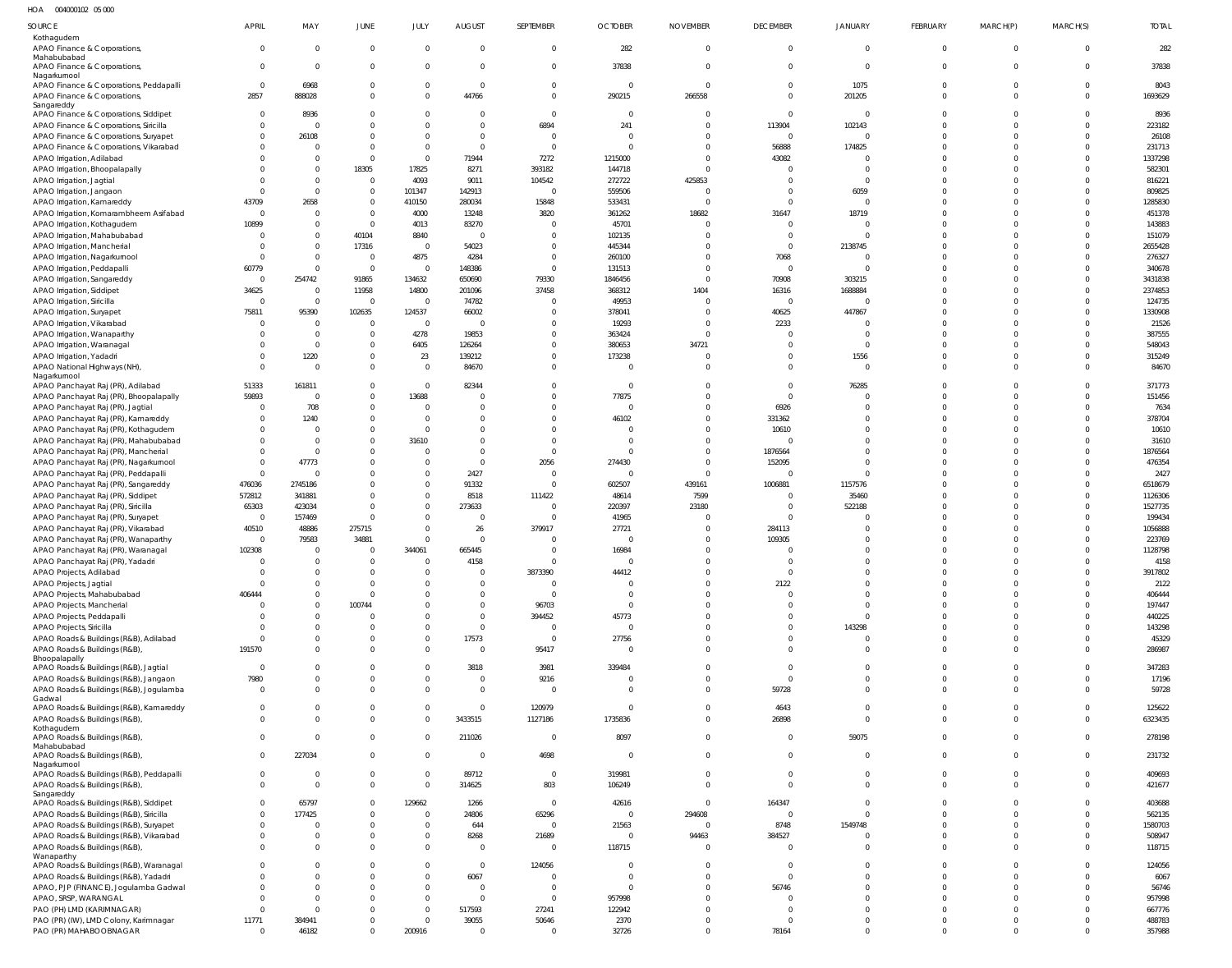004000102 05 000 HOA

| SOURCE                                                  | APRIL                            | MAY               | JUNE                          | JULY                             | <b>AUGUST</b>          | SEPTEMBER                  | <b>OCTOBER</b>        | <b>NOVEMBER</b>         | <b>DECEMBER</b>        | <b>JANUARY</b>           | FEBRUARY                    | MARCH(P)                         | MARCH(S)             | <b>TOTAL</b>    |
|---------------------------------------------------------|----------------------------------|-------------------|-------------------------------|----------------------------------|------------------------|----------------------------|-----------------------|-------------------------|------------------------|--------------------------|-----------------------------|----------------------------------|----------------------|-----------------|
| PAO (PR) Nalgonda                                       | $\overline{0}$                   | 77981<br>$\Omega$ | $\mathbf{0}$<br>$\Omega$      | $\overline{0}$<br>$\Omega$       | $\Omega$<br>$\Omega$   | $\overline{0}$<br>$\Omega$ | 269428<br>$\mathbf 0$ | $\mathbf 0$<br>$\Omega$ | 3500<br>$\overline{0}$ | $\mathbf{0}$<br>$\Omega$ | $\overline{0}$<br>$\Omega$  | $\Omega$<br>$\Omega$             | $\Omega$<br>$\Omega$ | 350909<br>95584 |
| PAO (PR), Nirmal<br>PAO (R&B), HANUMAKONDA              | 95584<br>$\overline{0}$          | $\Omega$          | $\Omega$                      | $\overline{0}$                   | $\Omega$               | $\Omega$                   | 43774                 |                         | $\mathbf 0$            | $\mathbf 0$              | $\Omega$                    | $\Omega$                         | $\Omega$             | 43774           |
| PAO (R&B) LMD                                           | 55272                            | $\Omega$          | $\Omega$                      | $\Omega$                         | 7504                   | $\Omega$                   | $\Omega$              | $\Omega$                | $\Omega$               | $\Omega$                 | $\Omega$                    | $\Omega$                         | $\Omega$             | 62776           |
| PAO (R&B) MAHABOOBNAGAR                                 | $\Omega$                         | $\Omega$          | $\mathbf 0$                   | 22451                            | 53                     | $\Omega$                   | 32042                 | $\Omega$                | $\Omega$               | $\mathbf 0$              | $\Omega$                    | $\Omega$                         | $\Omega$             | 54546           |
| PAO (R&B) NALGONDA                                      | $\Omega$                         | 8742              | $\mathbf 0$                   | $\overline{0}$                   | 772956                 | 184975                     | 65054                 | $\Omega$                | $\Omega$               | $\Omega$                 | $\Omega$                    | $\Omega$                         | $\Omega$             | 1031727         |
| PAO (W&P) NSP, TEKULAPALLY                              | $\Omega$                         | $\Omega$          | $\mathbf 0$                   | 605673                           | $\Omega$               | $\Omega$                   | 239181                | 422058                  | 4814                   | $\Omega$                 | $\Omega$                    | $\Omega$                         | $\Omega$             | 1271726         |
| PAO (W&P), HANUMAKONDA                                  | 23331                            | $\Omega$          | $\mathbf 0$                   | $\overline{0}$                   | $\Omega$               | $\Omega$                   | $\overline{0}$        | $\Omega$                | $\overline{0}$         | $\mathbf 0$              | $\Omega$                    | $\Omega$                         | -0                   | 23331           |
| <b>PAO - IRRIGATION DIVISION</b><br>HANUMAKONDA         | $\Omega$                         | $\Omega$          | $\mathbf 0$                   | 21125                            | 22719                  | $\Omega$                   | 58312                 | 1413                    | $\mathbf{0}$           | $\Omega$                 | $\Omega$                    | $\Omega$                         | $\Omega$             | 103569          |
| PAO A M R P (SLBC), NALGONDA                            | $\overline{0}$                   | $\Omega$          | 590705                        | $\overline{0}$                   | $\Omega$               | 226253                     | 1471262               | 0                       | 48700                  | 473643                   | $\Omega$                    | $\Omega$                         | $\Omega$             | 2810563         |
| PAO IRRIGATION KARIMNAGAR                               | 58197                            | 64399             | $\overline{0}$                | 3200                             | 237376                 | $\overline{0}$             | 475859                |                         | 7227                   | $\overline{0}$           | $\Omega$                    | $\Omega$                         | $\Omega$             | 846258          |
| PAO IRRIGATION DIVISION KHAMMAM                         | $\overline{0}$                   | $\Omega$          | $\overline{0}$                | $\overline{0}$                   | 18905                  | 406571                     | 35966                 | $\Omega$                | 51952                  | 2887                     | $\Omega$                    | $\Omega$                         | $\Omega$             | 516281          |
| PAO IRRIGATION DIVISION NALGONDA                        | - 0                              | $\Omega$          | 121410                        | 31577                            | 205436                 | $\overline{0}$             | 329751                | $\Omega$                | 160067                 | 44023                    | $\mathbf 0$                 | $\Omega$                         | $\overline{0}$       | 892264          |
| PAO IRRIGATION DIVISION,                                | 6800                             | $\Omega$          | 194284                        | 10006916                         | 40404                  | 5208                       | 221626                | $\Omega$                | 148272                 | $\mathbf{0}$             | $\Omega$                    | $\Omega$                         | $\mathbf 0$          | 10623510        |
| MAHABOOBNAGAR<br>PAO IRRIGATION NIZAMABAD               | 507412                           | 9534              | $\overline{0}$                | $\overline{0}$                   | 721873                 | 40943                      | 958220                | 0                       | 110570                 | $\mathbf 0$              | $\Omega$                    | $\Omega$                         | $\Omega$             | 2348552         |
| PAO IRRIGATION RANGA REDDY DISTRICT                     | $\overline{0}$                   | 387210            | $\overline{0}$                | 5413                             | 28623                  | $\overline{0}$             | 148372                | $\Omega$                | 51161                  | $\mathbf{0}$             | $\Omega$                    | $\Omega$                         | $\Omega$             | 620779          |
| PAO Irrigation Nirmal                                   | - 0                              | 96927             | 14835                         | 1791                             | 189313                 | 125231                     | 75990                 | $\Omega$                | $\overline{0}$         | 40448                    | $\Omega$                    | $\Omega$                         | $\Omega$             | 544535          |
| PAO MEDAK(IW), MEDAK                                    | $\Omega$                         | - 0               | 18524                         | 6409                             | 326115                 | 77307                      | 836407                | $\Omega$                | 1155565                | 57733                    | $\Omega$                    | $\Omega$                         | $\Omega$             | 2478060         |
| PAO, AMRP (FINANCE) NALGONDA                            | 54253                            | 405597            | $\overline{0}$                | $\overline{0}$                   | 0                      | $\Omega$                   | 112561                | $\Omega$                | 36059                  | $^{\circ}$               | $\mathbf 0$                 | $\Omega$                         | $^{\circ}$           | 608470          |
| PAO, FINANCE (W & P) DEPT<br>HANUMAKONDA                | 5024                             | 143809            | $\overline{0}$                | $\Omega$                         | 66082                  | $\overline{0}$             | 408340                | 700540                  | 2940                   | 19827                    | $\Omega$                    | $\Omega$                         | $\Omega$             | 1346562         |
| PAO, FINANCE (W & P) DEPT, HYDERABAD                    | 6455                             | 74865             | $\mathbf 0$                   | 370892                           | 697821                 | 34043                      | 1567788               | 1528                    | 291445                 | 196109                   | $\Omega$                    | $\Omega$                         | $\Omega$             | 3240946         |
| PAO, FINANCE (W & P) DEPT, KARIMNAGAR                   | $\overline{0}$                   | 55094             | $\mathbf 0$                   | $\overline{0}$                   | 40100                  | 6026                       | 191946                | 299531                  | 1713                   | $^{\circ}$               | $\Omega$                    | $\Omega$                         | $\Omega$             | 594410          |
| PAO, FINANCE (W & P) DEPT, KHAMMAM                      | $\overline{0}$                   | 5256              | $\mathbf 0$                   | $\overline{0}$                   | $\mathbf{0}$           | $\Omega$                   | $\overline{0}$        | $\mathbf 0$             | 192604                 | 79108                    | $\mathbf 0$                 | $\Omega$                         | $^{\circ}$           | 276968          |
| PAO, FINANCE (W & P) DEPT,                              | $\Omega$                         | 78815             | $\Omega$                      | $\mathbf 0$                      | $\Omega$               | 71360                      | 154803                | 59953                   | 348416                 | 9642                     | $\Omega$                    | $\Omega$                         | $\Omega$             | 722989          |
| MAHABOOBNAGAR<br>PAO, FINANCE (W & P) DEPT, MEDAK       | $\overline{0}$                   | - 0               | $\Omega$                      | $\overline{0}$                   | $\Omega$               | 0                          | 260236                | 0                       | $\overline{0}$         | $\mathbf 0$              | $\Omega$                    | $\Omega$                         | $\Omega$             | 260236          |
| PAO, FINANCE (W & P) DEPT, NIRMAL                       | $\Omega$                         | $\Omega$          | $\Omega$                      | $\Omega$                         | $\Omega$               | $\Omega$                   | 135302                | $\Omega$                | $\overline{0}$         | $\mathbf{0}$             | $\Omega$                    | $\Omega$                         | $^{\circ}$           | 135302          |
| PAO, FINANCE (W & P) DEPT, NIZAMABAD                    | 66217                            | 128568            | $\mathbf 0$                   | 16248                            | 91352                  | $\Omega$                   | 107478                | $\Omega$                | 582925                 | 22670                    | $\mathbf 0$                 | $\Omega$                         | $\overline{0}$       | 1015458         |
| PAO, FINANCE (W & P) DEPT, RANGA                        | 5505                             | 66638             | $\mathbf 0$                   | 3730                             | 24371                  | 54962                      | 637885                | $\Omega$                | 98170                  | $\mathbf{0}$             | $\Omega$                    | $\Omega$                         | $\Omega$             | 891261          |
| REDDY                                                   | $\overline{0}$                   | $\Omega$          | $\mathbf{0}$                  | $\overline{0}$                   | $\overline{0}$         | $\overline{0}$             |                       | $\Omega$                | $\overline{0}$         | $\mathbf 0$              | $\Omega$                    | $\mathbf 0$                      | - 0                  | 71780           |
| PAO, NH(PROJ) RANGAREDDY<br>PAO, PJP, Jogulamba Gadwal  | 256114                           | $\Omega$          | $\Omega$                      | $\Omega$                         | 5256                   | $\Omega$                   | 71780<br>$\Omega$     | $\Omega$                | $\overline{0}$         | $\mathbf 0$              | $\mathbf 0$                 | $\overline{0}$                   | $\overline{0}$       | 261370          |
| Total:                                                  | 14105918                         | 15897586          | 1633281                       | 13120149                         | 12169098               | 8895907                    | 24344279              | 4360916                 | 9932123                | 10756137                 | $\Omega$                    | $\Omega$                         | $\Omega$             | 115215394       |
| HOA  004904103  01  000                                 |                                  |                   |                               |                                  |                        |                            |                       |                         |                        |                          |                             |                                  |                      |                 |
| SOURCE                                                  | <b>APRIL</b>                     | MAY               | <b>JUNE</b>                   | JULY                             | <b>AUGUST</b>          | SEPTEMBER                  | <b>OCTOBER</b>        | <b>NOVEMBER</b>         | <b>DECEMBER</b>        | JANUARY                  | FEBRUARY                    | MARCH(P)                         | MARCH(S)             | <b>TOTAL</b>    |
| APAO Finance & Corporations                             | $\Omega$                         | $\Omega$          | $\Omega$                      | $\Omega$                         | $\Omega$               | $\Omega$                   | $\Omega$              | $\Omega$                | $\overline{0}$         | 415                      | $\Omega$                    | $\Omega$                         | $\Omega$             | 415             |
| Nagarkurnool                                            |                                  |                   |                               |                                  |                        |                            |                       |                         |                        |                          |                             |                                  |                      |                 |
| Total:                                                  | $\Omega$                         | $\Omega$          | $\mathbf 0$                   | $\Omega$                         | $\Omega$               | $\mathbf{0}$               | $\mathbf 0$           | $\Omega$                | $\overline{0}$         | 415                      | $\mathbf{0}$                | $\overline{0}$                   | $\overline{0}$       | 415             |
|                                                         |                                  |                   |                               |                                  |                        |                            |                       |                         |                        |                          |                             |                                  |                      |                 |
| HOA  004904103  02  000                                 |                                  |                   |                               |                                  |                        |                            |                       |                         |                        |                          |                             |                                  |                      |                 |
| SOURCE                                                  | <b>APRIL</b>                     | MAY               | <b>JUNE</b>                   | JULY                             | <b>AUGUST</b>          | SEPTEMBER                  | <b>OCTOBER</b>        | <b>NOVEMBER</b>         | <b>DECEMBER</b>        | JANUARY                  | FEBRUARY                    | MARCH(P)                         | MARCH(S)             | <b>TOTAL</b>    |
| PAO IRRIGATION RANGA REDDY DISTRICT                     | - 0                              | $\Omega$          | $\overline{0}$                | $\overline{0}$                   | $\Omega$               | $\overline{0}$             | 330                   | 0                       | $\overline{0}$         | $\mathbf{0}$             | $\mathbf{0}$                | $\overline{0}$                   | $\Omega$             | 330             |
| Total:                                                  | $\Omega$                         | $\Omega$          | $\overline{0}$                | $\mathbf{0}$                     | $\mathbf 0$            | $\overline{0}$             | 330                   | $\mathbf 0$             | $\mathbf 0$            | $\mathbf 0$              | $\mathbf{0}$                | $\overline{0}$                   | $\overline{0}$       | 330             |
| HOA  004904800  01  001                                 |                                  |                   |                               |                                  |                        |                            |                       |                         |                        |                          |                             |                                  |                      |                 |
| <b>SOURCE</b>                                           | APRIL                            | MAY               | JUNE                          | JULY                             | <b>AUGUST</b>          | SEPTEMBER                  | <b>OCTOBER</b>        | <b>NOVEMBER</b>         | <b>DECEMBER</b>        | JANUARY                  | <b>FEBRUARY</b>             | MARCH(P)                         | MARCH(S)             | <b>TOTAL</b>    |
| APAO (R&B) HYDERABAD                                    | $\Omega$                         | $\Omega$          | $\Omega$                      | $\Omega$                         | $\Omega$               | $\Omega$                   | $\mathbf 0$           |                         | $\Omega$               | $-50250$                 | $\Omega$                    | $\Omega$                         | $\Omega$             | $-50250$        |
| APAO Finance & Corporations, Adilabad                   | 4746                             | 4746              | 4746                          | 4746                             | 4746                   | 4746                       | 4746                  | 4746                    | 4746                   | 4746                     | $\Omega$                    | $\Omega$                         | $\Omega$             | 47460           |
| APAO Finance & Corporations<br>Komarambheem Asifabad    | $\mathbf 0$                      | $\Omega$          | 43610                         | 21805                            | 21805                  | 21805                      | 21805                 | 21805                   | 21805                  | 21805                    | $\mathbf 0$                 | $\overline{0}$                   | $\overline{0}$       | 196245          |
| APAO Finance & Corporations, Manchirial                 | $\overline{0}$                   | 22099             | 11047                         | 11047                            | 11047                  | 11047                      | 11047                 | 11047                   | 11047                  | 11047                    | $\mathbf{0}$                | $\overline{0}$                   | $\mathbf 0$          | 110475          |
| APAO Finance & Corporations,                            | 17628                            | 17628             | 17628                         | 17628                            | 17628                  | 8950                       | 8950                  | 8950                    | 8950                   | 8950                     | $\Omega$                    | $\Omega$                         | $\Omega$             | 132890          |
| Nagarkurnool                                            |                                  |                   |                               |                                  |                        |                            |                       |                         |                        |                          | $\Omega$                    | $\overline{0}$                   | $\Omega$             |                 |
| APAO Irrigation, Jagtial<br>APAO Irrigation, Mancherial | 6070<br>4482                     | 6070<br>4462      | 6070<br>4462                  | 6070<br>$\overline{0}$           | 6070<br>$\overline{0}$ | 6070<br>$\overline{0}$     | 6070<br>$\mathbf 0$   | 6070<br>$\Omega$        | 6070<br>$\overline{0}$ | 6070<br>$\overline{0}$   | $\Omega$                    | $\overline{0}$                   | $\mathbf 0$          | 60700<br>13406  |
| APAO Irrigation, Peddapalli                             | 37635                            | 21572             | 26348                         | 23960                            | 23960                  | 23960                      | 21249                 | 16620                   | 16620                  | 9962                     | $\Omega$                    | $\overline{0}$                   | $\Omega$             | 221886          |
| APAO Irrigation, Siddipet                               | $\overline{0}$                   | $\overline{0}$    | $\overline{0}$                | $\overline{0}$                   | $\Omega$               | $\mathbf{0}$               | 6884                  | 6880                    | 6880                   | 6880                     | $\Omega$                    | $\Omega$                         | $\Omega$             | 27524           |
| APAO Irrigation, Wanaparthy                             | 8495                             | 8495              | 34535                         | 1985                             | 1985                   | 19459                      | 18044                 | 1985                    | 16360                  | 11985                    | $\Omega$                    | $\overline{0}$                   | $\Omega$             | 123328          |
| APAO Irrigation, Waranagal                              | $\Omega$                         | 4720              | 2360                          | 2360                             | 130930                 | 2360                       | 2360                  | 2360                    | 2360                   | 2360                     | $\Omega$                    | $\Omega$                         | $\Omega$             | 152170          |
| APAO Roads & Buildings (R&B), Yadadri                   | $\Omega$                         | $\Omega$          | $\overline{0}$                | $\overline{0}$                   | $\Omega$               | $\Omega$                   | 6849                  | 6849                    | 6849                   | 6849                     | $\Omega$                    | $\overline{0}$                   | $\Omega$             | 27396           |
| PAO (R&B) NALGONDA                                      | $\Omega$                         | $\Omega$          | $\overline{0}$                | $\Omega$                         | $\Omega$               | $\Omega$                   | 8598                  | 8598                    | 8598                   | 8598                     | $\Omega$                    | $\overline{0}$                   | $\mathbf 0$          | 34392           |
| <b>PAO - IRRIGATION DIVISION</b><br>HANUMAKONDA         | $\Omega$                         | 6682              | 3341                          | 3341                             | 3341                   | 3341                       | $\mathbf 0$           | 189782                  | 13341                  | 23341                    | $\Omega$                    | $\Omega$                         | $\Omega$             | 246510          |
| PAO IRRIGATION KARIMNAGAR                               | 36001                            | 1125              | 1125                          | 1125                             | 8924                   | 4462                       | 4462                  | 4462                    | 72799                  | 4462                     | $\mathbf 0$                 | $\Omega$                         | $\overline{0}$       | 138947          |
| PAO IRRIGATION DIVISION HYDERABAD                       | 23447                            | 23447             | 18241                         | 18241                            | 18241                  | 18241                      | 18241                 | 20811                   | 20811                  | 20811                    | $\mathbf 0$                 | $\overline{0}$                   | $\mathbf 0$          | 200532          |
| PAO IRRIGATION DIVISION NALGONDA                        | 83718                            | 34183             | 34183                         | 23247                            | 10585                  | 35781                      | 27183                 | 48183                   | 245078                 | 27183                    | $\mathbf 0$                 | $\overline{0}$                   | $\mathbf 0$          | 569324          |
| PAO IRRIGATION DIVISION,<br>MAHABOOBNAGAR               | 6939                             | 6939              | 6939                          | 24260                            | 6939                   | 6939                       | 6939                  | 6939                    | 10539                  | 11339                    | $\mathbf{0}$                | $\Omega$                         | $\Omega$             | 94711           |
| PAO IRRIGATION RANGA REDDY DISTRICT                     | 13932                            | 13932             | 11978                         | 12955                            | 199525                 | 12955                      | 12955                 | 12955                   | 12955                  | 12955                    | $\mathbf 0$                 | $\overline{0}$                   | $\overline{0}$       | 317097          |
| PAO, AMRP (FINANCE) NALGONDA                            | 5302                             | 5302              | 5302                          | 5302                             | 5302                   | 5302                       | 5302                  | 5302                    | 5302                   | 5302                     | $\mathbf 0$                 | $\overline{0}$                   | $\mathbf 0$          | 53020           |
| PAO, FINANCE (W & P) DEPT,                              | $\overline{0}$                   | - 0               | 5681                          | 1786                             | 1786                   | 1786                       | 1786                  | 1786                    | 1786                   | 1786                     | $\mathbf 0$                 | $\overline{0}$                   | $\mathbf 0$          | 18183           |
| HANUMAKONDA<br>PAO, FINANCE (W & P) DEPT, KARIMNAGAR    | 22094                            | 11047             | 11047                         | 11047                            | 11047                  | 11047                      | 11047                 | 11047                   | 11047                  | 11047                    | $\mathbf 0$                 | $\overline{0}$                   | $\overline{0}$       | 121517          |
| PAO, FINANCE (W & P) DEPT, RANGA                        | $\overline{0}$                   | $\Omega$          | $\overline{0}$                | $\overline{0}$                   | $\overline{0}$         | $\overline{0}$             | $\overline{0}$        | $\Omega$                | 10000                  | 10000                    | $\mathbf 0$                 | $\overline{0}$                   | $\overline{0}$       | 20000           |
| REDDY                                                   |                                  |                   |                               |                                  |                        |                            |                       |                         |                        |                          |                             |                                  |                      |                 |
| PAO, PJP, Jogulamba Gadwal                              | 2479                             | $\overline{0}$    | $\overline{0}$                | $\overline{\mathbf{0}}$          | $\overline{0}$         | $\overline{0}$             | $\mathbf{0}$          | 102000                  | $\overline{0}$         | $\mathbf{0}$             | $\mathbf{0}$                | $\overline{0}$                   | $\overline{0}$       | 104479          |
| Total:<br>HOA  004904800  01  002                       | 272968                           | 192449            | 248643                        | 190905                           | 483861                 | 198251                     | 204517                | 499177                  | 513943                 | 177228                   | $\mathbf{0}$                | $\overline{0}$                   | $\overline{0}$       | 2981942         |
|                                                         |                                  |                   |                               |                                  |                        |                            |                       |                         |                        |                          |                             |                                  |                      |                 |
| <b>SOURCE</b>                                           | <b>APRIL</b>                     | MAY<br>$\Omega$   | <b>JUNE</b>                   | JULY                             | <b>AUGUST</b>          | SEPTEMBER                  | <b>OCTOBER</b>        | <b>NOVEMBER</b>         | <b>DECEMBER</b>        | JANUARY                  | <b>FEBRUARY</b>             | MARCH(P)                         | MARCH(S)<br>$\Omega$ | <b>TOTAL</b>    |
| PAO IRRIGATION DIVISION NALGONDA<br>Total:              | $\overline{0}$<br>$\overline{0}$ | $\Omega$          | $\overline{0}$<br>$\mathbf 0$ | $\overline{0}$<br>$\overline{0}$ | 2500<br>2500           | 2500<br>2500               | 2500<br>2500          | 7500<br>7500            | 69870<br>69870         | 7500<br>7500             | $\mathbf{0}$<br>$\mathbf 0$ | $\overline{0}$<br>$\overline{0}$ | $\overline{0}$       | 92370<br>92370  |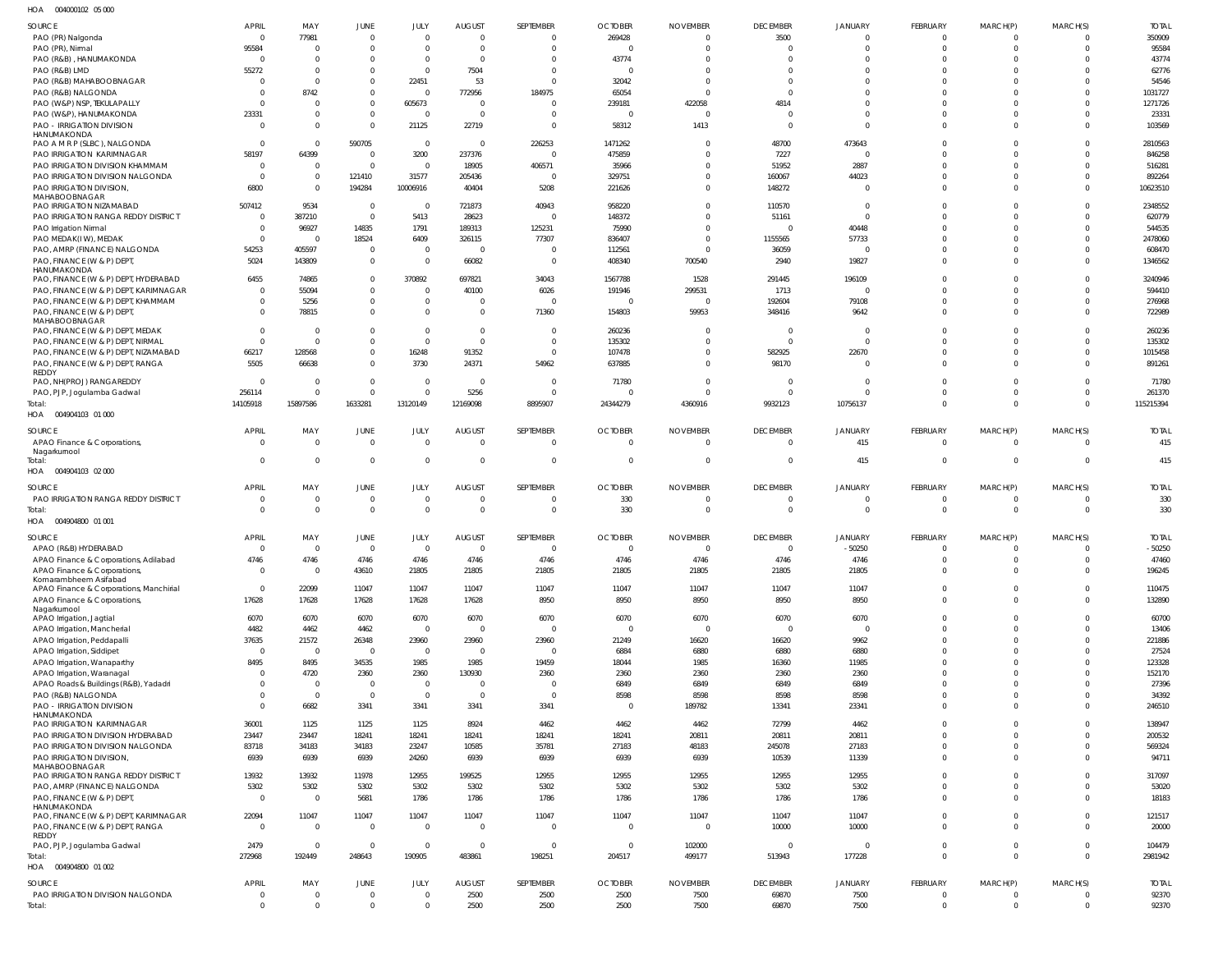004904800 01 003 HOA

| $\cdots$<br><b>OUTIVITUOU UI UUJ</b>                                      |                      |                     |                |              |                                           |                     |                                  |                                  |                         |                               |                              |                          |                      |                      |
|---------------------------------------------------------------------------|----------------------|---------------------|----------------|--------------|-------------------------------------------|---------------------|----------------------------------|----------------------------------|-------------------------|-------------------------------|------------------------------|--------------------------|----------------------|----------------------|
| SOURCE<br>APAO Finance & Corporations,                                    | <b>APRIL</b><br>1000 | MAY<br>1000         | JUNE<br>1000   | JULY<br>1000 | <b>AUGUST</b><br>1000                     | SEPTEMBER<br>1000   | <b>OCTOBER</b><br>1000           | <b>NOVEMBER</b><br>1000          | <b>DECEMBER</b><br>1000 | <b>JANUARY</b><br>$\mathbf 0$ | FEBRUARY<br>$\overline{0}$   | MARCH(P)<br>$\Omega$     | MARCH(S)<br>$\Omega$ | <b>TOTAL</b><br>9000 |
| Nagarkurnool<br>APAO Irrigation, Jagtial                                  | 8388                 | 8388                | $\overline{0}$ | - 0          | $\overline{\mathbf{0}}$                   | $\Omega$            | $\overline{0}$                   | $\Omega$                         | $\Omega$                | 0                             | $\Omega$                     | $\Omega$                 | $\Omega$             | 16776                |
| APAO Irrigation, Nagarkurnool                                             | 1000                 | 1000                | 1000           | 1000         | $\Omega$                                  | $\Omega$            | $\Omega$                         | $\Omega$                         |                         | $\Omega$                      | $\Omega$                     | $\Omega$                 | $\cup$               | 4000                 |
| APAO Irrigation, Sangareddy                                               | $\Omega$             | $\mathbf{0}$        | $\mathbf 0$    | $\Omega$     | $\Omega$                                  | $\Omega$            | $\Omega$                         | $\Omega$                         | $\Omega$                | 698                           | $\Omega$                     | $\Omega$                 | $\Omega$             | 698                  |
| APAO Irrigation, Suryapet                                                 | $\Omega$             | $\Omega$            | $\mathbf{0}$   | $\Omega$     | $\Omega$                                  | $\Omega$            | $\Omega$                         | $\Omega$                         | 500                     | 500                           | $\Omega$                     | $\Omega$                 | $\cup$               | 1000                 |
| APAO Irrigation, Wanaparthy                                               | 372                  | 372                 | 372            | 372          | 372                                       | $\Omega$            | $\Omega$                         | $\Omega$                         | $\Omega$                | $\mathbf 0$                   | $\Omega$                     |                          | $\cup$               | 1860                 |
| PAO (R&B) NALGONDA                                                        | 5400                 | $\overline{0}$      | $\overline{0}$ | $\Omega$     | $\Omega$                                  | - 0                 | $\Omega$                         | $\Omega$                         | $\Omega$                | $\Omega$                      | $\Omega$                     | <sup>0</sup>             | $\cup$               | 5400                 |
| PAO IRRIGATION DIVISION HYDERABAD                                         | 697                  | 697                 | 697            | 697          | 697                                       | 697                 | 697                              | 697                              | 697                     | 700                           | $\Omega$                     | <sup>0</sup>             | $\Omega$             | 6973                 |
| PAO IRRIGATION DIVISION NALGONDA                                          | 700                  | 1398                | 1398           | 1398         | 1398                                      | 1398                | 1398                             | 1398                             | 1398                    | 1398                          | $\Omega$                     | $\Omega$                 | $\Omega$             | 13282                |
| PAO IRRIGATION DIVISION,                                                  | 2000                 | 2000                | 2000           | 2000         | 2000                                      | 3500                | 2750                             | 3500                             | 3500                    | 2138                          | $\Omega$                     | $\Omega$                 | $\Omega$             | 25388                |
| MAHABOOBNAGAR<br>PAO IRRIGATION NIZAMABAD                                 | $\Omega$             | $\Omega$            | $\overline{0}$ | - 0          | $\overline{0}$                            | 752                 | 752                              | 752                              | 752                     | 752                           | $\Omega$                     | $\Omega$                 | $\Omega$             | 3760                 |
| PAO IRRIGATION RANGA REDDY DISTRICT                                       | 712                  | 712                 | 712            | 712          | 712                                       | 712                 | 898                              | 712                              | 712                     | 712                           | $\mathbf 0$                  | $\mathbf{0}$             | $\mathbf 0$          | 7306                 |
| Total:                                                                    | 20269                | 15567               | 7179           | 7179         | 6179                                      | 8059                | 7495                             | 8059                             | 8559                    | 6898                          | $\Omega$                     | $\Omega$                 | $\Omega$             | 95443                |
| HOA<br>004904800 01 004                                                   |                      |                     |                |              |                                           |                     |                                  |                                  |                         |                               |                              |                          |                      |                      |
| SOURCE                                                                    | <b>APRIL</b>         | MAY                 | JUNE           | JULY         | <b>AUGUST</b>                             | SEPTEMBER           | <b>OCTOBER</b>                   | <b>NOVEMBER</b>                  | <b>DECEMBER</b>         | JANUARY                       | FEBRUARY                     | MARCH(P)                 | MARCH(S)             | <b>TOTAL</b>         |
| APAO Irrigation, Sangareddy                                               | 2338                 | 2338                | 2338           | 2338         | 2333                                      | $\overline{0}$      | $\overline{0}$                   | $\overline{0}$                   | $\overline{0}$          | $\mathbf 0$                   | $\overline{0}$               | $\overline{0}$           | 0                    | 11685                |
| PAO IRRIGATION DIVISION HYDERABAD                                         | 2682                 | 2682                | 2682           | 2682         | 2682                                      | 2682                | 2682                             | 2682                             | 2682                    | 2682                          | $\mathbf 0$                  | $\mathbf{0}$             | 0                    | 26820                |
| Total:                                                                    | 5020                 | 5020                | 5020           | 5020         | 5015                                      | 2682                | 2682                             | 2682                             | 2682                    | 2682                          | $\mathbf 0$                  | $\overline{0}$           | $\mathbf 0$          | 38505                |
| HOA  004904800  01  005                                                   |                      |                     |                |              |                                           |                     |                                  |                                  |                         |                               |                              |                          |                      |                      |
| SOURCE                                                                    | <b>APRIL</b>         | MAY                 | JUNE           | JULY         | <b>AUGUST</b>                             | SEPTEMBER           | <b>OCTOBER</b>                   | <b>NOVEMBER</b>                  | <b>DECEMBER</b>         | <b>JANUARY</b>                | FEBRUARY                     | MARCH(P)                 | MARCH(S)             | <b>TOTAL</b>         |
|                                                                           |                      |                     |                |              |                                           |                     |                                  |                                  |                         |                               |                              |                          |                      |                      |
| APAO Irrigation, Medchal Malkajigiri<br>PAO IRRIGATION DIVISION HYDERABAD | $\Omega$             | $\mathbf{0}$<br>584 | $\mathbf 0$    | 4240         | $\overline{\mathbf{0}}$<br>$\overline{0}$ | 0<br>$\overline{0}$ | $\overline{0}$<br>$\overline{0}$ | $\overline{0}$<br>$\overline{0}$ | $\Omega$                | 0<br>$\mathbf 0$              | $^{\circ}$<br>$\overline{0}$ | $\Omega$<br>$\mathbf{0}$ | $\Omega$<br>$\Omega$ | 4240                 |
| Total:                                                                    | 584<br>584           | 584                 | 584<br>584     | 584<br>4824  | $\overline{0}$                            | $\overline{0}$      | $\overline{0}$                   | $\overline{0}$                   | $\Omega$                | $\mathbf 0$                   | $\overline{0}$               | $\Omega$                 | $\Omega$             | 2336<br>6576         |
| HOA  004904800  21 000                                                    |                      |                     |                |              |                                           |                     |                                  |                                  |                         |                               |                              |                          |                      |                      |
| SOURCE                                                                    | <b>APRIL</b>         | MAY                 | JUNE           | JULY         | <b>AUGUST</b>                             | SEPTEMBER           | <b>OCTOBER</b>                   | <b>NOVEMBER</b>                  | <b>DECEMBER</b>         | <b>JANUARY</b>                | FEBRUARY                     | MARCH(P)                 | MARCH(S)             | <b>TOTAL</b>         |
| APAO Finance & Corporations, Jangaon                                      | $\overline{0}$       | 4000                | $\mathbf 0$    | $\Omega$     | $\overline{0}$                            | $\overline{0}$      | $\overline{0}$                   | $\overline{0}$                   | $\Omega$                | $\mathbf 0$                   | $\mathbf 0$                  | 0                        | $\Omega$             | 4000                 |
| APAO Finance & Corporations,                                              | $\Omega$             | $\overline{0}$      | $\mathbf 0$    | $\Omega$     | $\overline{0}$                            | $\overline{0}$      | $\overline{0}$                   | 17656                            | $\mathbf{0}$            | $\mathbf 0$                   | $\mathbf 0$                  | $\overline{0}$           | $\mathbf 0$          | 17656                |
| Kothagudem                                                                |                      |                     |                |              |                                           |                     |                                  |                                  |                         |                               |                              |                          |                      |                      |
| APAO Irrigation, Siddipet                                                 | <sup>0</sup>         | 0                   | $\mathbf 0$    | $\Omega$     | $\overline{0}$                            | 15004               | 15004                            | $\overline{\phantom{0}}$         | $\Omega$                | $\mathbf 0$                   | $\mathbf 0$                  | $\mathbf{0}$             | 0                    | 30008                |
| PAO IRRIGATION DIVISION NALGONDA                                          | <sup>0</sup>         | $\Omega$            | $\mathbf{0}$   | $\Omega$     | $\overline{0}$                            | $\overline{0}$      | $\overline{0}$                   | 578                              | $\Omega$                | $\Omega$                      | $\mathbf 0$                  | $\Omega$                 | $\Omega$             | 578                  |
| PAO IRRIGATION NIZAMABAD                                                  |                      | $\Omega$            | $\overline{0}$ | $\Omega$     | $\overline{0}$                            | $\Omega$            | $\overline{0}$                   | 1602                             |                         | $\mathbf{0}$                  | $\mathbf 0$                  | $\Omega$                 | $\Omega$             | 1602                 |
| PAO IRRIGATION RANGA REDDY DISTRICT                                       |                      | $\Omega$            | $\mathbf{0}$   | $\Omega$     | $\Omega$                                  | $\Omega$            | $\overline{0}$                   | 2500                             |                         | $\mathbf{0}$                  | $\Omega$                     | $\Omega$                 | $\Omega$             | 2500                 |
| PAO, PJP, Jogulamba Gadwal                                                | <sup>0</sup>         | $\mathbf{0}$        | $\mathbf 0$    | $\Omega$     | $\overline{0}$                            | $\overline{0}$      | $\overline{0}$                   | $\overline{0}$                   | $\Omega$                | 400                           | $\mathbf 0$                  | $\mathbf{0}$             | $\Omega$             | 400                  |
| Total:                                                                    | $\Omega$             | 4000                | $\mathbf{0}$   | $\Omega$     | $\overline{0}$                            | 15004               | 15004                            | 22336                            | $\Omega$                | 400                           | $\mathbf 0$                  | $\mathbf 0$              | $\Omega$             | 56744                |
| HOA  004904800  22 000                                                    |                      |                     |                |              |                                           |                     |                                  |                                  |                         |                               |                              |                          |                      |                      |
|                                                                           |                      |                     |                |              |                                           |                     |                                  |                                  |                         |                               |                              |                          |                      |                      |
| SOURCE                                                                    | <b>APRIL</b>         | MAY                 | JUNE           | JULY         | <b>AUGUST</b>                             | SEPTEMBER           | <b>OCTOBER</b>                   | <b>NOVEMBER</b>                  | <b>DECEMBER</b>         | <b>JANUARY</b>                | FEBRUARY                     | MARCH(P)                 | MARCH(S)             | <b>TOTAL</b>         |
| APAO (R&B) RANGAREDDY (HYD)                                               | 37871                | 0                   | 380268         |              | $\Omega$                                  | $\overline{0}$      | 9379192                          | 650416                           |                         | 2436840                       | $\overline{0}$               | $\Omega$                 | $\Omega$             | 12884587             |
| APAO Irrigation, Sangareddy                                               | $\Omega$             | 8862838             | $\Omega$       | $\Omega$     | $\Omega$                                  | 12545033            | $\overline{0}$                   | $\Omega$                         |                         |                               | $\Omega$                     | $\Omega$                 | $\Omega$             | 21407871             |
| APAO Irrigation, Siddipet                                                 | $\Omega$             | 0                   | $\mathbf{0}$   | - 0          | $\Omega$                                  | - 0                 | $\overline{0}$                   | $\Omega$                         |                         | 29921440                      | $\Omega$                     | <sup>0</sup>             | $\Omega$             | 29921440             |
| APAO Irrigation, Yadadri                                                  | 0                    |                     | $\Omega$       | $\Omega$     | $\Omega$                                  | $\Omega$            | 939889                           | $\Omega$                         |                         |                               | $\Omega$                     | <sup>0</sup>             | $\Omega$             | 939889               |
| APAO Projects, Kamareddy                                                  | <sup>0</sup>         | 166459              | $\mathbf 0$    |              | $\Omega$                                  | $\Omega$            | $\overline{0}$                   | $\Omega$                         |                         |                               | $\Omega$                     |                          | $\cup$               | 166459               |
| APAO, SRSP SSP, KARIMNAGAR                                                | <sup>0</sup>         |                     | $\overline{0}$ | 2066346      | $\Omega$                                  | $\Omega$            | 207350                           | $\Omega$                         |                         |                               | $\Omega$                     |                          | -0                   | 2273696              |
| PAO A M R P (SLBC), NALGONDA                                              | 3006967              | U                   | $\mathbf{0}$   |              | $\Omega$                                  | $\Omega$            | 0                                | $\Omega$                         |                         |                               | $\Omega$                     |                          |                      | 3006967              |
| PAO IRRIGATION DIVISION NALGONDA                                          | <sup>0</sup>         | U                   | $\overline{0}$ | 8733840      | $\Omega$                                  | $\Omega$            | $\Omega$                         | 21785480                         |                         |                               | $\Omega$                     |                          | -0                   | 30519320             |
| PAO, FINANCE (W & P) DEPT, KARIMNAGAR                                     | $\Omega$             | $\Omega$            | $\Omega$       |              | $\Omega$                                  | $\Omega$            | 64129                            | $\Omega$                         |                         | $\Omega$                      | $\Omega$                     | $\Omega$                 | $\Omega$             | 64129                |
| PAO, FINANCE (W & P) DEPT, RANGA                                          | $\Omega$             | $\Omega$            | $\mathbf{0}$   | $\Omega$     | $\overline{0}$                            | $\Omega$            | 72                               | $\Omega$                         | $\Omega$                | $\Omega$                      | $\Omega$                     |                          |                      | 72                   |
| <b>REDDY</b><br>Total:                                                    | 3044838              | 9029297             | 380268         | 10800186     | $\Omega$                                  | 12545033            | 10590632                         | 22435896                         | $\Omega$                | 32358280                      | $\mathbf 0$                  | $\mathbf{0}$             | $\Omega$             | 101184430            |
| HOA   005500800   81   001                                                |                      |                     |                |              |                                           |                     |                                  |                                  |                         |                               |                              |                          |                      |                      |
|                                                                           |                      |                     |                |              |                                           |                     |                                  |                                  |                         |                               |                              |                          |                      |                      |
| SOURCE                                                                    | <b>APRIL</b>         | MAY                 | JUNE           | JULY         | <b>AUGUST</b>                             | SEPTEMBER           | <b>OCTOBER</b>                   | <b>NOVEMBER</b>                  | <b>DECEMBER</b>         | JANUARY                       | FEBRUARY                     | MARCH(P)                 | MARCH(S)             | <b>TOTAL</b>         |
| APAO Finance & Corporations,                                              | $\overline{0}$       | 21340               | $\mathbf 0$    | $\Omega$     | 10000                                     | $\overline{0}$      | 0                                | $\overline{0}$                   | $\mathbf{0}$            | $\mathbf{0}$                  | $\mathbf 0$                  | $\Omega$                 | $\Omega$             | 31340                |
| Sangareddy                                                                |                      |                     |                |              |                                           |                     |                                  |                                  |                         |                               |                              |                          |                      |                      |
| PAO, FINANCE (W & P) DEPT,<br>HANUMAKONDA                                 | 2368                 | 31443               | $\overline{0}$ | $\Omega$     | 5900                                      | $\overline{0}$      | 23400                            | 7335                             | $\Omega$                | $\mathbf{0}$                  | $\mathbf 0$                  | $\mathbf 0$              | $\overline{0}$       | 70446                |
| PAO, FINANCE (W & P) DEPT, KARIMNAGAR                                     | 35013                | $\mathbf{0}$        | $\mathbf 0$    | $\Omega$     | $\overline{0}$                            | 1000                | 1600                             | $\overline{0}$                   | $\Omega$                | $\mathbf{0}$                  | $\mathbf 0$                  | $\mathbf{0}$             | $\Omega$             | 37613                |
| PAO, FINANCE (W & P) DEPT, NIZAMABAD                                      | $\overline{0}$       | $\mathbf{0}$        | $\overline{0}$ | $\Omega$     | $\overline{0}$                            | $\overline{0}$      | 5000                             | $\overline{0}$                   | $\Omega$                | $\Omega$                      | $\mathbf 0$                  | $\mathbf{0}$             | $\Omega$             | 5000                 |
| PAO, FINANCE (W & P) DEPT, RANGA                                          | $\overline{0}$       | $\mathbf 0$         | $\mathbf{0}$   | $\Omega$     | $\overline{0}$                            | $\overline{0}$      | 15000                            | $\overline{0}$                   | $\Omega$                | $\Omega$                      | $\overline{0}$               | $\Omega$                 | $\Omega$             | 15000                |
| REDDY                                                                     |                      |                     |                |              |                                           |                     |                                  |                                  |                         |                               |                              |                          |                      |                      |
| Total:<br>HOA  005901102  01  000                                         | 37381                | 52783               | $\mathbf 0$    | $\Omega$     | 15900                                     | 1000                | 45000                            | 7335                             | $\Omega$                | $\Omega$                      | $\mathbf 0$                  | $\Omega$                 | $\Omega$             | 159399               |
|                                                                           |                      |                     |                |              |                                           |                     |                                  |                                  |                         |                               |                              |                          |                      |                      |
| SOURCE                                                                    | <b>APRIL</b>         | MAY                 | JUNE           | JULY         | <b>AUGUST</b>                             | SEPTEMBER           | <b>OCTOBER</b>                   | <b>NOVEMBER</b>                  | <b>DECEMBER</b>         | <b>JANUARY</b>                | FEBRUARY                     | MARCH(P)                 | MARCH(S)             | <b>TOTAL</b>         |
| APAO (R&B) POCHAMPAD (NIZAMABAD)                                          | $\overline{0}$       | $\mathbf 0$         | 92272          | 4500         | 11661                                     | 10000               | $\mathbf 0$                      | 7519                             | 71478                   | $\mathbf 0$                   | $\overline{0}$               | $\mathbf{0}$             | $^{\circ}$           | 197430               |
| APAO Roads & Buildings (R&B),                                             | $\Omega$             | $\mathbf 0$         | $\overline{0}$ | 5000         | $\overline{0}$                            | $\overline{0}$      | $\mathbf 0$                      | $\Omega$                         | $\Omega$                | $\mathbf 0$                   | $\Omega$                     | $\Omega$                 | $\Omega$             | 5000                 |
| Komarambheem Asifabad                                                     |                      |                     |                |              |                                           |                     |                                  |                                  |                         |                               |                              |                          |                      |                      |
| PAO (R&B) (NIRMAL)                                                        | $\Omega$             | 7900                | $\mathbf{0}$   | 17240        | 20800                                     | 5000                | $\Omega$                         | 22510                            | 13800                   | $\Omega$                      | $\mathbf 0$                  | $\Omega$                 | $\Omega$             | 87250                |
| Total:                                                                    | $\Omega$             | 7900                | 92272          | 26740        | 32461                                     | 15000               | $\Omega$                         | 30029                            | 85278                   | $\Omega$                      | $\Omega$                     | $\Omega$                 |                      | 289680               |
| HOA   005980011   01   000                                                |                      |                     |                |              |                                           |                     |                                  |                                  |                         |                               |                              |                          |                      |                      |
| SOURCE                                                                    | <b>APRIL</b>         | MAY                 | JUNE           | JULY         | <b>AUGUST</b>                             | SEPTEMBER           | <b>OCTOBER</b>                   | <b>NOVEMBER</b>                  | <b>DECEMBER</b>         | JANUARY                       | FEBRUARY                     | MARCH(P)                 | MARCH(S)             | <b>TOTAL</b>         |
| APAO Roads & Buildings (R&B),                                             | $\overline{0}$       | $\mathbf 0$         | $\mathbf 0$    | 1500         | $\overline{0}$                            | $\overline{0}$      | $\overline{0}$                   | $\overline{0}$                   | $\Omega$                | $\mathbf 0$                   | $\mathbf 0$                  | $\Omega$                 | $\Omega$             | 1500                 |
| Nagarkurnool                                                              |                      |                     |                |              |                                           |                     |                                  |                                  |                         |                               |                              |                          |                      |                      |
| Total:                                                                    | $\overline{0}$       | $\mathbf{0}$        | $\mathbf 0$    | 1500         | $\overline{0}$                            | $\overline{0}$      | $\overline{0}$                   | $\overline{0}$                   | $\overline{0}$          | $\mathbf 0$                   | $\mathbf{0}$                 | $\overline{0}$           | $\Omega$             | 1500                 |
| HOA  005980800  81  000                                                   |                      |                     |                |              |                                           |                     |                                  |                                  |                         |                               |                              |                          |                      |                      |
| SOURCE                                                                    | <b>APRIL</b>         | MAY                 | JUNE           | JULY         | <b>AUGUST</b>                             | SEPTEMBER           | <b>OCTOBER</b>                   | <b>NOVEMBER</b>                  | <b>DECEMBER</b>         | <b>JANUARY</b>                | FEBRUARY                     | MARCH(P)                 | MARCH(S)             | <b>TOTAL</b>         |
| APAO (R&B) HYDERABAD                                                      | $\Omega$             | 1164110             | 558520         | 505762       | 1574232                                   | $\overline{0}$      | 811653                           | 10224                            | 5959627                 | 9400                          | $\Omega$                     | 0                        | -0                   | 10593528             |
| APAO (R&B) RANGAREDDY (HYD)                                               | 83900                | $\Omega$            | 619842         | 62400        | 676050                                    | 344750              | 199500                           | 514700                           | 1281159                 | 246300                        | $\Omega$                     |                          | $\cup$               | 4028601              |
| APAO (R&B) TEKULAPALLY                                                    | $\Omega$             | $\mathbf{0}$        | $\overline{0}$ | $\Omega$     | $\Omega$                                  | - 0                 | $\Omega$                         | $\Omega$                         | 4296                    | 7548                          | $\Omega$                     | $\Omega$                 |                      | 11844                |
| APAO Finance & Corporations,                                              | $\Omega$             | $\Omega$            | $\mathbf{0}$   | $\Omega$     | $\overline{0}$                            | - 0                 | $\Omega$                         | $\Omega$                         | $\Omega$                | 33182                         | $\Omega$                     | $\Omega$                 | $\Omega$             | 33182                |
| Komarambheem Asifabad                                                     |                      |                     |                |              |                                           |                     |                                  |                                  |                         |                               |                              |                          |                      |                      |
| APAO Finance & Corporations,                                              | $\Omega$             | 815                 | $\mathbf{0}$   | $\Omega$     | $\overline{0}$                            | $\mathbf{0}$        | $\mathbf 0$                      | $\overline{0}$                   | $\Omega$                | $\mathbf{0}$                  | $\mathbf{0}$                 | $\Omega$                 | $\Omega$             | 815                  |
| Kothagudem                                                                |                      |                     |                |              |                                           |                     |                                  |                                  |                         |                               |                              |                          |                      |                      |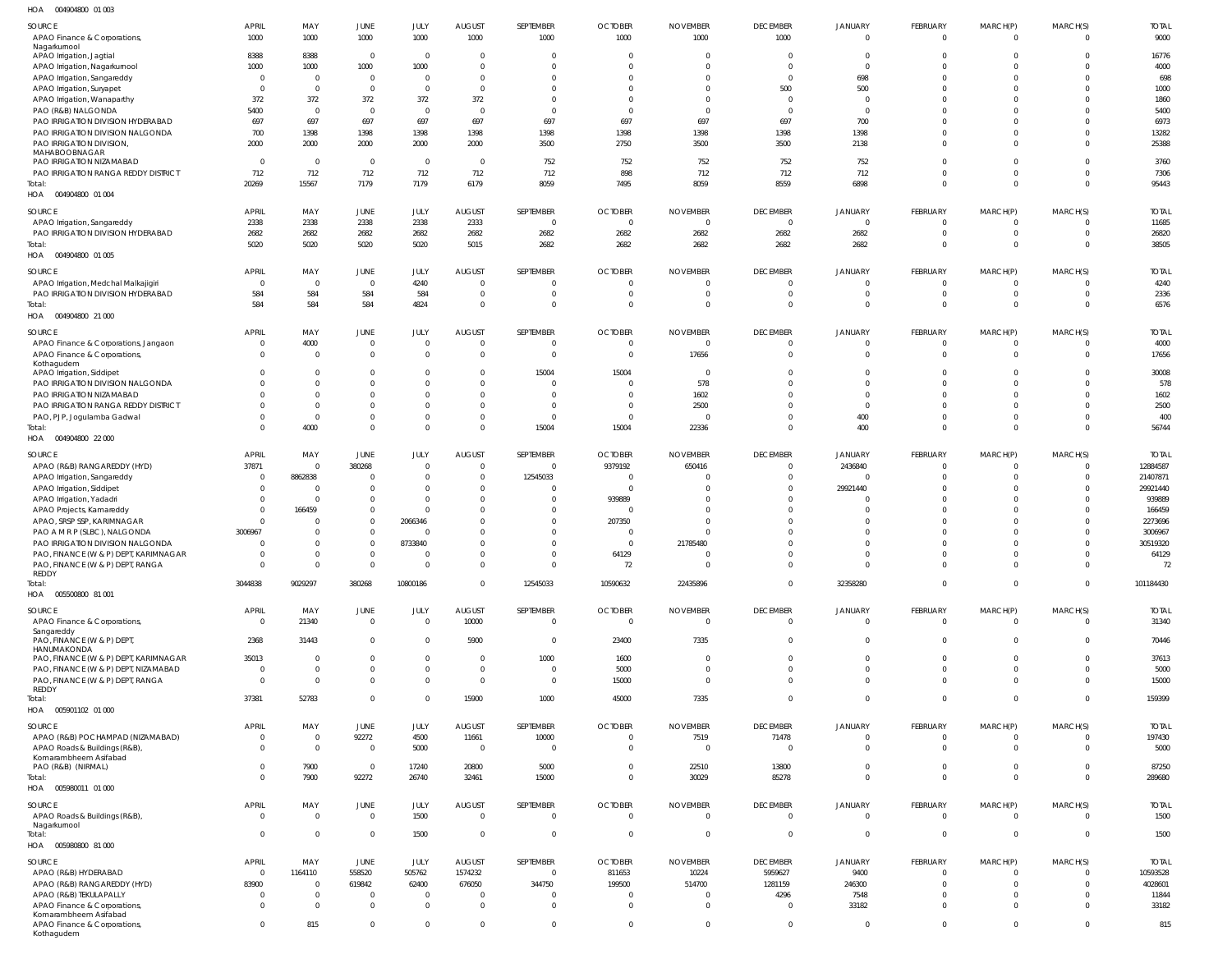005980800 81 000 HOA

| <b>SOURCE</b>                                                                 | <b>APRIL</b>                   | MAY             | JUNE                          | JULY                   | <b>AUGUST</b>                  | SEPTEMBER                        | <b>OCTOBER</b>                   | <b>NOVEMBER</b>                   | <b>DECEMBER</b>                   | <b>JANUARY</b>                 | FEBRUARY                        | MARCH(P)             | MARCH(S)                | <b>TOTAL</b>          |
|-------------------------------------------------------------------------------|--------------------------------|-----------------|-------------------------------|------------------------|--------------------------------|----------------------------------|----------------------------------|-----------------------------------|-----------------------------------|--------------------------------|---------------------------------|----------------------|-------------------------|-----------------------|
| APAO Irrigation, Mahabubabad                                                  | $\mathbf{0}$                   | - 0             | $\mathbf{0}$                  | $\Omega$               | $\overline{0}$                 | $\overline{0}$                   | 1000                             | $\mathbf 0$                       | $\Omega$                          | $\Omega$                       | $\mathbf 0$                     |                      | $\Omega$                | 1000                  |
| APAO Panchayat Raj (PR), Mancherial                                           | 0                              | 2553            | $\mathbf{0}$                  | $\Omega$               | $\mathbf{0}$                   | $\Omega$                         | $\Omega$                         | $\Omega$                          | $\overline{0}$                    | $\Omega$                       | $\Omega$                        | $\Omega$             | $\overline{0}$          | 2553                  |
| APAO Roads & Buildings (R&B), Adilabad                                        | $\Omega$                       | $\mathsf{C}$    | $\mathbf 0$                   | $\mathbf 0$            | $\mathbf{0}$                   | 2424970                          | $\Omega$                         | $\Omega$                          | $\Omega$                          |                                | $\Omega$                        | $\Omega$             | $\Omega$                | 2424970               |
| APAO Roads & Buildings (R&B), Kamareddy                                       |                                | - 0             | $\mathbf 0$                   | $\mathbf 0$            | 68706                          | $\Omega$                         | $\Omega$                         | $\Omega$                          | 1000                              |                                | $\Omega$                        |                      | $\Omega$                | 69706                 |
| APAO Roads & Buildings (R&B)<br>Komarambheem Asifabad                         | $\Omega$                       |                 | $\overline{0}$                | 1000                   | $\overline{0}$                 | $\Omega$                         | $\Omega$                         | $\Omega$                          | 6200                              | $\Omega$                       | $\Omega$                        | $\Omega$             | $\Omega$                | 7200                  |
| APAO Roads & Buildings (R&B), Mancherial                                      | $\Omega$                       |                 | $\overline{0}$                | 25415                  | 6500                           | $\Omega$                         | 8500                             | $\Omega$                          | 10000                             | 1000                           | $\Omega$                        |                      | $\Omega$                | 51415                 |
| APAO Roads & Buildings (R&B), Medchal                                         | $\Omega$                       |                 | $\mathbf{0}$                  | $\Omega$               | $\mathbf{0}$                   | $\Omega$                         | 1241773                          | 106248                            | $\Omega$                          | $\Omega$                       | $\Omega$                        | $\cap$               | $\Omega$                | 1348021               |
| Malkajigiri                                                                   |                                |                 |                               |                        |                                |                                  |                                  |                                   |                                   |                                |                                 |                      |                         |                       |
| APAO Roads & Buildings (R&B),                                                 | $\Omega$                       | $\Omega$        | $\mathbf{0}$                  | $\overline{0}$         | $\overline{0}$                 | 9860                             | $\Omega$                         | 1560                              | $\Omega$                          | $\Omega$                       | $\Omega$                        | $\Omega$             | $\overline{0}$          | 11420                 |
| Nagarkurnool<br>APAO Roads & Buildings (R&B),                                 | $\overline{0}$                 | $\Omega$        | 2250                          | 1000                   | 29500                          | 6000                             | 9081800                          | $\Omega$                          | $\Omega$                          | $\Omega$                       | $\Omega$                        | $\Omega$             | $\Omega$                | 9120550               |
| Sangareddy                                                                    |                                |                 |                               |                        |                                |                                  |                                  |                                   |                                   |                                |                                 |                      |                         |                       |
| APAO Roads & Buildings (R&B), Siddipet                                        | 1000                           | $\Omega$        | 6000                          | $\Omega$               | 8000                           | 3000                             | 19000                            | $\Omega$                          | 2000                              | $\Omega$                       | $\Omega$                        |                      | $\Omega$                | 39000                 |
| APAO Roads & Buildings (R&B), Vikarabad                                       | 5000                           | $\Omega$        | $\overline{0}$                | $\Omega$               | $\overline{0}$                 | $\Omega$                         | 1294                             | $\Omega$                          | $\Omega$                          |                                | $\Omega$                        | $\cap$               | $\Omega$                | 6294                  |
| APAO Roads & Buildings (R&B), Waranagal                                       | $\Omega$                       |                 | $\Omega$                      | $\Omega$               | $\mathbf 0$                    | 24820                            | $\Omega$                         | $\Omega$                          | $\Omega$                          |                                | $\Omega$                        |                      | $\Omega$                | 24820                 |
| PAO (R&B) (NIRMAL)                                                            |                                |                 | $\Omega$                      | $\Omega$               | $\Omega$                       | $\Omega$                         | $\Omega$                         | 813261                            |                                   |                                |                                 |                      | $\Omega$                | 813261                |
| PAO (R&B), HANUMAKONDA                                                        |                                |                 | $\Omega$                      | $\Omega$               | $\Omega$                       | $\Omega$                         | 6300                             |                                   |                                   |                                |                                 |                      | $\Omega$                | 6300                  |
| PAO (R&B) MAHABOOBNAGAR                                                       |                                |                 | $\Omega$                      | $\Omega$               | $\mathbf{0}$                   | $\Omega$                         | 22371                            |                                   | $\Omega$                          |                                | $\Omega$                        |                      | $\Omega$                | 22371                 |
| PAO (R&B) NALGONDA                                                            |                                |                 | $\mathbf{0}$                  | $\Omega$               | 6000                           | $\Omega$                         | $\Omega$                         |                                   | $\Omega$                          |                                | $\Omega$                        |                      | $\Omega$                | 6000                  |
| PAO IRRIGATION DIVISION,<br>MAHABOOBNAGAR                                     |                                | - 0             | $\Omega$                      | 463631                 | $\mathbf{0}$                   | $\Omega$                         | $\Omega$                         | $\Omega$                          | $\Omega$                          | $\Omega$                       | $\Omega$                        | $\Omega$             | $\Omega$                | 463631                |
| PAO, FINANCE (W & P) DEPT, HYDERABAD                                          | $\overline{0}$                 | - 0             | $\overline{0}$                | $\overline{0}$         | $\mathbf{0}$                   | $\Omega$                         | $\Omega$                         | $\Omega$                          | 52500                             | $\Omega$                       | $\Omega$                        | $\cap$               | $\overline{0}$          | 52500                 |
| Total:                                                                        | 89900                          | 1167478         | 1186612                       | 1059208                | 2368988                        | 2813400                          | 11393191                         | 1445993                           | 7316782                           | 297430                         | $\Omega$                        | $\Omega$             | $\Omega$                | 29138982              |
| HOA  007060118  01  000                                                       |                                |                 |                               |                        |                                |                                  |                                  |                                   |                                   |                                |                                 |                      |                         |                       |
|                                                                               |                                |                 |                               |                        |                                |                                  |                                  |                                   |                                   |                                |                                 |                      |                         |                       |
| SOURCE                                                                        | <b>APRIL</b><br>$\Omega$       | MAY<br>$\Omega$ | <b>JUNE</b><br>$\overline{0}$ | JULY<br>$\mathbf{0}$   | <b>AUGUST</b><br>9595          | SEPTEMBER<br>$\overline{0}$      | <b>OCTOBER</b><br>$\overline{0}$ | <b>NOVEMBER</b><br>$\Omega$       | <b>DECEMBER</b><br>$\overline{0}$ | <b>JANUARY</b><br>$\mathbf{0}$ | <b>FEBRUARY</b><br>$\mathbf{0}$ | MARCH(P)<br>$\Omega$ | MARCH(S)<br>$\Omega$    | <b>TOTAL</b><br>9595  |
| APAO (R&B) HYDERABAD<br>APAO Irrigation, Kothagudem                           | 0                              | $\Omega$        | $\overline{0}$                | $\Omega$               | 312                            | $\Omega$                         | $\Omega$                         | $\Omega$                          | $\Omega$                          | $\Omega$                       | $\Omega$                        | $\Omega$             | $\Omega$                | 312                   |
| PAO (PH) LMD (KARIMNAGAR)                                                     |                                | - 0             | $\mathbf 0$                   | 44                     | $\overline{0}$                 | $\Omega$                         | $\Omega$                         |                                   | $\Omega$                          | $\Omega$                       | $\Omega$                        | $\Omega$             | $\Omega$                | 44                    |
| PAO IRRIGATION DIVISION NALGONDA                                              |                                | $\Omega$        | $\mathbf 0$                   | 10                     | $\mathbf 0$                    | $\Omega$                         | $\Omega$                         |                                   | $\Omega$                          |                                |                                 | $\Omega$             | $\Omega$                | 10                    |
| PAO IRRIGATION RANGA REDDY DISTRICT                                           |                                |                 | $\mathbf 0$                   | $\Omega$               | $\mathbf 0$                    | $\Omega$                         | $\Omega$                         | $\Omega$                          | 830                               | $\Omega$                       | $\Omega$                        | $\Omega$             | $\Omega$                | 830                   |
| PAO Irrigation Nirmal                                                         |                                |                 | $\mathbf 0$                   | $\Omega$               | $\mathbf{0}$                   | 70                               | $\Omega$                         | $\Omega$                          | $\Omega$                          | $\Omega$                       | $\Omega$                        | $\Omega$             | $\Omega$                | 70                    |
| Total:                                                                        | $\Omega$                       | $\Omega$        | $\mathbf{0}$                  | 54                     | 9907                           | 70                               | $\Omega$                         | $\Omega$                          | 830                               | $\Omega$                       | $\Omega$                        | $\Omega$             | $\Omega$                | 10861                 |
| HOA  007060800  81  000                                                       |                                |                 |                               |                        |                                |                                  |                                  |                                   |                                   |                                |                                 |                      |                         |                       |
|                                                                               |                                |                 |                               |                        |                                |                                  |                                  |                                   |                                   |                                |                                 |                      |                         |                       |
| <b>SOURCE</b>                                                                 | <b>APRIL</b>                   | MAY             | <b>JUNE</b>                   | JULY                   | <b>AUGUST</b>                  | SEPTEMBER                        | <b>OCTOBER</b>                   | <b>NOVEMBER</b>                   | <b>DECEMBER</b>                   | JANUARY                        | <b>FEBRUARY</b>                 | MARCH(P)             | MARCH(S)                | <b>TOTAL</b>          |
| APAO (R&B) HYDERABAD                                                          | $\Omega$                       | $\Omega$        | $\mathbf{0}$<br>$\mathbf{0}$  | $\overline{0}$         | 87053                          | $\overline{0}$<br>$\overline{0}$ | $\overline{0}$                   | $\Omega$                          | $\Omega$<br>$\Omega$              | $\Omega$<br>$\Omega$           | $\Omega$<br>$\Omega$            | $\Omega$             | $\Omega$<br>$\Omega$    | 87053<br>119418       |
| PAO, FINANCE (W & P) DEPT, HYDERABAD<br>PAO, FINANCE (W & P) DEPT, KARIMNAGAR | $\Omega$                       | $\Omega$        | $\mathbf{0}$                  | 7526<br>$\overline{0}$ | $\overline{0}$<br>$\mathbf{0}$ | $\Omega$                         | 38218<br>3023                    | 73674                             | $\Omega$                          | $\Omega$                       | $\Omega$                        | $\Omega$<br>$\Omega$ | $\overline{0}$          | 3023                  |
| Total:                                                                        | $\Omega$                       | $\Omega$        | $\mathbf{0}$                  | 7526                   | 87053                          | $\Omega$                         | 41241                            | 73674                             | $\Omega$                          | $\Omega$                       | $\Omega$                        | $\Omega$             | $\Omega$                | 209494                |
| HOA  020201102  81  000                                                       |                                |                 |                               |                        |                                |                                  |                                  |                                   |                                   |                                |                                 |                      |                         |                       |
|                                                                               |                                |                 |                               |                        |                                |                                  |                                  |                                   |                                   |                                |                                 |                      |                         |                       |
| <b>SOURCE</b>                                                                 | <b>APRIL</b>                   | MAY             | <b>JUNE</b>                   | JULY                   | <b>AUGUST</b>                  | SEPTEMBER                        | <b>OCTOBER</b>                   | <b>NOVEMBER</b>                   | <b>DECEMBER</b>                   | <b>JANUARY</b>                 | <b>FEBRUARY</b>                 | MARCH(P)             | MARCH(S)                | <b>TOTAL</b>          |
| APAO Finance & Corporations, Adilabad                                         | $\overline{0}$                 | $\Omega$        | $\overline{0}$                | $\mathbf{0}$           | 29678                          | $\overline{0}$                   | $\overline{0}$                   | $\Omega$                          | $\Omega$                          | $\Omega$                       | $\mathbf{0}$                    | $\Omega$             | $\Omega$                | 29678                 |
| PAO, FINANCE (W & P) DEPT, KARIMNAGAR                                         | $\Omega$                       | $\Omega$        | $\mathbf{0}$                  | $\Omega$               | $\overline{0}$                 | $\Omega$                         | 534                              | $\Omega$                          | $\Omega$                          | $\Omega$                       | $\Omega$                        |                      | $\Omega$                | 534                   |
| PAO, FINANCE (W & P) DEPT, KHAMMAM                                            | $\Omega$                       | 5387            | $\overline{0}$                | $\mathbf{0}$           | $\mathbf 0$                    | $\Omega$                         | $\Omega$                         | $\Omega$                          | $\Omega$                          | $\Omega$                       | $\Omega$                        | $\Omega$             | $\Omega$                | 5387                  |
| PAO, FINANCE (W & P) DEPT<br>MAHABOOBNAGAR                                    | $\Omega$                       | $\Omega$        | $\mathbf{0}$                  | $\Omega$               | $\mathbf 0$                    | $\Omega$                         | 19456                            | $\Omega$                          | $\Omega$                          | $\Omega$                       | $\Omega$                        | $\Omega$             | $\Omega$                | 19456                 |
| PAO, FINANCE (W & P) DEPT, NIZAMABAD                                          | $\Omega$                       | - 0             | $\mathbf 0$                   | $\Omega$               | $\overline{0}$                 | $\Omega$                         | 69920                            |                                   | $\Omega$                          | $\Omega$                       | $\Omega$                        |                      | $\Omega$                | 69920                 |
| Total:                                                                        | $\Omega$                       | 5387            | $\Omega$                      | $\Omega$               | 29678                          | $\Omega$                         | 89910                            | $\Omega$                          | $\Omega$                          | $\Omega$                       | $\Omega$                        | $\Omega$             | $\Omega$                | 124975                |
| HOA  020201103  81  000                                                       |                                |                 |                               |                        |                                |                                  |                                  |                                   |                                   |                                |                                 |                      |                         |                       |
|                                                                               |                                |                 |                               |                        |                                |                                  |                                  |                                   |                                   |                                |                                 |                      | MARCH(S)                |                       |
| SOURCE<br>PAO, FINANCE (W & P) DEPT                                           | <b>APRIL</b><br>$\overline{0}$ | MAY<br>$\Omega$ | JUNE<br>$\overline{0}$        | JULY<br>$\mathbf 0$    | <b>AUGUST</b><br>$\mathbf{0}$  | SEPTEMBER<br>$\mathbf{0}$        | <b>OCTOBER</b><br>$\overline{0}$ | <b>NOVEMBER</b><br>$\overline{0}$ | <b>DECEMBER</b><br>$\overline{0}$ | <b>JANUARY</b><br>20000        | FEBRUARY<br>$\mathbf 0$         | MARCH(P)<br>$\Omega$ | $\overline{0}$          | <b>TOTAL</b><br>20000 |
| HANUMAKONDA                                                                   |                                |                 |                               |                        |                                |                                  |                                  |                                   |                                   |                                |                                 |                      |                         |                       |
| PAO, FINANCE (W & P) DEPT, KARIMNAGAR                                         | $\mathbf{0}$                   | - 0             | $\overline{0}$                | $\mathbf{0}$           | $\overline{0}$                 | $\overline{0}$                   | 11427                            | $\overline{0}$                    | $\overline{0}$                    | $\mathbf{0}$                   | $\mathbf 0$                     | $\Omega$             | $\overline{0}$          | 11427                 |
| PAO, FINANCE (W & P) DEPT                                                     | $\Omega$                       | $\Omega$        | $\mathbf 0$                   | $\mathbf 0$            | $\overline{0}$                 | $\overline{0}$                   | $\overline{0}$                   | $\overline{0}$                    | 7250                              | $\mathbf 0$                    | $\mathbf 0$                     | $\Omega$             | $\overline{0}$          | 7250                  |
| MAHABOOBNAGAR                                                                 |                                |                 |                               |                        |                                |                                  |                                  |                                   |                                   |                                |                                 |                      |                         |                       |
| Total:<br>HOA  021501102  01  000                                             | $\mathbf 0$                    | $\Omega$        | $\overline{0}$                | $\mathbf 0$            | $\overline{0}$                 | $\overline{0}$                   | 11427                            | $\overline{0}$                    | 7250                              | 20000                          | $\mathbf 0$                     | $\mathbf{0}$         | $\overline{\mathbf{0}}$ | 38677                 |
|                                                                               |                                |                 |                               |                        |                                |                                  |                                  |                                   |                                   |                                |                                 |                      |                         |                       |
| <b>SOURCE</b>                                                                 | APRIL                          | MAY             | JUNE                          | JULY                   | <b>AUGUST</b>                  | SEPTEMBER                        | <b>OCTOBER</b>                   | <b>NOVEMBER</b>                   | <b>DECEMBER</b>                   | <b>JANUARY</b>                 | FEBRUARY                        | MARCH(P)             | MARCH(S)                | <b>TOTAL</b>          |
| APAO (PR) Medak                                                               | 36000                          | $\overline{0}$  | $\overline{0}$                | $\overline{0}$         | $\mathbf 0$                    | 14771                            | 2703                             | 5000                              | 60000                             | 10000                          | $\mathbf{0}$                    | $\Omega$             | - 0                     | 128474                |
| APAO (PR) Pochampad, Nizamabad                                                | $\overline{0}$                 | $\Omega$        | $\overline{0}$                | $\overline{0}$         | $\mathbf{0}$                   | $\overline{0}$                   | $\overline{0}$                   | 30000                             | $\overline{0}$                    | $\mathbf 0$                    | $\mathbf 0$                     | $\Omega$             | $\overline{0}$          | 30000                 |
| APAO (PR) Ranga Reddy Dist                                                    | 416517                         | 332887          | 266000                        | 9000                   | 537000                         | 5000                             | 338000                           | 606000                            | 110000                            | 327000                         | $\Omega$                        | $\Omega$             | $\overline{0}$          | 2947404               |
| APAO (PR) Tekulapapalli                                                       | 24220                          | 16726           | $\overline{0}$                | 30000                  | 29598                          | $\overline{0}$                   | 14000                            | 23476                             | 5000                              | 26500                          | $\Omega$                        | $\Omega$             | $\overline{0}$          | 169520                |
| APAO Finance & Corporations,<br>Bhoopalapally                                 | $\overline{0}$                 | - 0             | $\mathbf{0}$                  | $\overline{0}$         | $\overline{0}$                 | $\overline{0}$                   | 764                              | $\Omega$                          | $\overline{0}$                    | $\mathbf 0$                    | $\Omega$                        | $\Omega$             | $\overline{0}$          | 764                   |
| APAO Finance & Corporations, Siddipet                                         | $\overline{0}$                 | $\overline{0}$  | $\overline{0}$                | $\mathbf{0}$           | $\mathbf 0$                    | 2169                             | 2650                             | $\overline{0}$                    | $\overline{0}$                    | $\mathbf{0}$                   | $\Omega$                        | $\Omega$             | $\overline{0}$          | 4819                  |
| APAO Finance & Corporations, Suryapet                                         | $\overline{0}$                 | 4445            | $\mathbf 0$                   | $\mathbf 0$            | 40551                          | $\overline{0}$                   | 63923                            | $\overline{0}$                    | $\overline{0}$                    | $\mathbf 0$                    | $\Omega$                        | $\Omega$             | $\overline{0}$          | 108919                |
| APAO Irrigation, Suryapet                                                     | $\mathbf{0}$                   | $\Omega$        | $\mathbf 0$                   | $\mathbf{0}$           | $\overline{0}$                 | $\overline{0}$                   | 136582                           | $\Omega$                          | $\Omega$                          | $\mathbf 0$                    | $\Omega$                        | $\Omega$             | $\overline{0}$          | 136582                |
| APAO Panchayat Raj (PR), Bhoopalapally                                        | 230000                         | 36000           | $\mathbf 0$                   | $\mathbf{0}$           | 5000                           | 4500                             | 10859                            | 3000                              | $\overline{0}$                    | 22000                          | $\Omega$                        | $\Omega$             | $\overline{0}$          | 311359                |
| APAO Panchayat Raj (PR), Kamareddy                                            | $\overline{0}$                 | $\Omega$        | $\mathbf{0}$                  | $\mathbf{0}$           | $\overline{0}$                 | $\overline{0}$                   | $\overline{0}$                   | $\Omega$                          | $\Omega$                          | 89813                          | $\Omega$                        | $\Omega$             | $\Omega$                | 89813                 |
| APAO Panchayat Raj (PR), Kothagudem                                           | 1000                           | $\Omega$        | $\overline{0}$                | $\mathbf{0}$           | $\overline{0}$                 | 500                              | 250                              | $\overline{0}$                    | $\overline{0}$                    | $\overline{0}$                 | $\mathbf 0$                     | $\Omega$             | $\overline{0}$          | 1750                  |
| APAO Panchayat Raj (PR), Medchal                                              | $\overline{0}$                 | $\Omega$        | 10000                         | $\mathbf 0$            | $\overline{0}$                 | 21212                            | $\overline{0}$                   | $\overline{0}$                    | $\overline{0}$                    | 5000                           | $\mathbf 0$                     | $\Omega$             | $\overline{0}$          | 36212                 |
| Malkajigiri<br>APAO Panchayat Raj (PR), Nagarkurnool                          | $\overline{0}$                 | $\overline{0}$  | $\overline{0}$                | $\mathbf 0$            | $\mathbf{0}$                   | $\overline{0}$                   | 5000                             | 5000                              | $\overline{0}$                    | $\mathbf{0}$                   | $\Omega$                        | $\Omega$             | $\overline{0}$          | 10000                 |
| APAO Panchayat Raj (PR), Peddapalli                                           | 3000                           | 1500            | 500                           | 12000                  | 31356                          | $\overline{0}$                   | $\overline{0}$                   | $\Omega$                          | $\Omega$                          | $\Omega$                       | $\Omega$                        | $\Omega$             | $\overline{0}$          | 48356                 |
| APAO Panchayat Raj (PR), Sangareddy                                           | 163475                         | 44275           | $\overline{0}$                | $\mathbf{0}$           | $\overline{0}$                 | $\overline{0}$                   | 47580                            | 18000                             | 200942                            | $\mathbf{0}$                   | $\Omega$                        | $\Omega$             | $\overline{0}$          | 474272                |
| APAO Panchayat Raj (PR), Siddipet                                             | 53469                          | 12253           | $\overline{0}$                | $\mathbf{0}$           | 11877                          | 54448                            | 10065                            | 14959                             | 1596                              | $\Omega$                       | $\Omega$                        | $\Omega$             | $\Omega$                | 158667                |
| APAO Panchayat Raj (PR), Siricilla                                            | $\mathbf 0$                    | 5000            | 6000                          | $\mathbf{0}$           | $\overline{0}$                 | $\overline{0}$                   | $\overline{0}$                   | $\Omega$                          | 5000                              | $\mathbf 0$                    | $\Omega$                        | $\Omega$             | $\overline{0}$          | 16000                 |
| APAO Panchayat Raj (PR), Suryapet                                             | 28026                          | 15000           | $\mathbf{0}$                  | $\mathbf{0}$           | 16216                          | $\overline{0}$                   | 19462                            | 5000                              | $\overline{0}$                    | 10000                          | $\Omega$                        | $\Omega$             | $\Omega$                | 93704                 |
| APAO Panchayat Raj (PR), Wanaparthy                                           | $\overline{0}$                 | $\Omega$        | $\overline{0}$                | $\mathbf{0}$           | $\overline{0}$                 | $\overline{0}$                   | $\overline{0}$                   | 18000                             | $\overline{0}$                    | $\overline{0}$                 | $\Omega$                        | $\Omega$             | $\overline{0}$          | 18000                 |
| APAO Panchayat Raj (PR), Yadadri                                              | $\overline{0}$                 | $\Omega$        | $\mathbf{0}$                  | $\overline{0}$         | 1120                           | $\overline{0}$                   | $\overline{0}$                   | $\Omega$                          | $\overline{0}$                    | 12000                          | $\Omega$                        | $\Omega$             | $\Omega$                | 13120                 |
| PAO (PR) (IW), LMD Colony, Karimnagar                                         | $\overline{0}$                 | $\Omega$        | $\mathbf{0}$                  | 6000                   | $\overline{0}$                 | $\overline{0}$                   | 6000                             | $\Omega$                          | 6000                              | $\overline{0}$                 | $\Omega$                        | $\Omega$             | $\overline{0}$          | 18000                 |
| PAO (PR) MAHABOOBNAGAR                                                        | 185000                         | 48000           | 6957                          | 303853                 | 21900                          | 45000                            | -956000                          | 13000                             | 5317                              | 44000                          | $\mathbf{0}$                    | $\Omega$             | $\overline{0}$          | $-282973$             |
| PAO (PR) Nalgonda                                                             | $\overline{0}$                 | $\Omega$        | $\mathbf{0}$                  | $\mathbf{0}$           | 17000                          | $\overline{0}$                   | 5000                             | $\overline{0}$                    | $\overline{0}$                    | 11000                          | $\mathbf 0$                     | $\Omega$             | $\overline{0}$          | 33000                 |
|                                                                               |                                |                 |                               |                        |                                |                                  |                                  |                                   |                                   |                                |                                 |                      |                         |                       |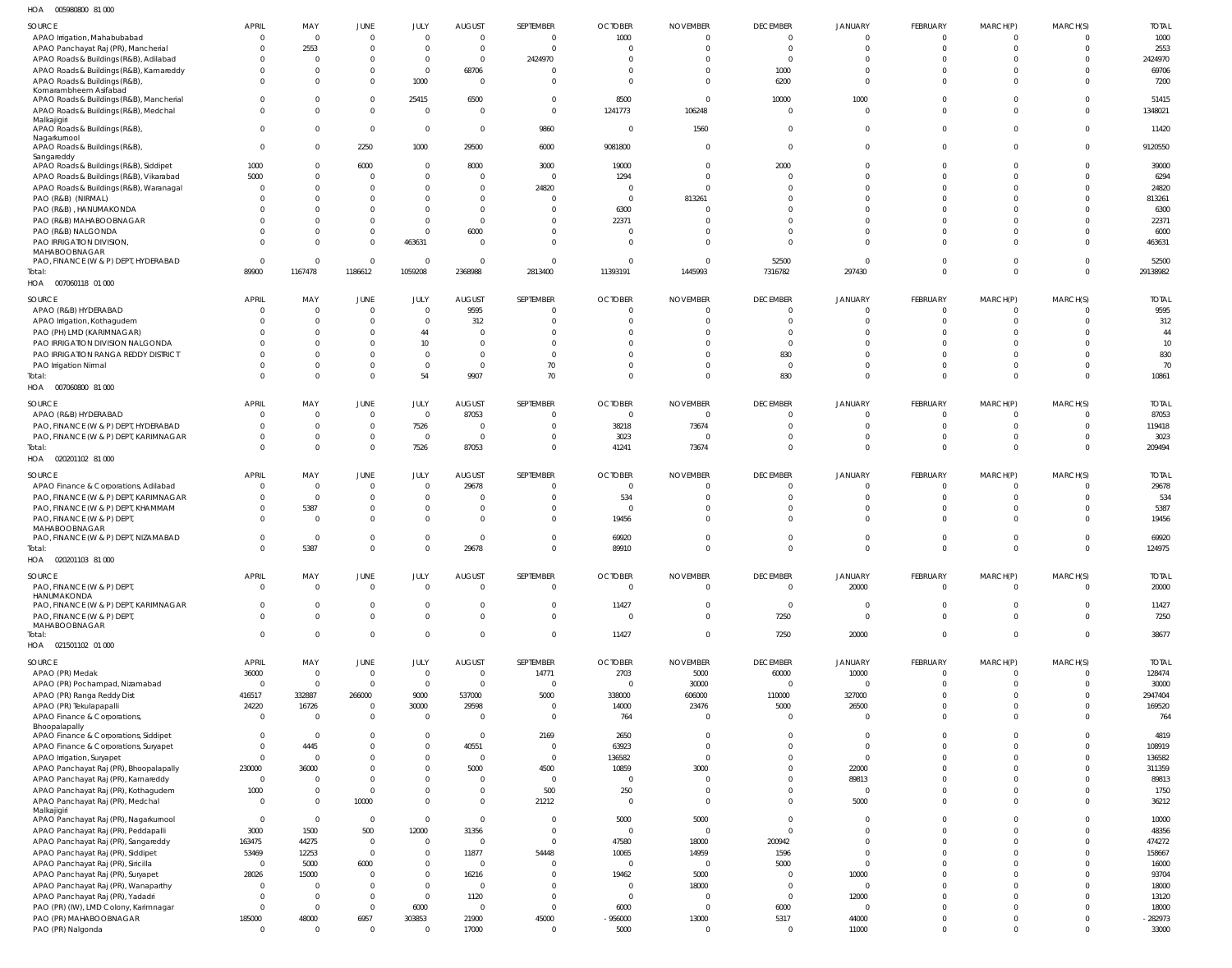| HOA 021501102 01 000                                         |                         |                          |                             |                                  |                                  |                         |                               |                        |                         |                            |                                  |                      |                               |                  |
|--------------------------------------------------------------|-------------------------|--------------------------|-----------------------------|----------------------------------|----------------------------------|-------------------------|-------------------------------|------------------------|-------------------------|----------------------------|----------------------------------|----------------------|-------------------------------|------------------|
| SOURCE                                                       | <b>APRIL</b>            | MAY                      | JUNE                        | JULY                             | <b>AUGUST</b>                    | SEPTEMBER               | <b>OCTOBER</b>                | <b>NOVEMBER</b>        | <b>DECEMBER</b>         | JANUARY                    | FEBRUARY                         | MARCH(P)             | MARCH(S)                      | <b>TOTAI</b>     |
| Total:                                                       | 1140707                 | 516086                   | 289457                      | 360853                           | 711618                           | 147600                  | $-293162$                     | 741435                 | 393855                  | 557313                     | $\overline{0}$                   | $\overline{0}$       | $\overline{0}$                | 4565762          |
| HOA 021501103 03 000                                         |                         |                          |                             |                                  |                                  |                         |                               |                        |                         |                            |                                  |                      |                               |                  |
| SOURCE                                                       | <b>APRIL</b>            | MAY                      | <b>JUNE</b>                 | JULY                             | <b>AUGUST</b>                    | SEPTEMBER               | <b>OCTOBER</b>                | <b>NOVEMBER</b>        | <b>DECEMBER</b>         | JANUARY                    | FEBRUARY                         | MARCH(P)             | MARCH(S)                      | <b>TOTAL</b>     |
| APAO, (PH) POCHAMPAD (NZM)                                   | 0                       | $\overline{0}$           | 35000                       | $\overline{0}$                   | $\overline{0}$                   | $\overline{0}$          | 10000                         | 10000                  | 15000                   | $\mathbf 0$                | $\overline{0}$                   | 0                    | $\mathbf 0$                   | 70000            |
| PAO (PH) KHAMMAM                                             | $\Omega$<br>$\Omega$    | $\Omega$<br>$\Omega$     | 10000<br>$\overline{0}$     | $\overline{0}$<br>$\overline{0}$ | $\overline{0}$<br>$\overline{0}$ | 0<br>$\overline{0}$     | $\overline{0}$<br>25500       | - 0<br>- 0             | 20000<br>$\Omega$       | $\mathbf 0$<br>$\mathbf 0$ | $\overline{0}$<br>$\overline{0}$ | $\Omega$<br>$\Omega$ | $\mathbf 0$<br>$\overline{0}$ | 30000            |
| PAO (PH) MAHABOOBNAGAR<br>PAO(PH), NALGONDA                  | $\Omega$                | $\Omega$                 | $\overline{0}$              | $\overline{0}$                   | 51000                            | 0                       | $\overline{0}$                | $\overline{0}$         | $\Omega$                | $\Omega$                   | $\Omega$                         | $\Omega$             | $\mathbf 0$                   | 25500<br>51000   |
| PAO, AMRP (FINANCE) NALGONDA                                 | $\Omega$                | 19692                    | $\overline{0}$              | $\overline{0}$                   | $\overline{0}$                   | $\overline{0}$          | $\overline{0}$                | $\overline{0}$         | $\overline{0}$          | $\mathbf 0$                | $\overline{0}$                   | $\Omega$             | $\overline{0}$                | 19692            |
| Total:                                                       | $\Omega$                | 19692                    | 45000                       | $\mathbf{0}$                     | 51000                            | $\mathbf{0}$            | 35500                         | 10000                  | 35000                   | $\Omega$                   | $\overline{0}$                   | $\mathbf{0}$         | $\overline{0}$                | 196192           |
| HOA  021501800  81 000                                       |                         |                          |                             |                                  |                                  |                         |                               |                        |                         |                            |                                  |                      |                               |                  |
| SOURCE                                                       | <b>APRIL</b>            | MAY                      | <b>JUNE</b>                 | JULY                             | <b>AUGUST</b>                    | SEPTEMBER               | <b>OCTOBER</b>                | <b>NOVEMBER</b>        | <b>DECEMBER</b>         | JANUARY                    | FEBRUARY                         | MARCH(P)             | MARCH(S)                      | <b>TOTAL</b>     |
| APAO, (PH) POCHAMPAD (NZM)                                   | $\overline{0}$          | $\Omega$                 | $\overline{0}$              | $\overline{0}$                   | $\overline{0}$                   | 55000                   | $\overline{0}$                | - 0                    | $\Omega$                | $\Omega$                   | $\Omega$                         | $\Omega$             | $^{\circ}$                    | 55000            |
| PAO (PH) KHAMMAM                                             | $\Omega$                | $\Omega$                 | $\mathbf 0$<br>$\mathbf 0$  | $\overline{0}$<br>31000          | 24000<br>$\Omega$                | 0<br>$\Omega$           | - 0<br>$\Omega$               | $\circ$                | $\Omega$                | $\mathbf 0$<br>$\Omega$    | $\overline{0}$<br>$\Omega$       | $\Omega$<br>$\Omega$ | $\mathbf 0$<br>$\Omega$       | 24000<br>151000  |
| PAO (PH) LMD (KARIMNAGAR)<br>PAO (PH) MAHABOOBNAGAR          | $\Omega$<br>$\Omega$    | $\Omega$<br>$\Omega$     | $\mathbf 0$                 | 70000                            | $\overline{0}$                   | $\Omega$                | $\overline{0}$                | 120000<br>$\circ$      | $\Omega$                | $\mathbf 0$                | $\Omega$                         | $\Omega$             | $\Omega$                      | 70000            |
| PAO (PH), HANUMAKONDA                                        | 0                       | $\Omega$                 | $\mathbf 0$                 | $\overline{0}$                   | $\Omega$                         | 205000                  | 40000                         | 23000                  | $\Omega$                | 37000                      | $\Omega$                         | $\Omega$             | $\Omega$                      | 305000           |
| PAO Public Health (PH), Ranga Reddy                          | 180700                  | 65000                    | 381000                      | $\overline{0}$                   | 380000                           | 65000                   | $\mathbf 0$                   | 403000                 | 295000                  | 126000                     | $\overline{0}$                   | $\Omega$             | $\mathbf 0$                   | 1895700          |
| Total:                                                       | 180700                  | 65000                    | 381000                      | 101000                           | 404000                           | 325000                  | 40000                         | 546000                 | 295000                  | 163000                     | $\Omega$                         | $\Omega$             | $\mathbf{0}$                  | 2500700          |
| HOA 021601106 01 000                                         |                         |                          |                             |                                  |                                  |                         |                               |                        |                         |                            |                                  |                      |                               |                  |
| SOURCE                                                       | <b>APRIL</b>            | MAY                      | <b>JUNE</b>                 | JULY                             | <b>AUGUST</b>                    | SEPTEMBER               | <b>OCTOBER</b>                | <b>NOVEMBER</b>        | <b>DECEMBER</b>         | JANUARY                    | FEBRUARY                         | MARCH(P)             | MARCH(S)                      | <b>TOTAL</b>     |
| APAO (R&B) RANGAREDDY (HYD)                                  | 1064                    | $\overline{0}$           | 1000                        | 2000                             | 1000                             | 1000                    | 1000                          | 1000                   | 1000                    | 1000                       | $\overline{0}$                   | $^{\circ}$           | $\mathbf 0$                   | 10064            |
| APAO Irrigation, Nagarkurnool                                | 47                      | 47                       | 47                          | 233447                           | 45600                            | 22847                   | $\overline{0}$                | 45647                  | 141                     | 22847                      | $\overline{0}$                   | $^{\circ}$           | $\overline{0}$                | 370670           |
| APAO Irrigation, Sangareddy                                  | 180                     | 180                      | 180                         | 180                              | 180                              | 180                     | $\Omega$                      | 180                    | 180                     | 180                        | $\Omega$                         |                      | $\overline{0}$                | 1620             |
| APAO Irrigation, Suryapet                                    | $\Omega$                | $\Omega$                 | $\overline{0}$              | 0                                | $\overline{0}$                   | C                       | $\Omega$                      | - 0                    | 4955                    | $\overline{0}$             | $\Omega$                         | $\Omega$             | $\mathbf 0$                   | 4955             |
| APAO Irrigation, Wanaparthy                                  | $\overline{2}$          | $\overline{\phantom{a}}$ | $\overline{2}$              | $\overline{2}$                   | 2                                | $\overline{2}$          | $\overline{2}$                | $\overline{2}$         | $\overline{2}$          | $\overline{2}$             | $\Omega$                         |                      | $\mathbf 0$                   | 20               |
| APAO Irrigation, Yadadri                                     | -3                      | $\mathbf{3}$             | 6                           | 8                                | 5                                | -8                      | 17                            | -8                     | -8                      | 8                          | $\Omega$                         | $\Omega$             | $\mathbf 0$                   | 74               |
| PAO (R&B) (NIRMAL)                                           | 0                       | 40560                    | $\mathbf 0$                 | $\mathbf 0$                      | 15210                            | $\overline{0}$          | $\overline{0}$                | $\overline{0}$         | $\overline{0}$          | $\mathbf{0}$               | $\Omega$                         | $\Omega$             | $\mathbf 0$                   | 55770            |
| PAO IRRIGATION DIVISION HYDERABAD                            | 172                     | 172                      | 172                         | 172                              | 172                              | 172                     | 224                           | 224                    | 232                     | 232                        | $\Omega$                         | $\Omega$             | $\mathbf 0$                   | 1944             |
| PAO IRRIGATION DIVISION NALGONDA                             | 47                      | 47                       | 77                          | 77                               | 77                               | 77                      | 77                            | 77                     | 77                      | 77                         | $\overline{0}$                   | $\Omega$             | $\overline{0}$                | 710              |
| PAO IRRIGATION DIVISION,                                     | 6                       | $\Omega$                 | $\overline{0}$              | $\mathbf 0$                      | $\overline{0}$                   | $\overline{0}$          | $\overline{0}$                | $\overline{0}$         | $\overline{\mathbf{0}}$ | $\overline{0}$             | $\Omega$                         | $\Omega$             | $\Omega$                      |                  |
| MAHABOOBNAGAR<br>PAO IRRIGATION RANGA REDDY DISTRICT         | 549                     | 549                      | 549                         | 549                              | 549                              | 549                     | 549                           | 502                    | 502                     | 502                        | $\Omega$                         | $\Omega$             | $\mathbf 0$                   | 5349             |
| PAO, PJP, Jogulamba Gadwal                                   | $\overline{2}$          | $\overline{2}$           | $\overline{2}$              | $\overline{2}$                   | $\overline{0}$                   | $\overline{0}$          | $\overline{0}$                | $\overline{0}$         | $\overline{\mathbf{0}}$ | $\overline{0}$             | $\Omega$                         | $\Omega$             | $\overline{0}$                |                  |
| Total:                                                       | 2072                    | 41562                    | 2035                        | 236437                           | 62795                            | 24835                   | 1869                          | 47640                  | 7097                    | 24848                      | $\overline{0}$                   | $\mathbf{0}$         | $\overline{0}$                | 451190           |
| HOA 023560800 01 000                                         |                         |                          |                             |                                  |                                  |                         |                               |                        |                         |                            |                                  |                      |                               |                  |
|                                                              | <b>APRIL</b>            | MAY                      | <b>JUNE</b>                 |                                  |                                  | SEPTEMBER               |                               | <b>NOVEMBER</b>        | <b>DECEMBER</b>         |                            | FEBRUARY                         |                      |                               | <b>TOTAI</b>     |
| SOURCE<br>APAO (PR) Medak                                    | 675                     | $\Omega$                 | $\overline{0}$              | JULY<br>$\Omega$                 | <b>AUGUST</b><br>$\Omega$        | $\overline{0}$          | <b>OCTOBER</b><br>$\mathbf 0$ | $\circ$                | $\overline{0}$          | JANUARY<br>$\mathbf 0$     | $\overline{0}$                   | MARCH(P)<br>$\Omega$ | MARCH(S)<br>$\mathbf 0$       | 675              |
| APAO (PR), PJP, Jogulamba Gadwal                             | 23000                   | 20000                    | $\mathbf 0$                 | $\overline{0}$                   | $\Omega$                         | $\overline{0}$          | 21016                         | $\overline{0}$         | $\Omega$                | $\mathbf 0$                | $\Omega$                         | $\Omega$             | $\mathbf 0$                   | 64016            |
| APAO Finance & Corporations,                                 | $\overline{0}$          | 2046                     | $\mathbf 0$                 | $\Omega$                         | $\Omega$                         | $\overline{0}$          | $\overline{0}$                | $\Omega$               | $\Omega$                | $\mathbf{0}$               | $\overline{0}$                   | $\Omega$             | $\Omega$                      | 2046             |
| Komarambheem Asifabad                                        |                         |                          |                             |                                  |                                  |                         |                               |                        |                         |                            |                                  |                      |                               |                  |
| APAO Finance & Corporations,                                 | $\mathbf{0}$            | $\Omega$                 | $\mathbf 0$                 | $\overline{0}$                   | $\Omega$                         | 4356                    | $\overline{0}$                | $\mathbf 0$            | $\Omega$                | $\mathbf{0}$               | $\mathbf{0}$                     | $\overline{0}$       | $\mathbf 0$                   | 4356             |
| Mahabubabad<br>APAO Finance & Corporations,                  | $\Omega$                | $\Omega$                 | $\mathbf 0$                 | $\Omega$                         | $\Omega$                         | $\overline{0}$          | 5000                          | $\Omega$               | $\Omega$                | 5000                       | $\Omega$                         | $\Omega$             | $\mathbf 0$                   | 10000            |
| Sangareddy                                                   |                         |                          |                             |                                  |                                  |                         |                               |                        |                         |                            |                                  |                      |                               |                  |
| APAO Finance & Corporations, Vikarabad                       | $\Omega$                | 10000                    | $\mathbf 0$                 | $\Omega$                         | $\overline{0}$                   | $\overline{0}$          | 0                             | $\Omega$               | $\mathbf{0}$            | 7337                       | $\Omega$                         | $\Omega$             | $\mathbf 0$                   | 17337            |
| APAO Irrigation, Jagtial                                     | $\Omega$                | $\Omega$                 | $\Omega$                    | 1000                             | 2000                             | 500                     | 9000                          | $\Omega$               | $\Omega$                | $\mathbf 0$                | $\Omega$                         | $\Omega$             | $\Omega$                      | 12500            |
| APAO Irrigation, Jangaon                                     | $\Omega$                | $\Omega$                 | 1500                        | 6000                             | 19000                            | 12000                   | 10683                         | $\mathbf{0}$           | 12000                   | U                          | $\Omega$                         | $\Omega$             | $\Omega$                      | 61183            |
| APAO Irrigation, Peddapalli                                  | 415000                  |                          | $\mathbf{0}$                | $\Omega$                         | $\Omega$                         | $\Omega$                | $\overline{0}$                | $\Omega$               | $\overline{0}$          | $\Omega$                   | $\Omega$                         | $\Omega$             | $\Omega$                      | 415000           |
| APAO Irrigation, Vikarabad                                   | $\Omega$                | $\Omega$                 | $\Omega$                    | 5000                             | $\Omega$                         | $\overline{0}$          | 151115                        | $\Omega$               | $\Omega$                | $\Omega$<br>$\Omega$       | $\Omega$<br>$\Omega$             | $\Omega$<br>$\Omega$ | $\Omega$                      | 156115           |
| APAO Irrigation, Wanaparthy                                  | 159219<br>0             | - 0<br>$\Omega$          | $\mathbf{0}$<br>$\mathbf 0$ | $\Omega$<br>$\Omega$             | $\Omega$<br>$\overline{0}$       | $\overline{0}$<br>29198 | 1000<br>- 0                   | $\overline{0}$<br>9017 | $\Omega$<br>$\Omega$    | $\Omega$                   | $\Omega$                         | $\Omega$             | $\Omega$<br>$\Omega$          | 160219<br>38215  |
| APAO Panchayat Raj (PR), Jangaon<br>APAO Panchayat Raj (PR), | $\overline{0}$          | 11164                    | $\mathbf 0$                 | $\Omega$                         | 1360                             | $\overline{0}$          | 0                             | $\overline{0}$         | $\Omega$                | $\mathbf{0}$               | $\Omega$                         | $\Omega$             | $\Omega$                      | 12524            |
| Komarambheem Asifabad                                        |                         |                          |                             |                                  |                                  |                         |                               |                        |                         |                            |                                  |                      |                               |                  |
| APAO Panchayat Raj (PR), Nagarkurnool                        | 33000                   | $\sqrt{ }$               | $\Omega$                    | $\overline{0}$                   | 10000                            | $\overline{0}$          | 8700                          | 30000                  | $\Omega$                | 7000                       | $\Omega$                         | $\Omega$             | $\Omega$                      | 88700            |
| APAO Panchayat Raj (PR), Vikarabad                           | 100436                  | 212106                   | 778319                      | $\Omega$                         | $\Omega$                         | $\overline{0}$          | 4499                          | $\Omega$               | 60000                   | $\Omega$                   | $\Omega$                         | $\Omega$             | $\Omega$                      | 1155360          |
| APAO Panchayat Raj (PR), Wanaparthy                          | 65000                   | 6000                     | $\Omega$                    | $\Omega$                         | $\Omega$                         | 1000                    | $\overline{0}$                | $\Omega$               | $\Omega$                | $\Omega$                   | $\Omega$                         | $\Omega$             | $\Omega$                      | 72000            |
| APAO Projects, Jagtial                                       | $\Omega$                | - 0                      | $\Omega$                    | $\Omega$                         | $\Omega$                         | $\overline{0}$          | 500                           | $\Omega$               | 1000                    | $\Omega$                   | $\Omega$                         | $\Omega$             | $\Omega$                      | 1500             |
| APAO Roads & Buildings (R&B), Yadadri                        | $\overline{0}$          | $\Omega$                 | $\Omega$                    | $\Omega$                         | $\Omega$                         | $\Omega$                | 10000                         | $\Omega$               | $\Omega$                |                            | $\Omega$                         | $\Omega$             | $\Omega$                      | 10000            |
| PAO National Highways (NH), Khammam                          | $\Omega$                | $\Omega$                 | $\Omega$                    | $\Omega$                         | $\Omega$                         | $\overline{0}$          | 25000                         | $\Omega$               | $\Omega$                | $\Omega$                   | $\Omega$                         | $\Omega$             | $\Omega$                      | 25000            |
| PAO, AMRP (FINANCE) NALGONDA<br>PAO, FINANCE (W & P) DEPT,   | $\overline{0}$<br>27280 | 19340<br>$\Omega$        | $\Omega$<br>75680           | $\Omega$<br>$\Omega$             | $\Omega$<br>$\Omega$             | 15889<br>$\mathbf{0}$   | $\Omega$<br>184770            | $\Omega$<br>$\Omega$   | 248333<br>$\Omega$      | U<br>$\Omega$              | $\Omega$<br>$\Omega$             | $\Omega$<br>$\Omega$ | $\Omega$<br>$\Omega$          | 283562<br>287730 |
| HANUMAKONDA                                                  |                         |                          |                             |                                  |                                  |                         |                               |                        |                         |                            |                                  |                      |                               |                  |
| PAO, FINANCE (W & P) DEPT, NIRMAL                            | $\mathbf{0}$            | $\Omega$                 | $\Omega$                    | $\Omega$                         | 678                              | $\mathbf{0}$            | - 0                           | $\mathbf 0$            | $\Omega$                | $\Omega$                   | $\Omega$                         | $\Omega$             | $\Omega$                      | 678              |
| PAO, FINANCE (W & P) DEPT, NIZAMABAD                         | $\overline{0}$          | $\Omega$                 | $\mathbf{0}$                | $\Omega$                         | $\overline{0}$                   | $\overline{0}$          | $\Omega$                      | $\overline{0}$         | 123480                  | $\mathbf 0$                | $\Omega$                         | $\Omega$             | $\Omega$                      | 123480           |
| PAO, FINANCE (W & P) DEPT, RANGA                             | $\Omega$                | 104446                   | $\mathbf 0$                 | $\Omega$                         | $\overline{0}$                   | $\mathbf{0}$            | $\Omega$                      | $\overline{0}$         | $\Omega$                | $\Omega$                   | $\Omega$                         | $\Omega$             | $\Omega$                      | 104446           |
| <b>REDDY</b><br>Total:                                       | 823610                  | 385102                   | 855499                      | 12000                            | 33038                            | 62943                   | 431283                        | 39017                  | 444813                  | 19337                      | $\Omega$                         | $\Omega$             | $\overline{0}$                | 3106642          |
| HOA  025000102  01 000                                       |                         |                          |                             |                                  |                                  |                         |                               |                        |                         |                            |                                  |                      |                               |                  |
|                                                              |                         |                          |                             |                                  |                                  |                         |                               |                        |                         |                            |                                  |                      |                               |                  |
| SOURCE                                                       | <b>APRIL</b>            | MAY                      | <b>JUNE</b>                 | JULY                             | <b>AUGUST</b>                    | SEPTEMBER               | <b>OCTOBER</b>                | <b>NOVEMBER</b>        | <b>DECEMBER</b>         | JANUARY                    | FEBRUARY                         | MARCH(P)             | MARCH(S)                      | <b>TOTAL</b>     |
| APAO Finance & Corporations, Adilabad                        | 26931                   | 125000                   | 0                           | $\overline{0}$                   | $\Omega$                         | 0                       | 12970                         | 0                      | $\overline{0}$          | $\mathbf 0$                | $\mathbf 0$                      | $^{\circ}$           | $^{\circ}$                    | 164901           |
| APAO Finance & Corporations,<br>Bhoopalapally                | $\overline{0}$          | - 0                      | $\overline{0}$              | $\mathbf{0}$                     | $\overline{0}$                   | 10000                   | $\overline{0}$                | $\overline{0}$         | $\overline{0}$          | $\overline{0}$             | $\overline{0}$                   | $\overline{0}$       | $\overline{0}$                | 10000            |
| APAO Finance & Corporations,                                 | $\overline{0}$          | 1000                     | $\mathbf 0$                 | $\overline{0}$                   | $\Omega$                         | $\overline{0}$          | $\overline{0}$                | $\overline{0}$         | $\Omega$                | 30460                      | $\overline{0}$                   | $\Omega$             | $\mathbf{0}$                  | 31460            |
| Sangareddy                                                   |                         |                          |                             |                                  |                                  |                         |                               |                        |                         |                            |                                  |                      |                               |                  |
| PAO, AMRP (FINANCE) NALGONDA                                 | 15000                   | 122935                   | $\mathbf 0$                 | $\overline{0}$                   | $\Omega$                         | $\mathbf{0}$            | $\mathbf 0$                   | $\overline{0}$         | 130027                  | $\overline{0}$             | $\overline{0}$                   | $\Omega$             | $\overline{0}$                | 267962           |
| PAO, FINANCE (W & P) DEPT,<br>HANUMAKONDA                    | $\overline{0}$          | $\Omega$                 | $\mathbf 0$                 | $\overline{0}$                   | $\Omega$                         | $\mathbf{0}$            | 5093                          | $\overline{0}$         | 10000                   | $\overline{0}$             | $\overline{0}$                   | $\mathbf{0}$         | $\overline{0}$                | 15093            |
| PAO, FINANCE (W & P) DEPT, HYDERABAD                         | $\mathbf 0$             | $\overline{0}$           | $\mathbf 0$                 | $\overline{0}$                   | $\Omega$                         | $\mathbf 0$             | 1500                          | 20000                  | 1162980                 | 1476860                    | $\overline{0}$                   | $\Omega$             | $\overline{0}$                | 2661340          |
| PAO, FINANCE (W & P) DEPT, KARIMNAGAR                        | 4811                    | 40585                    | $\mathbf 0$                 | $\overline{0}$                   | $\overline{0}$                   | $\mathbf{0}$            | $\overline{0}$                | $\circ$                | $\overline{\mathbf{0}}$ | $\mathbf 0$                | $\overline{0}$                   | $\Omega$             | $\overline{0}$                | 45396            |
| PAO, FINANCE (W & P) DEPT,                                   | $\overline{0}$          | $\Omega$                 | $\mathbf 0$                 | $\mathbf{0}$                     | $\mathbf{0}$                     | $\mathbf{0}$            | 9000                          | $\overline{0}$         | 5000                    | $\mathbf 0$                | $\overline{0}$                   | $\mathbf{0}$         | $\overline{0}$                | 14000            |
| MAHABOOBNAGAR                                                |                         |                          |                             |                                  |                                  |                         |                               |                        |                         |                            |                                  |                      |                               |                  |
| PAO, FINANCE (W & P) DEPT, NIZAMABAD                         | $\Omega$                | $\Omega$                 | $\Omega$                    | $\Omega$                         | $\Omega$                         | $\mathbf 0$             | 12836                         | $\mathbf 0$            | 54780                   | 134500                     | $\Omega$                         | $\Omega$             | $\mathbf 0$                   | 202116           |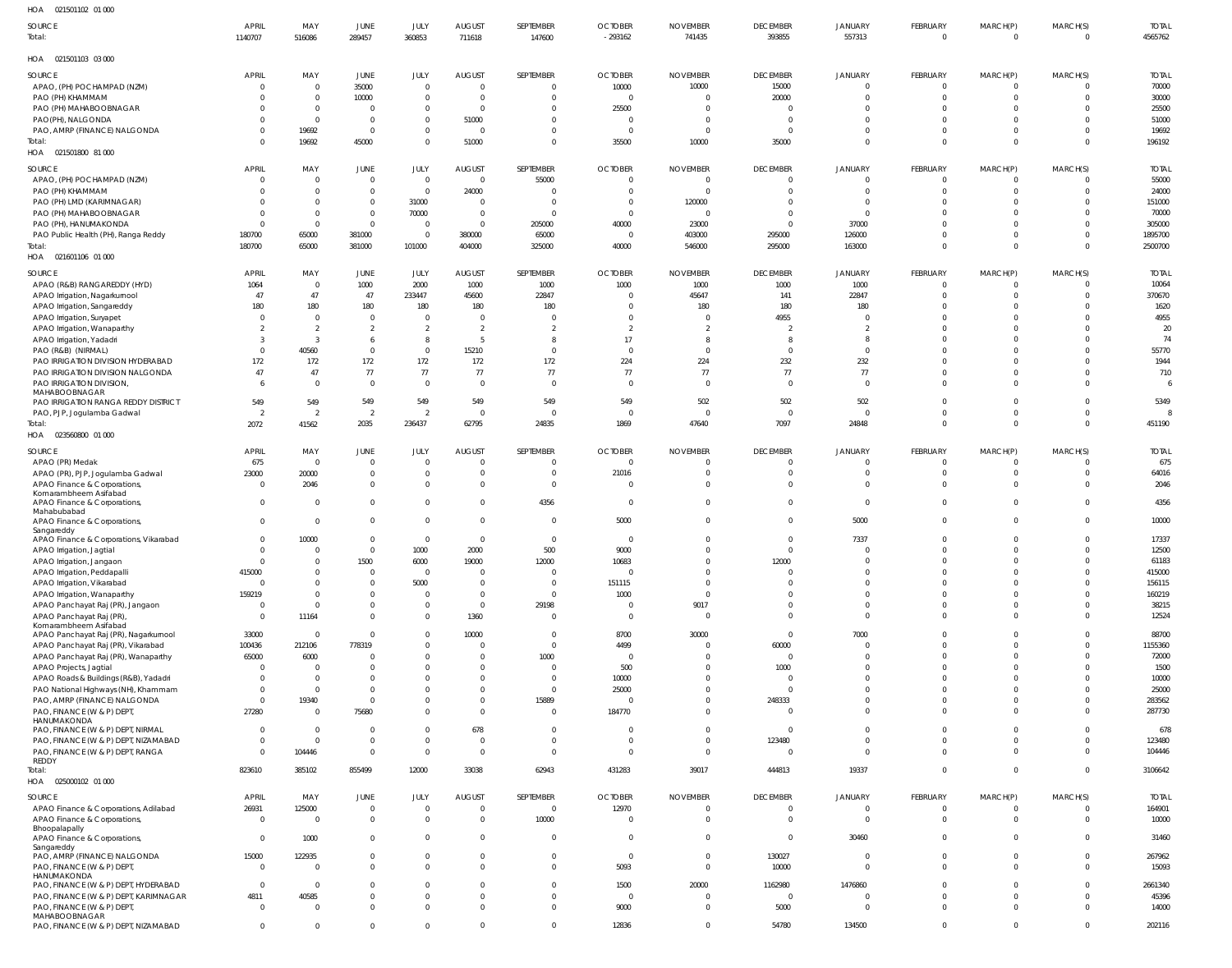| HOA<br>025000102 01 000                                                            |                       |                  |                            |                         |                                 |                         |                            |                           |                            |                           |                                |                            |                         |                         |
|------------------------------------------------------------------------------------|-----------------------|------------------|----------------------------|-------------------------|---------------------------------|-------------------------|----------------------------|---------------------------|----------------------------|---------------------------|--------------------------------|----------------------------|-------------------------|-------------------------|
| <b>SOURCE</b><br>Total:                                                            | <b>APRIL</b><br>46742 | MAY<br>289520    | JUNE<br>$\mathbf{0}$       | JULY<br>$\overline{0}$  | <b>AUGUST</b><br>$\overline{0}$ | SEPTEMBER<br>10000      | <b>OCTOBER</b><br>41399    | <b>NOVEMBER</b><br>20000  | <b>DECEMBER</b><br>1362787 | <b>JANUARY</b><br>1641820 | <b>FEBRUARY</b><br>$\mathbf 0$ | MARCH(P)<br>$\overline{0}$ | MARCH(S)<br>$\mathbf 0$ | <b>TOTAL</b><br>3412268 |
| HOA<br>040601800 02 000                                                            |                       |                  |                            |                         |                                 |                         |                            |                           |                            |                           |                                |                            |                         |                         |
| <b>SOURCE</b>                                                                      | <b>APRIL</b>          | MAY              | <b>JUNE</b>                | JULY                    | <b>AUGUST</b>                   | SEPTEMBER               | <b>OCTOBER</b>             | <b>NOVEMBER</b>           | <b>DECEMBER</b>            | <b>JANUARY</b>            | <b>FEBRUARY</b>                | MARCH(P)                   | MARCH(S)                | <b>TOTAL</b>            |
| APAO Finance & Corporations, Adilabad                                              | $\Omega$              | 3000             | $\mathbf 0$                | $\overline{0}$          | $\overline{0}$                  | 0                       | $\mathbf 0$                | $\mathbf 0$               | $\Omega$                   | $\mathbf{0}$              | $\mathbf 0$                    | $\overline{0}$             |                         | 3000                    |
| APAO Finance & Corporations, Yadadri                                               |                       | $\mathbf 0$      | $\mathbf 0$                | $\overline{0}$          | $\mathbf 0$                     | $\Omega$                | $\mathbf 0$                | $\overline{0}$            | $\Omega$                   | 3000                      | $\Omega$                       | $\Omega$                   |                         | 3000                    |
| PAO (PR) MAHABOOBNAGAR                                                             |                       | 9905             | $\overline{0}$             | $-9905$                 | $\mathbf 0$                     | $\mathbf 0$             | $\mathbf 0$                | $\mathbf 0$               | $\Omega$                   | $\Omega$                  | $\Omega$                       | $\Omega$                   |                         | $\mathcal{C}$           |
| PAO, PJP, Jogulamba Gadwal                                                         |                       | $\mathbf 0$      | $\mathbf 0$                | $\overline{0}$          | $\mathbf 0$                     | $\mathbf 0$             | 2000                       | $\mathbf 0$               | $\Omega$                   | $\overline{0}$            | $\Omega$                       | $\Omega$                   |                         | 2000                    |
| Total:<br>HOA  043500800  03  000                                                  |                       | 12905            | $\mathbf 0$                | $-9905$                 | $\mathbf 0$                     | $\mathbf 0$             | 2000                       | $\mathbf 0$               | $\Omega$                   | 3000                      | $\Omega$                       | $\overline{0}$             | $\Omega$                | 8000                    |
| <b>SOURCE</b>                                                                      | <b>APRIL</b>          | MAY              | JUNE                       | JULY                    | <b>AUGUST</b>                   | SEPTEMBER               | <b>OCTOBER</b>             | <b>NOVEMBER</b>           | <b>DECEMBER</b>            | JANUARY                   | <b>FEBRUARY</b>                | MARCH(P)                   | MARCH(S)                | <b>TOTAL</b>            |
| PAO, FINANCE (W & P) DEPT                                                          | $\Omega$              | $\mathbf 0$      | $\mathbf{0}$               | 146000                  | $\overline{0}$                  | $\mathbf 0$             | $\mathbf 0$                | $\overline{0}$            | $\Omega$                   | $\overline{0}$            | $\mathbf 0$                    | $\overline{0}$             | $\Omega$                | 146000                  |
| HANUMAKONDA                                                                        |                       |                  |                            |                         |                                 |                         |                            |                           |                            |                           |                                |                            |                         |                         |
| Total:<br>HOA  051500800  81 000                                                   | $\Omega$              | $\mathbf{0}$     | $\mathbf{0}$               | 146000                  | $\overline{0}$                  | $\mathbf 0$             | $\mathbf 0$                | $\overline{0}$            | $\Omega$                   | $\Omega$                  |                                | $\Omega$                   | $\Omega$                | 146000                  |
| SOURCE                                                                             | <b>APRIL</b>          | MAY              | <b>JUNE</b>                | JULY                    | <b>AUGUST</b>                   | SEPTEMBER               | <b>OCTOBER</b>             | <b>NOVEMBER</b>           | <b>DECEMBER</b>            | <b>JANUARY</b>            | <b>FEBRUARY</b>                | MARCH(P)                   | MARCH(S)                | <b>TOTAL</b>            |
| APAO (PR) Pochampad, Nizamabad                                                     | $\Omega$              | $\mathbf 0$      | $\mathbf 0$                | 10838                   | $\overline{\phantom{0}}$        | $\mathbf 0$             | $\mathbf 0$                | $\mathbf 0$               | $\Omega$                   | $\mathbf 0$               | $\mathbf 0$                    | $\overline{0}$             | $\Omega$                | 10838                   |
| APAO (PR) Tekulapapalli                                                            |                       | $\mathbf 0$      | $\mathbf 0$                | $\overline{0}$          | 5000                            | $\mathbf{0}$            | 120340                     | $\mathbf 0$               | 188376                     | $\mathbf 0$               | $\Omega$                       | $\overline{0}$             |                         | 313716                  |
| APAO Finance & Corporations, Kamareddy                                             |                       | $\Omega$         | $\mathbf 0$                | $\overline{0}$          | $\overline{\phantom{0}}$        | 5000                    | $\mathbf 0$                | $\mathbf 0$               | $\Omega$                   | 5000                      | $\Omega$                       | $\overline{0}$             |                         | 10000                   |
| APAO Finance & Corporations,                                                       | $\Omega$              | 196580           | $\mathbf 0$                | 290887                  | 171313                          | $\overline{0}$          | 310937                     | 115000                    | 72000                      | 147000                    | $\Omega$                       | $\Omega$                   |                         | 1303717                 |
| Kothagudem                                                                         | $\Omega$              | 6000             | $\mathbf 0$                | 30000                   | $\overline{\phantom{0}}$        | 18000                   | 5000                       | $\mathbf 0$               | 6000                       | $\Omega$                  | $\Omega$                       | $\Omega$                   | $\Omega$                | 65000                   |
| APAO Panchayat Raj (PR), Adilabad                                                  |                       | 124              | $\mathbf 0$                | $\overline{0}$          | $\overline{0}$                  | $\mathbf 0$             | $\mathbf 0$                | $\overline{0}$            | 223002                     | 129535                    | $\Omega$                       | $\Omega$                   | $\Omega$                | 352661                  |
| APAO Panchayat Raj (PR), Kamareddy                                                 | $\Omega$              | $\Omega$         | $\mathbf 0$                | $\overline{0}$          | 12210                           | $\Omega$                | 711                        | $\overline{0}$            | $\Omega$                   |                           | $\Omega$                       | $\Omega$                   |                         | 12921                   |
| APAO Panchayat Raj (PR), Kothagudem                                                | 10000                 |                  | $\mathbf{0}$               | $\overline{0}$          | 5000                            | $\Omega$                | $\mathbf 0$                | 5000                      | 95000                      | 27000                     | $\Omega$                       | $\Omega$                   |                         | 142001                  |
| APAO Panchayat Raj (PR), Mancherial                                                | 43996                 | $\Omega$         | $\mathbf 0$                | $\overline{0}$          | $\overline{\phantom{0}}$        | 0                       | $\mathbf 0$                | $\mathbf 0$               |                            |                           |                                | $\Omega$                   |                         | 43996                   |
| APAO Panchayat Raj (PR), Nagarkurnool                                              |                       | $\mathbf 0$      | $\mathbf{0}$               |                         | $\overline{0}$                  | $\Omega$                | $\Omega$                   | $\Omega$                  |                            |                           | $\Omega$                       | $\Omega$                   |                         |                         |
| APAO Panchayat Raj (PR), Waranagal                                                 |                       |                  | $\mathbf{0}$               | 20000<br>$\overline{0}$ |                                 | $\mathbf 0$             |                            | $\Omega$                  |                            | $\Omega$                  | $\Omega$                       | $\Omega$                   |                         | 20000                   |
| PAO (PR) (IW), LMD Colony, Karimnagar                                              |                       | 500<br>0         | $\mathbf{0}$               | $\overline{0}$          | 5180<br>$\overline{0}$          | 6000                    | 16896<br>5000              | $\Omega$                  |                            | $\Omega$                  | $\Omega$                       | $\Omega$                   |                         | 22576<br>11000          |
| PAO (PR) KCC, HANUMAKONDA<br>PAO (PR) MAHABOOBNAGAR                                |                       | $\Omega$         | $\mathbf{0}$               | $\overline{0}$          | $\mathbf 0$                     | $\overline{0}$          | $\mathbf 0$                | $\Omega$                  | $\Omega$                   | 7000                      | $\Omega$                       | $\Omega$                   |                         | 7000                    |
| PAO IRRIGATION NIZAMABAD                                                           |                       | 0                | $\mathbf 0$                | $\overline{0}$          | $\overline{0}$                  | $\overline{0}$          | $\Omega$                   | $\mathbf 0$               | $\Omega$                   | 108838                    | $\Omega$                       | $\Omega$                   |                         | 108838                  |
| PAO, FINANCE (W & P) DEPT, NIZAMABAD                                               | - 0                   | $\Omega$         | $\mathbf 0$                | $\overline{0}$          | $\overline{0}$                  | 1000                    | $\mathbf 0$                | $\mathbf 0$               | 19058                      |                           | $\Omega$                       | $\Omega$                   |                         | 20058                   |
| Total:                                                                             | 53996                 | 203205           | $\mathbf 0$                | 351725                  | 198703                          | 30000                   | 458884                     | 120000                    | 603436                     | 424373                    | $\Omega$                       | $\Omega$                   | $\Omega$                | 2444322                 |
|                                                                                    |                       |                  |                            |                         |                                 |                         |                            |                           |                            |                           |                                |                            |                         |                         |
| SOURCE                                                                             | <b>APRIL</b>          | MAY              | JUNE                       | JULY                    | <b>AUGUST</b>                   | SEPTEMBER               | <b>OCTOBER</b>             | <b>NOVEMBER</b>           | <b>DECEMBER</b>            | <b>JANUARY</b>            | <b>FEBRUARY</b>                | MARCH(P)                   | MARCH(S)                | <b>TOTAL</b>            |
| APAO Irrigation, Kothagudem                                                        | - 0                   | $\mathbf 0$      | $\overline{0}$             | $\overline{0}$          | $\overline{\phantom{0}}$        | $\Omega$                | 0                          | 4054948                   | $\Omega$                   |                           | $\Omega$                       | $\Omega$                   | -0                      | 4054948                 |
| APAO Irrigation, Nagarkurnool                                                      |                       | $\mathbf 0$      | $\mathbf 0$                | $\overline{0}$          | 1000                            |                         | $\Omega$                   | $\mathbf 0$               |                            | $\Omega$                  |                                | $\overline{0}$             | $\Omega$                | 1000                    |
| APAO Irrigation, Sangareddy                                                        |                       | $\Omega$         | $\mathbf 0$                | $\overline{0}$          | 6000                            | $\Omega$                | $\Omega$                   | $\mathbf 0$               | <sup>0</sup>               | $\Omega$                  | $\Omega$                       | $\Omega$                   | $\Omega$                | 6000                    |
| PAO IRRIGATION DIVISION,<br>MAHABOOBNAGAR                                          |                       | $\Omega$         | $\mathbf 0$                | $\overline{0}$          | $\overline{0}$                  | $\Omega$                | $\Omega$                   | $\overline{0}$            | $\Omega$                   | 5000                      | $\Omega$                       | $\Omega$                   | $\Omega$                | 5000                    |
| PAO, PJP, Jogulamba Gadwal                                                         | 2000                  | 0                | $\mathbf 0$                | $\overline{0}$          | $\overline{0}$                  | $\mathbf 0$             | 0                          | $\Omega$                  | $\Omega$                   | $\Omega$                  | $\Omega$                       | $\overline{0}$             | $\Omega$                | 2000                    |
| Total:                                                                             | 2000                  | $\mathbf{0}$     | $\mathbf 0$                | $\overline{0}$          | 7000                            | $\mathbf 0$             | $\mathbf 0$                | 4054948                   | $\Omega$                   | 5000                      | $\Omega$                       | $\overline{0}$             | $\Omega$                | 4068948                 |
| HOA  070001800  81 000                                                             |                       |                  |                            |                         |                                 |                         |                            |                           |                            |                           |                                |                            |                         |                         |
| SOURCE                                                                             | <b>APRIL</b>          | MAY              | <b>JUNE</b>                | JULY                    | <b>AUGUST</b>                   | SEPTEMBER               | <b>OCTOBER</b>             | <b>NOVEMBER</b>           | <b>DECEMBER</b>            | <b>JANUARY</b>            | <b>FEBRUARY</b>                | MARCH(P)                   | MARCH(S)                | <b>TOTAL</b>            |
| APAO Irrigation, Jagtial                                                           | 494977                | $\mathbf 0$      | $\mathbf 0$                | 285300                  | 1045479                         | $\overline{0}$          | 501930                     | $\mathbf 0$               |                            | 696824                    | 0                              | $\Omega$                   |                         | 3024510                 |
| APAO Irrigation, Peddapalli                                                        | - 0                   | 35914588         | 6000                       | 32603357                | 9343635                         | 12000                   | 21712989                   | 9023755                   | 14376304                   | 16843627                  | $\Omega$                       | $\Omega$                   |                         | 139836255               |
| APAO Irrigation, Vikarabad                                                         |                       |                  |                            | $\Omega$                |                                 |                         | 5000                       | 0                         |                            |                           |                                |                            |                         | 5000                    |
| APAO Projects, Jagtial                                                             |                       | $\Omega$         | $\Omega$                   | $\Omega$                | $\Omega$                        | $\Omega$                | 5000                       | $\Omega$                  |                            | $\Omega$                  |                                | $\Omega$                   |                         | 5000                    |
| APAO Projects, Mahabubabad                                                         |                       | $\Omega$         | $\mathbf 0$                | $\overline{0}$          | $\overline{0}$                  | $\mathbf 0$             | 2000                       | $\mathbf 0$               | $\Omega$                   | $\Omega$                  | $\Omega$                       | $\Omega$                   |                         | 2000                    |
| APAO Roads & Buildings (R&B), Jagtial                                              |                       | $\Omega$         | $\mathbf 0$                | $\overline{0}$          | $\overline{0}$                  | $\Omega$                | $\mathbf 0$                | $\mathbf 0$               | $\Omega$                   | 5000                      | $\Omega$                       | $\Omega$                   |                         | 5000                    |
| APAO Roads & Buildings (R&B), Jogulamba<br>Gadwal<br>APAO Roads & Buildings (R&B), | $\Omega$              | $\Omega$<br>0    | $\mathbf 0$<br>$\mathbf 0$ | $\Omega$<br>5000        | $\Omega$<br>$\mathbf 0$         | $\Omega$<br>$\mathbf 0$ | $\mathbf 0$<br>$\mathbf 0$ | 672<br>$\mathbf 0$        | $\Omega$<br>414600         | $\Omega$<br>$\Omega$      | $\Omega$<br>$\mathbf 0$        | $\Omega$<br>$\Omega$       | $\Omega$                | 672<br>419600           |
| Mahabubabad                                                                        |                       |                  |                            |                         |                                 |                         |                            |                           |                            |                           |                                |                            |                         |                         |
| APAO, SRSP SSP, KARIMNAGAR                                                         | 80120                 | 34500            | $\mathbf 0$                | 2000                    | $\mathbf 0$                     | $\mathbf{0}$            | $\mathbf 0$                | $\mathbf 0$               | $\Omega$                   | $\Omega$                  | $\Omega$                       | $\Omega$                   | $\Omega$                | 116620                  |
| APAO, SRSP, WARANGAL                                                               | $\Omega$              | $\mathbf 0$      | $\mathbf 0$                | $\overline{0}$          | $\overline{0}$                  | $\mathbf 0$             | 181226                     | $\overline{0}$            | $\Omega$                   | $\Omega$                  | $\mathbf 0$                    | $\overline{0}$             | $\Omega$                | 181226                  |
| PAO - IRRIGATION DIVISION                                                          | $\Omega$              | $\mathbf 0$      | $\mathbf 0$                | $\overline{0}$          | $\Omega$                        | 274590                  | 1107825                    | 297425                    | $\Omega$                   | $\Omega$                  | $\Omega$                       | $\Omega$                   |                         | 1679840                 |
| HANUMAKONDA                                                                        |                       |                  |                            |                         |                                 |                         |                            |                           |                            |                           |                                |                            |                         |                         |
| PAO IRRIGATION KARIMNAGAR                                                          | $\cap$                | $\mathbf 0$      | 17499                      | 200                     | 160000                          | 400032                  | 153550                     | 301516                    | 142700                     | 46047                     | $\Omega$                       | $\Omega$                   |                         | 1221544                 |
| PAO IRRIGATION DIVISION HYDERABAD                                                  | $\Omega$              | 90000            | $\overline{0}$             | 6883300                 | $\overline{0}$                  | $\Omega$                | $\mathbf 0$                | $\mathbf 0$               | 13100                      | $\mathbf 0$               | $\Omega$                       | $\Omega$                   |                         | 6986400                 |
| PAO IRRIGATION DIVISION KHAMMAM                                                    | $\cap$                | $\mathbf 0$      | 47085                      | $\overline{0}$          | 65219                           | $\mathbf 0$             | $\mathbf 0$                | $\overline{0}$            | $\Omega$                   | $\Omega$                  | $\Omega$                       | $\Omega$                   |                         | 112304                  |
| PAO IRRIGATION DIVISION NALGONDA                                                   | $\Omega$              | $\mathbf 0$      | $\mathbf{0}$               | $\overline{0}$          | $\overline{0}$                  | $\mathbf 0$             | 102400                     | 4408                      | 25161495                   | 500                       | $\Omega$                       | $\Omega$                   |                         | 25268803                |
| PAO IRRIGATION RANGA REDDY DISTRICT                                                | 380000                | 116000           | 182000                     | 321360<br>$\Omega$      | 520000                          | 230000                  | 5000                       | 120000                    | 380000                     | 65000                     | $\Omega$                       | $\Omega$                   |                         | 2319360                 |
| PAO, PJP, Jogulamba Gadwal<br>Total:                                               | $\Omega$<br>955097    | 6000<br>36161088 | $\mathbf{0}$<br>252584     | 40100517                | $\overline{0}$<br>11134333      | 170415<br>1087037       | $\mathbf 0$<br>23776920    | $\overline{0}$<br>9747776 | $\Omega$<br>40488199       | 12000<br>17668998         | $\Omega$<br>$\mathbf 0$        | $\Omega$<br>$\Omega$       | $\Omega$                | 188415<br>181372549     |
| HOA   070101800   81   000                                                         |                       |                  |                            |                         |                                 |                         |                            |                           |                            |                           |                                |                            |                         |                         |
| SOURCE                                                                             | <b>APRIL</b>          | MAY              | JUNE                       | JULY                    | <b>AUGUST</b>                   | SEPTEMBER               | <b>OCTOBER</b>             | <b>NOVEMBER</b>           | <b>DECEMBER</b>            | <b>JANUARY</b>            | FEBRUARY                       | MARCH(P)                   | MARCH(S)                | <b>TOTAL</b>            |
| APAO Irrigation, Jagtial                                                           | $\Omega$              | $\Omega$         | $\mathbf{0}$               | $\overline{0}$          | $\overline{0}$                  | $\mathbf 0$             | 6678                       | $\overline{0}$            | $\Omega$                   | $\overline{0}$            | $\Omega$                       | $\overline{0}$             | $\Omega$                | 6678                    |
| APAO Irrigation, Kamareddy                                                         |                       | $\Omega$         | $\mathbf 0$                | $\overline{0}$          | $\overline{0}$                  | $\Omega$                | 3200                       | $\overline{0}$            | $\Omega$                   | $\Omega$                  | $\Omega$                       | $\Omega$                   | $\Omega$                | 3200                    |
| APAO Irrigation, Kothagudem                                                        |                       | $\Omega$         | $\mathbf{0}$               | $\overline{0}$          | 1000                            | $\Omega$                | $\mathbf 0$                | $\overline{0}$            | $\Omega$                   | $\Omega$                  | $\Omega$                       | $\Omega$                   |                         | 1000                    |
| APAO Irrigation, Mancherial                                                        |                       | $\Omega$         | 1422                       | $\overline{0}$          | 90235                           | 22906548                | 2185                       | 55552                     | $\Omega$                   | 63913                     | $\Omega$                       | $\Omega$                   | $\Omega$                | 23119855                |
| APAO Irrigation, Nagarkurnool                                                      |                       | $\Omega$         | $\mathbf{0}$               | 2001000                 | 16500                           | 1343                    | 58000                      | 123792                    | $\Omega$                   | $\Omega$                  | $\Omega$                       | $\Omega$                   |                         | 2200635                 |
| APAO Irrigation, Sangareddy                                                        |                       | $\Omega$         | $\mathbf{0}$               | $\overline{0}$          | $\overline{0}$                  | $\Omega$                | $\mathbf 0$                | $\mathbf 0$               | $\Omega$                   | 486740                    | $\Omega$                       | $\Omega$                   |                         | 486740                  |
| APAO Irrigation, Siricilla                                                         |                       |                  | $\mathbf 0$                | $\Omega$                | $\overline{0}$                  | $\Omega$                | $\Omega$                   | $\overline{0}$            | $\Omega$                   | 34300                     | $\Omega$                       | $\Omega$                   |                         | 34300                   |
| APAO Irrigation, Suryapet                                                          |                       | $\Omega$         | $\mathbf 0$                | $\overline{0}$          | $\Omega$                        | 6000                    | $\Omega$                   | $\Omega$                  | $\Omega$                   | 606611                    | $\Omega$                       | $\Omega$                   | $\Omega$                | 612611                  |
| APAO Projects, Mancherial                                                          |                       |                  | $\mathbf 0$                | $\overline{0}$          | $\Omega$                        | $\Omega$                | $\Omega$                   | 420000                    | $\Omega$                   | $\Omega$                  | $\Omega$                       | $\Omega$                   |                         | 420000                  |
| APAO, SRSP, NIZAMABAD                                                              |                       |                  | $\mathbf 0$                | 10000                   | $\mathbf 0$                     | $\Omega$                | $\Omega$                   | $\mathbf 0$               | $\Omega$                   | 23000                     | $\Omega$                       | $\Omega$                   | $\Omega$                | 33000                   |
| PAO A M R P (SLBC), NALGONDA                                                       | 6315008               |                  | $\mathbf{0}$               | $\overline{0}$          | $\overline{0}$                  | $\Omega$                | $\Omega$                   | $\Omega$                  | $\Omega$                   | $\Omega$                  | $\Omega$                       | $\Omega$                   |                         | 6315008                 |
| PAO IRRIGATION DIVISION NALGONDA                                                   |                       | $\Omega$         | $\mathbf 0$                | 4603                    | $\overline{0}$                  | 3288596                 | $\Omega$                   | $\Omega$                  | $\Omega$                   | 2483818                   | $\Omega$                       | $\Omega$                   | $\Omega$                | 5777017                 |
| PAO IRRIGATION DIVISION,<br>MAHABOOBNAGAR                                          | $\Omega$              | $\Omega$         | $\mathbf 0$                | $\overline{0}$          | 1000                            | $\mathbf{0}$            | 1000                       | $\mathbf 0$               | $\Omega$                   | $\Omega$                  | $\Omega$                       | $\Omega$                   | $\Omega$                | 2000                    |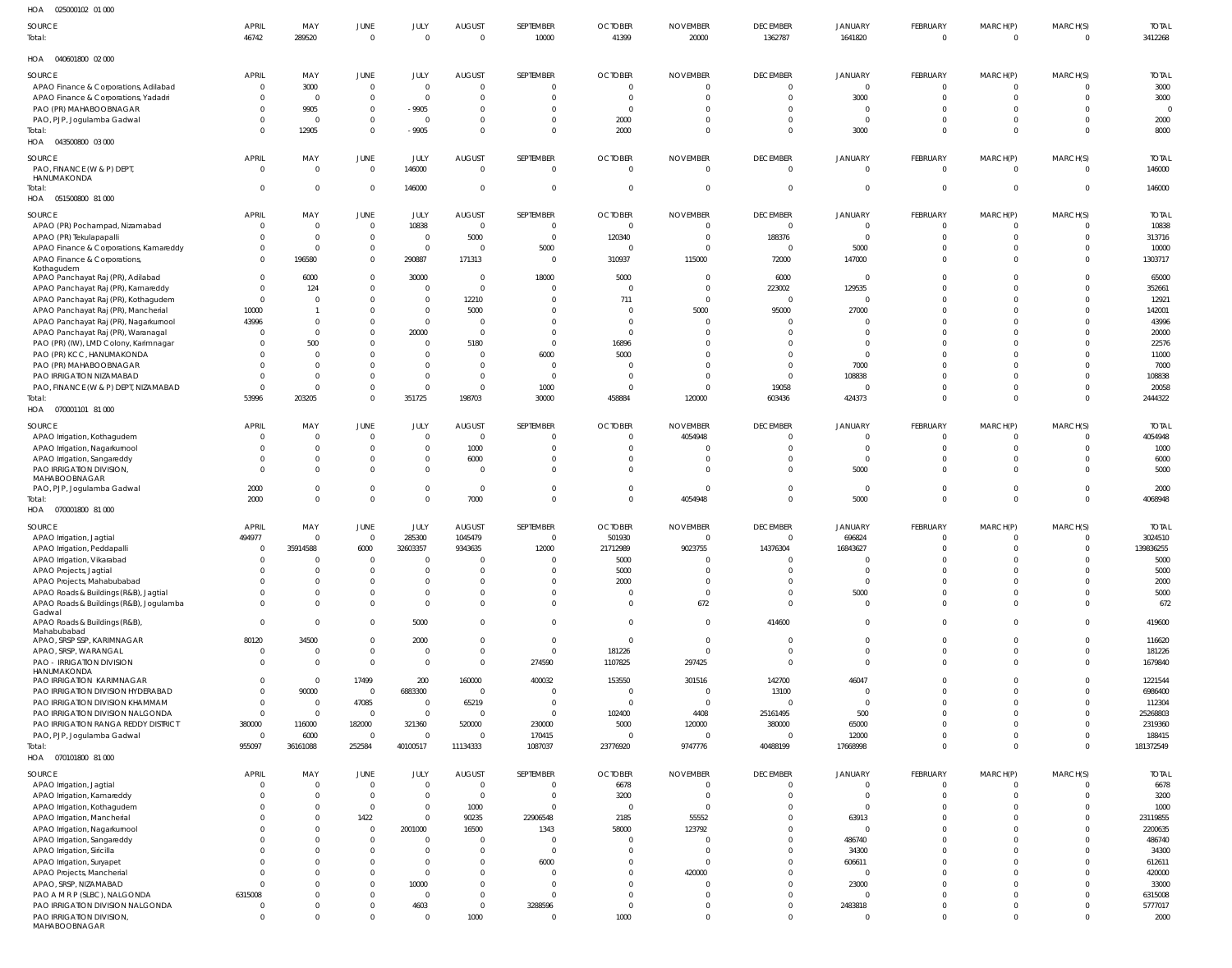| Н∩∆ | 070101800 81.000 |  |
|-----|------------------|--|

| HOA<br>070101800 81 000                                       |                        |                                  |                                  |                        |                                 |                         |                         |                  |                      |                         |                         |                         |                      |                    |
|---------------------------------------------------------------|------------------------|----------------------------------|----------------------------------|------------------------|---------------------------------|-------------------------|-------------------------|------------------|----------------------|-------------------------|-------------------------|-------------------------|----------------------|--------------------|
| SOURCE                                                        | <b>APRIL</b>           | MAY                              | JUNE                             | JULY                   | <b>AUGUST</b>                   | SEPTEMBER               | <b>OCTOBER</b>          | <b>NOVEMBER</b>  | <b>DECEMBER</b>      | <b>JANUARY</b>          | FEBRUARY                | MARCH(P)                | MARCH(S)             | <b>TOTAL</b>       |
| PAO IRRIGATION NIZAMABAD                                      | 0                      | $\overline{0}$                   | 260200                           | 196128                 | 56425                           | 18360                   | $\mathbf 0$             | 139925           | 46000                | $\Omega$                | 0                       | $\mathbf 0$             | $\Omega$             | 717038             |
| PAO Irrigation Nirmal                                         | $\Omega$               | $\overline{0}$                   | $\overline{0}$                   | 8310                   | $\overline{\mathbf{0}}$         | - 0                     | $\mathbf{0}$            | $\mathbf 0$      | $\Omega$             | $\Omega$                | $\mathbf 0$             | $\mathbf 0$             | 0                    | 8310               |
| PAO MEDAK(IW), MEDAK                                          |                        | $\overline{0}$                   | $\overline{0}$                   | 67                     | $\overline{0}$                  | - 0                     | 0                       | $\Omega$         | $\Omega$             | $\Omega$                | $\Omega$                | $\mathbf 0$             | $\Omega$             | 67                 |
| PAO, FINANCE (W & P) DEPT, RANGA                              | 10171                  | $\overline{0}$                   | $\mathbf 0$                      | $\Omega$               | - 0                             | $\Omega$                | $\Omega$                | $\Omega$         | $\Omega$             | $\Omega$                | $\Omega$                | $\Omega$                | $\Omega$             | 10171              |
| REDDY<br>PAO, PJP, Jogulamba Gadwal                           | 5000                   | 6000                             | $\overline{0}$                   | 12000                  | $\overline{0}$                  | $\overline{0}$          | 16573                   | $\overline{0}$   | 440047               | $\Omega$                | $\Omega$                | $\mathbf 0$             | 0                    | 479620             |
| Total:                                                        | 6330179                | 6000                             | 261622                           | 2232108                | 165160                          | 26220847                | 87636                   | 739269           | 486047               | 3698382                 | $\Omega$                | $\Omega$                | $\Omega$             | 40227250           |
| 070103800 81 000<br>HOA                                       |                        |                                  |                                  |                        |                                 |                         |                         |                  |                      |                         |                         |                         |                      |                    |
|                                                               |                        |                                  |                                  |                        |                                 |                         |                         |                  |                      |                         |                         |                         |                      |                    |
| SOURCE                                                        | <b>APRIL</b>           | MAY                              | JUNE                             | JULY                   | <b>AUGUST</b>                   | SEPTEMBER               | <b>OCTOBER</b>          | <b>NOVEMBER</b>  | <b>DECEMBER</b>      | JANUARY                 | FEBRUARY                | MARCH(P)                | MARCH(S)             | <b>TOTAL</b>       |
| APAO Irrigation, Nagarkurnool                                 | $\mathbf{0}$           | $\overline{0}$                   | $\mathbf 0$                      | $\Omega$               | $\overline{0}$                  | $\circ$                 | 5500                    | $\overline{0}$   | 1000                 | $\mathbf{0}$            | $\mathbf 0$             | $\mathbf 0$             | $\Omega$             | 6500               |
| APAO Irrigation, Sangareddy                                   | $\Omega$               | $\overline{0}$                   | $\mathbf 0$                      | $\Omega$               | $\overline{0}$                  | 6000                    | 6000                    | $\mathbf 0$      | 1000                 | $\mathbf{0}$            | $\mathbf 0$             | $\mathbf 0$             |                      | 13000              |
| APAO Irrigation, Siddipet                                     | 1000                   | $\mathbf 0$                      | 7000                             | $\overline{0}$         | 7000                            | $\overline{0}$          | 31000                   | 0                | 9000                 | $\Omega$                | $\Omega$                | $\Omega$                | -0                   | 55000              |
| PAO IRRIGATION DIVISION NALGONDA                              | 0<br>1000              | $\overline{0}$<br>$\overline{0}$ | 1000<br>8000                     | 1000<br>1000           | 534626<br>541626                | $\overline{0}$<br>6000  | 11500<br>54000          | 0<br>$\mathbf 0$ | 20000<br>31000       | 50000<br>50000          | $\Omega$<br>$\Omega$    | $\mathbf 0$<br>$\Omega$ |                      | 618126<br>692626   |
| Total:<br>HOA  070201101  01  000                             |                        |                                  |                                  |                        |                                 |                         |                         |                  |                      |                         |                         |                         |                      |                    |
|                                                               |                        |                                  |                                  |                        |                                 |                         |                         |                  |                      |                         |                         |                         |                      |                    |
| SOURCE                                                        | <b>APRIL</b>           | MAY                              | <b>JUNE</b>                      | JULY                   | <b>AUGUST</b>                   | SEPTEMBER               | <b>OCTOBER</b>          | <b>NOVEMBER</b>  | <b>DECEMBER</b>      | <b>JANUARY</b>          | FEBRUARY                | MARCH(P)                | MARCH(S)             | <b>TOTAL</b>       |
| APAO Irrigation, Kothagudem                                   | 15000                  | $\overline{0}$                   | 5000                             | $\Omega$               | $\overline{0}$                  | 20000                   | 20000                   | $\overline{0}$   | $^{\circ}$           | $\Omega$                | $\mathbf 0$             | $\Omega$                | $\Omega$             | 60000              |
| APAO Irrigation, Nagarkurnool                                 |                        | $\overline{0}$                   | $\circ$                          | $\Omega$               | $\overline{0}$                  | - 0                     | 106                     | $\mathbf 0$      | $\Omega$             | $\Omega$                | 0                       | $\Omega$                | -0                   | 106                |
| APAO Irrigation, Suryapet                                     |                        | $\mathbf{0}$                     | $\overline{0}$                   | $\Omega$               | 2000                            | $\overline{0}$          | 13700                   | 0                | 500                  | $\Omega$                | $\Omega$                | $\Omega$                | $\Omega$             | 16200              |
| PAO IRRIGATION DIVISION KHAMMAM                               |                        | $\mathbf{0}$                     | $\overline{0}$                   | $\Omega$<br>$\Omega$   | 2000                            | $\circ$                 | 9000                    | $\Omega$         | 500                  | $\Omega$                | $\Omega$                | $\Omega$                | $\Omega$             | 11500              |
| Total:<br>HOA<br>070201800 81 001                             | 15000                  | $\overline{0}$                   | 5000                             |                        | 4000                            | 20000                   | 42806                   | $\mathbf 0$      | 1000                 | $\Omega$                | $\Omega$                | $\Omega$                | $\Omega$             | 87806              |
|                                                               |                        |                                  |                                  |                        |                                 |                         |                         |                  |                      |                         |                         |                         |                      |                    |
| SOURCE                                                        | <b>APRIL</b>           | MAY                              | JUNE                             | JULY                   | <b>AUGUST</b>                   | SEPTEMBER               | <b>OCTOBER</b>          | <b>NOVEMBER</b>  | <b>DECEMBER</b>      | <b>JANUARY</b>          | FEBRUARY                | MARCH(P)                | MARCH(S)             | <b>TOTAL</b>       |
| APAO Irrigation, Adilabad                                     |                        | 10000                            | $\overline{0}$                   | $\Omega$               | $\overline{\mathbf{0}}$         | 36000                   | $\overline{0}$          | 0                | $\Omega$             | $\Omega$                | $\mathbf 0$             | 0                       |                      | 46000              |
| APAO Irrigation, Bhoopalapally                                |                        | $\overline{0}$                   | $\mathbf 0$                      | $\Omega$               | 19000                           | $\circ$                 | 71000                   | $\overline{0}$   | $\Omega$             | $\Omega$                | $\mathbf 0$             | $\Omega$                |                      | 90000              |
| APAO Irrigation, Kamareddy                                    |                        | $\overline{0}$                   | $\overline{0}$                   | $\overline{0}$         | $\overline{\mathbf{0}}$         | 1680                    | $\overline{0}$          | 0                | 27647                | $\Omega$                | $\Omega$                | 0                       |                      | 29327              |
| APAO Irrigation, Kothagudem                                   |                        | $\mathbf{0}$                     | 1012070                          | 4391698                | 1254961                         | 421211                  | 10000                   | 482088           | 5000                 | 2779600                 | $\Omega$                | $\Omega$                | $\Omega$             | 10356628           |
| APAO Irrigation, Mahabubabad                                  |                        | $\overline{0}$<br>$\overline{0}$ | $\overline{0}$<br>$\overline{0}$ | $\Omega$<br>$\Omega$   | 1000<br>$\overline{\mathbf{0}}$ | -0                      | 4500                    | 0                | $\overline{0}$       | $\Omega$<br>$\Omega$    | $\Omega$<br>$\Omega$    | $\Omega$                |                      | 5500               |
| APAO Irrigation, Nagarkurnool                                 |                        | $\overline{0}$                   | 12520702                         | $\Omega$               | 5000                            | - 0<br>- 0              | 11000<br>$\overline{0}$ | 0<br>$\Omega$    | 1000<br>$\Omega$     | 27287                   | $\Omega$                | $\Omega$                |                      | 12000<br>12552989  |
| APAO Irrigation, Peddapalli<br>APAO Irrigation, Sangareddy    |                        | $\overline{0}$                   | $\overline{0}$                   | $\Omega$               | 1000                            | - 0                     | 5500                    | $\overline{0}$   | $\Omega$             | $\overline{0}$          | $\Omega$                |                         |                      | 6500               |
| APAO Irrigation, Siricilla                                    |                        | $\overline{0}$                   | $\overline{0}$                   | $\Omega$               | $\overline{\mathbf{0}}$         | - 0                     | 2000                    | $\Omega$         | $\Omega$             | $\Omega$                | $\Omega$                | $\Omega$                |                      | 2000               |
| APAO Irrigation, Suryapet                                     |                        | $\overline{0}$                   | 407750                           | 277119                 | $\overline{0}$                  | 188890                  | $\overline{0}$          | 282950           | $\Omega$             | $\Omega$                | $\Omega$                |                         |                      | 1156709            |
| APAO Irrigation, Vikarabad                                    |                        | $\overline{0}$                   | $\overline{0}$                   | $\Omega$               | $\overline{\mathbf{0}}$         | $\circ$                 | 1000                    | $\overline{0}$   | $\Omega$             | $\Omega$                | $\Omega$                | $\Omega$                |                      | 1000               |
| APAO Irrigation, Wanaparthy                                   |                        | $\mathbf{0}$                     | $\mathbf 0$                      | $\Omega$               | $\overline{0}$                  | 109100                  | $\overline{0}$          | 30000            | $\Omega$             | $\Omega$                | $\Omega$                | $\Omega$                |                      | 139100             |
| APAO Irrigation, Waranagal                                    |                        | $\mathbf{0}$                     | 6000                             | $\overline{0}$         | 82640                           | - 0                     | 28000                   | 0                | $\Omega$             | $\Omega$                | $\Omega$                | $\Omega$                |                      | 116640             |
| APAO Irrigation, Yadadri                                      |                        | $\Omega$                         | $\mathbf 0$                      | $\Omega$               | 5000                            | $\circ$                 | $\overline{0}$          | $\Omega$         | $\Omega$             | $\Omega$                | $\Omega$                | $\Omega$                |                      | 5000               |
| APAO Projects, Adilabad                                       |                        | $\mathbf 0$                      | $\mathbf 0$                      | $\Omega$               | $\overline{\mathbf{0}}$         | 12000                   | $\overline{0}$          | 0                | $\Omega$             | $\Omega$                | $\Omega$                | $\Omega$                |                      | 12000              |
| PAO - IRRIGATION DIVISION                                     |                        | $\mathbf 0$                      | $\mathbf 0$                      | 3000                   | 6000                            | $\overline{0}$          | 12000                   | $\mathbf 0$      | $\Omega$             | $\Omega$                | $\Omega$                | $\Omega$                | $\Omega$             | 21000              |
| HANUMAKONDA                                                   |                        |                                  |                                  |                        |                                 |                         |                         |                  |                      |                         |                         |                         |                      |                    |
| PAO IRRIGATION KARIMNAGAR<br>PAO IRRIGATION DIVISION NALGONDA |                        | $\overline{0}$<br>$\overline{0}$ | 50000<br>4000                    | 1000<br>$\overline{0}$ | $\overline{0}$<br>10000         | 12100<br>$\overline{0}$ | 4000<br>20000           | 0<br>0           | $\Omega$<br>$\Omega$ | $\Omega$<br>$\mathbf 0$ | $\mathbf 0$<br>$\Omega$ | $\Omega$<br>$\Omega$    | -0<br>$\Omega$       | 67100<br>34000     |
| PAO IRRIGATION DIVISION,                                      |                        | $\mathbf 0$                      | 1000                             | 1000                   | 7000                            | 2000                    | 125399                  | $\mathbf 0$      | 812696               | 12000                   | $\Omega$                | $\Omega$                | $\Omega$             | 961095             |
| MAHABOOBNAGAR                                                 |                        |                                  |                                  |                        |                                 |                         |                         |                  |                      |                         |                         |                         |                      |                    |
| PAO IRRIGATION NIZAMABAD                                      |                        | 2500                             | $\overline{0}$                   | 2000                   | $\overline{\mathbf{0}}$         | $\overline{0}$          | 3079002                 | $\overline{0}$   | $\Omega$             | 33000                   | $\Omega$                | $\Omega$                | $\Omega$             | 3116502            |
| PAO IRRIGATION RANGA REDDY DISTRICT                           |                        | $\overline{0}$                   | $\mathbf 0$                      | $\Omega$               | $\overline{0}$                  | - 0                     | 1000                    | $\Omega$         | $\Omega$             | $\Omega$                | $\Omega$                | $\Omega$                |                      | 1000               |
| PAO Irrigation Nirmal                                         | $\Omega$               | $\overline{0}$                   | 10000                            | 5000                   | 6000                            | 29070                   | 6000                    | 10000            | $\Omega$             | $\Omega$                | $\Omega$                | $\Omega$                | $\Omega$             | 66070              |
| PAO MEDAK(IW), MEDAK                                          | 1000                   | $\overline{0}$                   | 1000                             | 5000                   | 7500                            | 1500                    | 21000                   | - 0              | 1000                 | 1500                    |                         |                         |                      | 39500              |
| PAO, SRSP, SSP, NIRMAL                                        | 6660                   | $\overline{0}$                   | $\mathbf 0$                      | $\Omega$               | $\overline{0}$                  | 5000                    | $\overline{0}$          | $\overline{0}$   | $\overline{0}$       | $\mathbf 0$             | $\mathbf 0$             | $\Omega$                | $\Omega$             | 11660              |
| Total:                                                        | 7660                   | 12500                            | 14012522                         | 4685817                | 1405101                         | 818551                  | 3401401                 | 805038           | 847343               | 2853387                 | $\mathbf 0$             | $\Omega$                | $\Omega$             | 28849320           |
| HOA<br>085300102 02 000                                       |                        |                                  |                                  |                        |                                 |                         |                         |                  |                      |                         |                         |                         |                      |                    |
| SOURCE                                                        | <b>APRIL</b>           | MAY                              | JUNE                             | JULY                   | <b>AUGUST</b>                   | SEPTEMBER               | <b>OCTOBER</b>          | <b>NOVEMBER</b>  | <b>DECEMBER</b>      | <b>JANUARY</b>          | FEBRUARY                | MARCH(P)                | MARCH(S)             | <b>TOTAL</b>       |
| APAO (PR) Medak                                               | 486544                 | 246346                           | $\mathbf 0$                      | 974                    | 19360                           | 23198                   | 528817                  | 8352             | 75288                | 12477                   | $\mathbf 0$             | $\Omega$                | $\Omega$             | 1401356            |
| APAO (PR) Pochampad, Nizamabad                                | 1444721                | 2207614                          | $\mathbf 0$                      | 146532                 | 2315453                         | 8369                    | 17032                   | 1438247          | 28716                | 1345994                 | $\mathbf 0$             | $\Omega$                | $\mathbf 0$          | 8952678            |
| APAO (PR) Ranga Reddy Dist                                    | 23208                  | 1958335                          | $\mathbf 0$                      | $\overline{0}$         | 49674                           | 323614                  | 11307                   | 293              | 1851044              | 5206835                 | $\Omega$                | $\Omega$                | $\Omega$             | 9424310            |
| APAO (PR) Tekulapapalli                                       | 59504                  | 713959                           | $\mathbf 0$                      | 50036                  | 58037                           | 4825                    | 190339                  | 34462            | 374500               | 45958                   | $\mathbf 0$             | $\Omega$                | $\Omega$             | 1531620            |
| APAO (PR), PJP, Jogulamba Gadwal                              | 2428                   | 389365                           | 543863                           | $\Omega$               | 340883                          | $\Omega$                | 68202                   | $\Omega$         | 4545                 |                         | $\Omega$                | $\Omega$<br>$\Omega$    | $\Omega$             | 1349286            |
| APAO (R&B) HYDERABAD                                          | 268416<br>152025       | 5749<br>1812595                  | 30442<br>248475                  | 34916<br>347535        | 703701<br>64320                 | 261693<br>14483         | 23055<br>573183         | 560006<br>298260 | 3749688<br>2538668   | 14783<br>2482645        | $\Omega$<br>$\Omega$    | $\Omega$                | $\Omega$<br>$\Omega$ | 5652449<br>8532189 |
| APAO (R&B) MEDAK (HYD)<br>APAO (R&B) POCHAMPAD (NIZAMABAD)    | 5777250                | $\overline{0}$                   | $\overline{0}$                   | 701120                 | 1308150                         | 1197800                 | 2341197                 | 1168551          | 3575476              | 2665389                 | $\Omega$                | $\Omega$                | $\Omega$             | 18734933           |
| APAO (R&B) RANGAREDDY (HYD)                                   | 6412910                | $\overline{0}$                   | $\overline{0}$                   | 8617                   | 149758                          | 4623746                 | 5641552                 | 4293738          | 2450279              | 2642147                 | $\Omega$                | $\Omega$                | $\Omega$             | 26222747           |
| APAO (R&B) TEKULAPALLY                                        | 434897                 | 13727831                         | 3343528                          | 974389                 | 3438181                         | 3282561                 | 3473555                 | 1889874          | 1132319              | 1007668                 | $\Omega$                | $\Omega$                | $\Omega$             | 32704803           |
| APAO Finance & Corporations, Adilabad                         | 37088                  | 1298719                          | 535                              | 169479                 | 1041042                         | 326021                  | 1111501                 | 573118           | 313                  | 1425493                 | $\Omega$                | $\Omega$                | $\Omega$             | 5983309            |
| APAO Finance & Corporations,                                  | 705293                 | 2764776                          | 137092                           | 1313636                | 510715                          | 598877                  | 1209708                 | 6182124          | 384991               | $\Omega$                | $\Omega$                | $\Omega$                | $\Omega$             | 13807212           |
| Bhoopalapally                                                 |                        |                                  |                                  |                        |                                 |                         |                         |                  |                      |                         |                         |                         |                      |                    |
| APAO Finance & Corporations, Jagtial                          | $\overline{0}$         | 273198                           | $\overline{0}$                   | $\Omega$               | $\overline{\mathbf{0}}$         | $\overline{0}$          | 7358                    | $\overline{0}$   | $\mathbf{0}$         | $\mathbf{0}$            | $\Omega$                | $\Omega$                | $\Omega$             | 280556             |
| APAO Finance & Corporations, Jangaon                          | 7929                   | 106833                           | $\mathbf 0$                      | $\Omega$               | $\overline{0}$                  | $\overline{0}$          | $\overline{0}$          | $\overline{0}$   | $\overline{0}$       | $\Omega$                | $\Omega$                | $\Omega$                | $\Omega$             | 114762             |
| APAO Finance & Corporations, Kamareddy                        | 1459367<br>$\mathbf 0$ | 226978<br>$\overline{0}$         | $\mathbf 0$                      | 574132<br>$\Omega$     | $\overline{0}$                  | 9731<br>$\overline{0}$  | 863807                  | 143217           | 474805               | 179078                  | $\Omega$<br>$\mathbf 0$ | $\Omega$<br>$\Omega$    | $\Omega$<br>$\Omega$ | 3931115            |
| APAO Finance & Corporations,<br>Komarambheem Asifabad         |                        |                                  | $\mathbf 0$                      |                        | $\overline{0}$                  |                         | 27789                   | 15023            | $\overline{0}$       | 64443                   |                         |                         |                      | 107255             |
| APAO Finance & Corporations,                                  | $\mathbf 0$            | 768745                           | $\mathbf 0$                      | 684807                 | 1305213                         | 190667                  | 1508705                 | 1355394          | 762162               | 1638659                 | $\mathbf 0$             | $\Omega$                | $\Omega$             | 8214352            |
| Kothagudem                                                    |                        |                                  |                                  |                        |                                 |                         |                         |                  |                      |                         |                         |                         |                      |                    |
| APAO Finance & Corporations,<br>Mahabubabad                   | $\Omega$               | 12341                            | $\mathbf 0$                      | $\Omega$               | $\overline{\mathbf{0}}$         | 251228                  | 77550                   | $\overline{0}$   | $\mathbf{0}$         | 5413                    | $\mathbf 0$             | $\Omega$                | $\Omega$             | 346532             |
| APAO Finance & Corporations, Manchirial                       | $\Omega$               | $\overline{0}$                   | $\mathbf 0$                      | $\Omega$               | $\overline{0}$                  | $\overline{0}$          | $\overline{0}$          | 15238            | $\overline{0}$       | $\overline{0}$          | $\Omega$                | $\Omega$                | $\Omega$             | 15238              |
| APAO Finance & Corporations, Medchal                          |                        | 52585                            | $\mathbf 0$                      | $\Omega$               | $\overline{0}$                  | $\overline{0}$          | $\overline{0}$          | $\overline{0}$   | 1830                 | $\Omega$                | $\Omega$                | $\Omega$                | $\Omega$             | 54415              |
|                                                               |                        |                                  |                                  |                        |                                 |                         |                         |                  |                      |                         |                         |                         |                      |                    |
| APAO Finance & Corporations, Mulugu                           |                        | $\overline{0}$                   | $\mathbf{0}$                     | $\overline{0}$         | $\overline{0}$                  | $\overline{0}$          | $\overline{0}$          | $\overline{0}$   | 3421918              | 1147355                 | $\mathbf 0$             | $\Omega$                | $\Omega$             | 4569273            |
| APAO Finance & Corporations,                                  | 780620                 | 553                              | $\mathbf 0$                      | $\Omega$               | $\overline{0}$                  | 357491                  | 477693                  | $\overline{0}$   | 660767               | 982942                  | $\mathbf 0$             | $\Omega$                | $\Omega$             | 3260066            |
| Nagarkurnool                                                  |                        |                                  |                                  |                        |                                 |                         |                         |                  |                      |                         |                         |                         |                      |                    |
| APAO Finance & Corporations,                                  | $\Omega$               | $\overline{0}$                   | $\overline{0}$                   | $\Omega$               | $\overline{0}$                  | $\Omega$                | $\Omega$                | $\overline{0}$   | $\Omega$             | 528382                  | $\Omega$                | $\Omega$                | $\Omega$             | 528382             |
| Narayanpet<br>APAO Finance & Corporations, Peddapalli         | $\mathbf 0$            | 62007                            | $\overline{0}$                   | $\overline{0}$         | $\overline{0}$                  | $\overline{0}$          | $\overline{0}$          | 168164           | $\mathbf{0}$         | $\overline{0}$          | $\mathbf 0$             | $\mathbf 0$             | $\Omega$             | 230171             |
| APAO Finance & Corporations,                                  | 264321                 | 794010                           | 280002                           | $\mathbf 0$            | 76649                           | 7796                    | 507758                  | 21902            | $\mathbf 0$          | 1976820                 | $\mathbf 0$             | $\mathbf 0$             | $\Omega$             | 3929258            |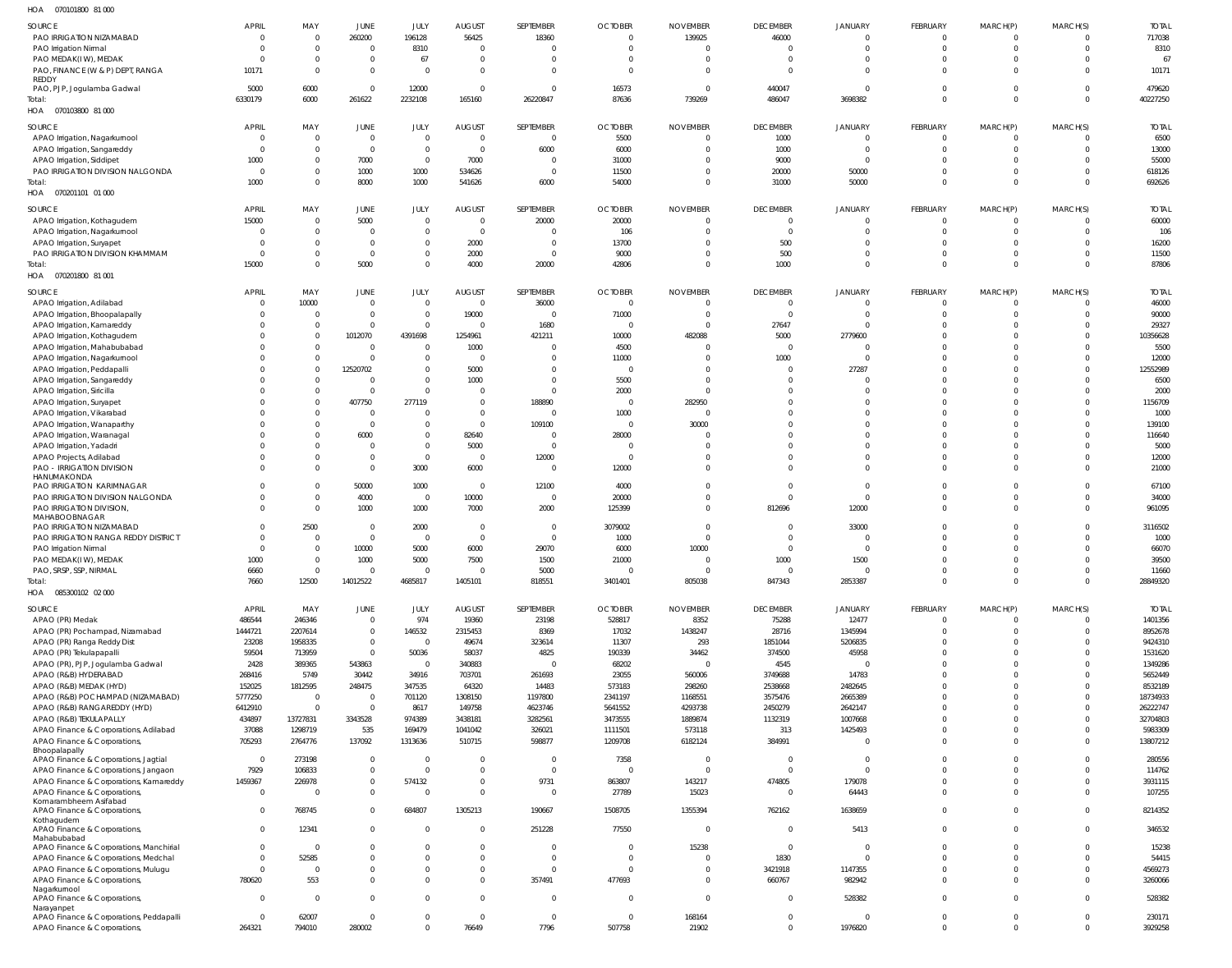| SOURCE                                                                            | APRIL                   | MAY               | <b>JUNE</b>                | JULY                       | <b>AUGUST</b>        | <b>SEPTEMBER</b>     | <b>OCTOBER</b>          | <b>NOVEMBER</b>      | <b>DECEMBER</b>            | <b>JANUARY</b>             | FEBRUARY                   | MARCH(P)                   | MARCH(S)                | <b>TOTAL</b>         |
|-----------------------------------------------------------------------------------|-------------------------|-------------------|----------------------------|----------------------------|----------------------|----------------------|-------------------------|----------------------|----------------------------|----------------------------|----------------------------|----------------------------|-------------------------|----------------------|
| Sangareddy                                                                        |                         |                   |                            |                            |                      |                      |                         |                      |                            |                            |                            |                            |                         |                      |
| APAO Finance & Corporations, Siddipet                                             | 48                      | 175085            | $\mathbf 0$                | 2498                       | $\Omega$             | 17010                | 57353                   | 22006                | 47465                      | 932852                     | $\mathbf{0}$               | $\overline{0}$             | $\mathbf 0$             | 1254317              |
| APAO Finance & Corporations, Siricilla<br>APAO Finance & Corporations, Suryapet   |                         | 3798<br>4613217   | $\mathbf 0$<br>$\mathbf 0$ | $\Omega$<br>$\mathbf 0$    | $\Omega$<br>186433   | 9300<br>77968        | $\Omega$<br>94652       | $\Omega$<br>$\Omega$ | 205366<br>4116767          | $\overline{0}$<br>8045     | $\Omega$<br>$\Omega$       | $\Omega$<br>$\Omega$       | $\mathbf 0$<br>$\Omega$ | 218464<br>9097082    |
| APAO Finance & Corporations, Vikarabad                                            |                         | 116656            | $\mathbf 0$                | $\mathbf 0$                | $\Omega$             | $\Omega$             | 366358                  | 519035               | 11456                      | 106998                     | $\Omega$                   | $\Omega$                   | $\mathbf 0$             | 1120503              |
| APAO Finance & Corporations,                                                      | $\Omega$                | 151928            | $\Omega$                   | $\Omega$                   | 344754               | 215421               | 34148                   | 125858               | 678715                     | $\mathbf 0$                | $\Omega$                   | $\Omega$                   | $\Omega$                | 1550824              |
| Wanaparthy<br>APAO Finance & Corporations, Yadadri                                | 152                     | 21219             | $\mathbf 0$                | $\mathbf 0$                | $\Omega$             | $\Omega$             | 75293                   | 421523               | 298461                     | 109193                     | $\Omega$                   | $\Omega$                   | $\Omega$                | 925841               |
| APAO Irrigation, Adilabad                                                         | 484283                  | 189658            | 191500                     | 1220092                    | 2489862              | 771092               | 750041                  | 210894               | 297635                     | 406126                     | $\Omega$                   | $\Omega$                   | $\Omega$                | 7011183              |
| APAO Irrigation, Bhoopalapally                                                    | $\mathbf{C}$            | 518641            | 530140                     | 667460                     | 1172997              | 159895               | 3515950                 | 369753               | $\mathbf{0}$               | $\overline{0}$             | $\Omega$                   | $\Omega$                   | $\Omega$                | 6934836              |
| APAO Irrigation, Jagtial                                                          | 254107                  | $\overline{0}$    | $\overline{0}$             | 518401                     | 723760               | 792359               | 1132509                 | 1018242              | 794834                     | 78580                      | $\Omega$                   | $\Omega$                   | $\Omega$                | 5312792              |
| APAO Irrigation, Jangaon                                                          | 1347342                 | $\Omega$          | 997267                     | 2705393                    | 445576               | 749198               | 5086899                 |                      | 388572                     | 287402                     | $\Omega$                   | $\Omega$                   | $\Omega$                | 12007649             |
| APAO Irrigation, Kamareddy<br>APAO Irrigation, Komarambheem Asifabad              | 427065<br>501983        | 21419<br>$\Omega$ | 605668<br>304721           | 400103<br>34               | 1020248<br>426839    | 901987<br>826022     | 3189221<br>1630591      | 250969               | 761019<br>829950           | 246698<br>212996           | $\Omega$<br>$\Omega$       | $\Omega$<br>$\Omega$       | $\Omega$<br>$\Omega$    | 7573428<br>4984105   |
| APAO Irrigation, Kothagudem                                                       | 2188680                 | 863000            | 1175693                    | 419900                     | 2799349              | 762229               | 4904607                 | 7947120              | 150979                     | 2286618                    | $\Omega$                   | $\Omega$                   | $\Omega$                | 23498175             |
| APAO Irrigation, Mahabubabad                                                      | 688812                  | 612216            | 81470                      | 236180                     | 1526567              | $\Omega$             | 371690                  | 17803                | 218757                     | 189674                     | $\Omega$                   | $\Omega$                   | $\Omega$                | 3943169              |
| APAO Irrigation, Mancherial                                                       | 163511                  |                   | 69820                      | 348312                     | 104630               | $\Omega$             | 1198191                 | $\Omega$             | $\mathbf 0$                | 1364430                    | $\Omega$                   | $\Omega$                   | $\Omega$                | 3248894              |
| APAO Irrigation, Nagarkurnool                                                     | 1812422                 | 59204786          | 1135753                    | 43006208                   | 29346181             | 24400121             | 5374398                 | 27466788             | 159169910                  | 101259990                  | $\Omega$<br>$\Omega$       | $\Omega$<br>$\Omega$       | $\Omega$                | 452176557            |
| APAO Irrigation, Peddapalli<br>APAO Irrigation, Sangareddy                        | 1764811<br>147501       | 372953<br>350141  | 6735<br>163089             | 2877449<br>340132          | 2077750<br>1538808   | 1274275<br>5881001   | 2823033<br>4815567      | 6078<br>112433       | 434300<br>480753           | $\mathbf 0$<br>1150443     | $\Omega$                   | $\Omega$                   | $\Omega$<br>$\Omega$    | 11637384<br>14979868 |
| APAO Irrigation, Siddipet                                                         | 1260552                 | 20225377          | 1048641                    | 73098                      | 7108014              | 3009578              | 4489807                 | 1186561              | 1241565                    | 1524091                    | $\Omega$                   | $\Omega$                   | $\Omega$                | 41167284             |
| APAO Irrigation, Siricilla                                                        | 163441                  | 1628155           | 566877                     | 366081                     | 2631781              | 63171                | 4344970                 | 28615                | 23017                      | 353023                     | $\Omega$                   | $\Omega$                   | $\Omega$                | 10169131             |
| APAO Irrigation, Suryapet                                                         | 266260                  | 109956            | 3255315                    | 2224286                    | 902224               | 2511366              | 3075083                 | 150273               | 2981839                    | 4890599                    | $\Omega$                   | $\Omega$                   | $\Omega$                | 20367201             |
| APAO Irrigation, Vikarabad                                                        | $\mathbf{C}$            | $\overline{0}$    | $\overline{0}$             | 332659                     | 2430592              | $\overline{0}$       | 795210                  | 891636               | 271741                     | 395870                     | $\Omega$<br>$\Omega$       | $\Omega$<br>$\Omega$       | $\Omega$                | 5117708              |
| APAO Irrigation, Wanaparthy<br>APAO Irrigation, Waranagal                         | 734344<br>$\mathsf{C}$  | 127606            | 530523<br>396122           | 107478<br>1236             | 2225661<br>642535    | 131140<br>$\Omega$   | 1737256<br>965148       | 100374<br>780216     | 2279031<br>$\mathbf 0$     | 142078<br>$\mathbf 0$      | $\Omega$                   | $\Omega$                   | $\Omega$<br>$\Omega$    | 7987885<br>2912863   |
| APAO Irrigation, Yadadri                                                          | 480725                  | 246223            | $\mathbf 0$                | 4413365                    | 535626               | 1129841              | 1505945                 | $\Omega$             | 163203                     | 14673                      | $\Omega$                   | $\Omega$                   | $\Omega$                | 8489601              |
| APAO National Highways (NH), Karimnagar                                           | $\mathsf{C}$            |                   | $\mathbf 0$                | $\mathbf 0$                | $\Omega$             | 900677               | 1252464                 | 594373               | $\mathbf 0$                | $\mathbf 0$                | $\mathbf 0$                | $\Omega$                   | $\Omega$                | 2747514              |
| APAO National Highways (NH)                                                       | $\mathsf{C}$            | $\Omega$          | $\mathbf 0$                | $\overline{0}$             | 7899                 | 1098243              | $\Omega$                |                      | $\Omega$                   | $\mathbf 0$                | $\Omega$                   | $\Omega$                   | $\Omega$                | 1106142              |
| Nagarkurnool<br>APAO Panchayat Raj (PR), Adilabad                                 | 152113                  | 14100             | $\mathbf 0$                | $\mathbf 0$                | 2984                 | $\Omega$             | $\Omega$                | $\Omega$             | $\Omega$                   | 1826                       | $\Omega$                   | $\Omega$                   | $\Omega$                | 171023               |
| APAO Panchayat Raj (PR), Bhoopalapally                                            | 205588                  | 568269            | $\mathbf 0$                | 1220296                    | 67493                | 676197               | 823455                  | 1233868              | $\Omega$                   | 8953                       | $\Omega$                   | $\Omega$                   | $\Omega$                | 4804119              |
| APAO Panchayat Raj (PR), Jagtial                                                  | 613188                  | 288331            | $\mathbf 0$                | 749                        | 250543               | 50253                | 19515                   |                      | $\Omega$                   | 933745                     | $\Omega$                   | $\Omega$                   | $\Omega$                | 2156324              |
| APAO Panchayat Raj (PR), Jangaon                                                  |                         |                   | $\mathbf 0$                | $\overline{0}$             | $\Omega$             | 131762               | $\Omega$                | 168901               | $\Omega$                   | $\mathbf 0$                | $\Omega$                   | $\Omega$                   | $\Omega$                | 300663               |
| APAO Panchayat Raj (PR), Kamareddy                                                |                         | 43856<br>110      | 0<br>$\mathbf 0$           | $\mathbf 0$<br>$\mathbf 0$ | 73927<br>26058       | 38734<br>$\Omega$    | 20058<br>209119         |                      | 943454<br>$\Omega$         | 77743<br>$\mathbf 0$       | $\mathbf 0$<br>$\Omega$    | $\Omega$<br>$\Omega$       | $\Omega$<br>$\Omega$    | 1197772<br>235287    |
| APAO Panchayat Raj (PR)<br>Komarambheem Asifabad                                  |                         |                   |                            |                            |                      |                      |                         |                      |                            |                            |                            |                            |                         |                      |
| APAO Panchayat Raj (PR), Kothagudem                                               | 2910                    | 1718              | $\Omega$                   | 469                        | 132443               | $\Omega$             | 93                      | $\Omega$             | $\mathbf 0$                | 449                        | $\Omega$                   | $\Omega$                   | $\Omega$                | 138082               |
| APAO Panchayat Raj (PR), Mahabubabad                                              |                         |                   | $\mathbf 0$                | 30394                      | $\Omega$             | $\Omega$<br>$\Omega$ | $\Omega$<br>$\Omega$    | $\Omega$             | $\Omega$                   | $\overline{0}$             | $\Omega$                   | $\Omega$<br>$\Omega$       | $\Omega$                | 30394                |
| APAO Panchayat Raj (PR), Mancherial<br>APAO Panchayat Raj (PR), Medchal           | $\mathsf{C}$            | $\Omega$          | 0<br>$\mathbf 0$           | 0<br>$\mathbf{0}$          | $\Omega$<br>$\Omega$ | 5546                 | 86411                   | $\Omega$<br>$\Omega$ | 3185364<br>381649          | $\mathbf 0$<br>1233        | $\mathbf 0$<br>$\Omega$    | $\Omega$                   | $\mathbf 0$<br>$\Omega$ | 3185364<br>474839    |
| Malkajigiri                                                                       |                         |                   |                            |                            |                      |                      |                         |                      |                            |                            |                            |                            |                         |                      |
| APAO Panchayat Raj (PR), Nagarkurnool                                             | 830135                  | 538006            | $\Omega$                   | $\mathbf 0$                | $\Omega$             | 188828               | 50396                   | 510526               | 868202                     | 487528                     | $\Omega$                   | $\Omega$                   | $\Omega$                | 3473621              |
| APAO Panchayat Raj (PR), Peddapalli<br>APAO Panchayat Raj (PR), Sangareddy        | 219153<br>533988        | 221184<br>5508502 | 54098<br>5262              | 19653<br>15578             | 68384<br>75877       | 12968<br>543094      | 7024<br>1658684         | 1284<br>961284       | $\Omega$<br>1669586        | 70204<br>927705            | $\Omega$<br>$\Omega$       | $\Omega$<br>$\Omega$       | $\Omega$<br>$\Omega$    | 673952<br>11899560   |
| APAO Panchayat Raj (PR), Siddipet                                                 | 1585295                 | 949548            | $\mathbf 0$                | 995888                     | 1207427              | 40256                | 323715                  | 3008309              | 305913                     | 864661                     | $\Omega$                   | $\Omega$                   | $\Omega$                | 9281012              |
| APAO Panchayat Raj (PR), Siricilla                                                | 228155                  | 1940616           | 69683                      | 45073                      | $\Omega$             | $\Omega$             | 74875                   | 31126                | $\mathbf 0$                | 1099349                    | $\Omega$                   |                            | $\Omega$                | 3488877              |
| APAO Panchayat Raj (PR), Suryapet                                                 | 516141                  | 26765             | $\mathbf 0$                | 3502                       | 37363                | 39304                | 77329                   | 10867                | $\Omega$                   | 53203                      | $\Omega$                   | $\Omega$                   | $\Omega$                | 764474               |
| APAO Panchayat Raj (PR), Vikarabad                                                | 480806<br>286075        | 448716<br>425154  | $\mathbf 0$<br>$\Omega$    | $\overline{0}$<br>358660   | $\Omega$<br>1143803  | 127181<br>$\Omega$   | 90748<br>599338         | 76050                | 163210<br>338              | $\mathbf 0$<br>$\Omega$    | $\Omega$<br>$\Omega$       | $\Omega$<br>$\cap$         | $\Omega$<br>$\Omega$    | 1310661<br>2889418   |
| APAO Panchayat Raj (PR), Wanaparthy<br>APAO Panchayat Raj (PR), Waranagal         | 84242                   | 378224            | $\Omega$                   | 299100                     | 515495               | $\Omega$             | $\Omega$                | $\Omega$             | 796038                     | 1118159                    | $\Omega$                   | $\Omega$                   | $\Omega$                | 3191258              |
| APAO Panchayat Raj (PR), Yadadri                                                  | 7702                    |                   | $\mathbf 0$                | $\overline{0}$             | 46918                | $\Omega$             | 4582                    | $\Omega$             | 969776                     | 87851                      | $\mathbf 0$                | $\Omega$                   | $\Omega$                | 1116829              |
| APAO Projects, Adilabad                                                           | 1211363                 | 1204087           | 855669                     | 988991                     | $\Omega$             | 321026               | 1095864                 | $\Omega$             | 223027                     | 7910                       | $\Omega$                   | $\Omega$                   | $\Omega$                | 5907937              |
| APAO Projects, Jagtial                                                            | 18278                   |                   | 1841161                    | 0                          | 1429439              | $\Omega$             | 3509536                 | 138745               | 5050809                    | 268842                     | $\Omega$                   | $\Omega$                   | $\Omega$                | 12256810             |
| APAO Projects, Jangaon<br>APAO Projects, Kamareddy                                | 7885                    | $\Omega$<br>21721 | $\mathbf 0$<br>$\mathbf 0$ | $\overline{0}$<br>$\Omega$ | $\Omega$<br>$\Omega$ | $\Omega$<br>$\Omega$ | $\mathbf 0$<br>$\Omega$ |                      | 0<br>$\Omega$              | $\mathbf 0$<br>$\mathbf 0$ | $\Omega$<br>$\Omega$       | $\Omega$<br>$\Omega$       | $\Omega$<br>$\Omega$    | 7885<br>21721        |
| APAO Projects, Mahabubabad                                                        | 4875908                 |                   | $\mathbf 0$                | 127887                     | $\Omega$             | $\mathbf 0$          | 12915                   | $\Omega$             | $\mathbf 0$                | $\mathbf 0$                | $\Omega$                   | $\Omega$                   | $\Omega$                | 5016710              |
| APAO Projects, Mancherial                                                         | $\Omega$                | $\Omega$          | 281140                     | $\overline{0}$             | $\Omega$             | 51771                | 261116                  | $\Omega$             | 26601                      | $\mathbf 0$                | $\Omega$                   | $\Omega$                   | $\Omega$                | 620628               |
| APAO Projects, Peddapalli                                                         | 850459                  | $\Omega$          | 42494                      | 137827                     | 9563                 | 3164691              | 229000                  | $\Omega$             | 59745                      | $\Omega$                   | $\Omega$                   | $\Omega$                   | $\Omega$                | 4493779              |
| APAO Projects, Siricilla                                                          |                         | 15844224          | $\mathbf 0$                | 16113426                   | $\mathbf{0}$         | $\Omega$             | 0                       | $\Omega$             | 0                          | 22030522                   | $\Omega$                   | $\Omega$                   | $\Omega$                | 53988172             |
| APAO Public Health (PH), Adilabad<br>APAO Roads & Buildings (R&B), Adilabad       | 146272                  | 73248<br>1463592  | $\mathbf 0$<br>535192      | $\overline{0}$<br>23657    | $\Omega$<br>55145    | $\Omega$<br>1626     | $\Omega$<br>401558      | $\Omega$<br>$\Omega$ | $\mathbf 0$<br>$\mathbf 0$ | $\mathbf 0$<br>164618      | $\Omega$<br>$\mathbf 0$    | $\Omega$<br>$\Omega$       | $\Omega$<br>$\Omega$    | 73248<br>2791660     |
| APAO Roads & Buildings (R&B),                                                     | 248                     | 255200            | $\overline{0}$             | 239740                     | 472158               | 1619285              | 126858                  | $\Omega$             | 3228170                    | $\mathbf 0$                | $\Omega$                   | $\Omega$                   | $\mathbf 0$             | 5941659              |
| Bhoopalapally                                                                     |                         |                   |                            |                            |                      |                      |                         |                      |                            |                            |                            | $\Omega$                   |                         |                      |
| APAO Roads & Buildings (R&B), Jagtial<br>APAO Roads & Buildings (R&B), Jangaon    | $\Omega$<br>1444        | 637581<br>85164   | 460916<br>1331474          | 41356<br>330587            | 1998<br>98567        | 25854<br>2318232     | 727856<br>534572        | 652751<br>$\Omega$   | 198923<br>1549515          | $\mathbf 0$<br>365677      | $\mathbf 0$<br>$\mathbf 0$ | $\Omega$                   | $\Omega$<br>$\mathbf 0$ | 2747235<br>6615232   |
| APAO Roads & Buildings (R&B), Jogulamba                                           | $\Omega$                | $\Omega$          | $\overline{0}$             | $\overline{0}$             | 60786                | $\Omega$             | 267784                  | $\Omega$             | 174494                     | 136281                     | $\mathbf 0$                | $\Omega$                   | $\Omega$                | 639345               |
| Gadwal                                                                            |                         |                   |                            |                            |                      |                      |                         |                      |                            |                            |                            |                            |                         |                      |
| APAO Roads & Buildings (R&B), Kamareddy<br>APAO Roads & Buildings (R&B),          | 1752228<br>$\mathsf{C}$ | 116273            | 197184<br>4014             | 2395348<br>132715          | 479594<br>$\Omega$   | 2572337<br>281422    | 586858<br>576117        | 6210529<br>8232      | 4548068<br>41934           | 2120909<br>308582          | $\mathbf 0$<br>$\mathbf 0$ | $\Omega$<br>$\Omega$       | $\mathbf 0$<br>$\Omega$ | 20979328<br>1353016  |
| Komarambheem Asifabad                                                             |                         |                   |                            |                            |                      |                      |                         |                      |                            |                            |                            |                            |                         |                      |
| APAO Roads & Buildings (R&B),                                                     | 2362549                 | 1814779           | 6900397                    | 1893564                    | 863993               | 2753766              | 2460615                 | 4947959              | 1006900                    | 1809908                    | $\mathbf 0$                | $\Omega$                   | $\mathbf 0$             | 26814430             |
| Kothagudem<br>APAO Roads & Buildings (R&B),                                       | 537                     | $\Omega$          | $\mathbf{0}$               | 477085                     | 69716                | 376182               | 225820                  | 823047               | 2180827                    | $\mathbf{0}$               | $\mathbf 0$                | $\overline{0}$             | $\mathbf 0$             | 4153214              |
| Mahabubabad                                                                       |                         |                   |                            |                            |                      |                      |                         |                      |                            |                            |                            |                            |                         |                      |
| APAO Roads & Buildings (R&B), Mancherial<br>APAO Roads & Buildings (R&B), Medchal | 821138<br>$\mathsf{C}$  | $\Omega$<br>80411 | $\mathbf 0$<br>$\mathbf 0$ | 616467<br>155554           | 29192<br>2177079     | 1407860<br>482020    | 3006<br>630063          | 119084<br>$\Omega$   | 670173<br>1082894          | $\mathbf 0$<br>611032      | $\mathbf 0$<br>$\mathbf 0$ | $\overline{0}$<br>$\Omega$ | $\mathbf 0$<br>$\Omega$ | 3666920<br>5219053   |
| Malkajigiri                                                                       |                         |                   |                            |                            |                      |                      |                         |                      |                            |                            |                            |                            |                         |                      |
| APAO Roads & Buildings (R&B), Mulugu                                              | $\Omega$                | $\Omega$          | $\mathbf 0$                | $\overline{0}$             | $\mathbf{0}$         | $\overline{0}$       | $\Omega$                | $\Omega$             | $\mathbf{0}$               | 774964                     | $\mathbf 0$                | $\Omega$                   | $\mathbf 0$             | 774964               |
| APAO Roads & Buildings (R&B),<br>Nagarkurnool                                     | 223242                  | 336925            | $\mathbf 0$                | 32300                      | 9753                 | 203353               | 2413661                 | 2647022              | 696075                     | 492655                     | $\mathbf 0$                | $\Omega$                   | $\Omega$                | 7054986              |
| APAO Roads & Buildings (R&B), Peddapalli                                          | 549125                  | $\Omega$          | 1091062                    | $\mathbf{0}$               | 308927               | 150860               | 560256                  | 4369510              | 4447425                    | $\overline{0}$             | $\overline{0}$             | $\Omega$                   | $\mathbf 0$             | 11477165             |
| APAO Roads & Buildings (R&B),                                                     | $\mathsf{C}$            | 902450            | 2323310                    | 34260                      | 228462               | 1548310              | 641599                  | 992495               | 1307625                    | $\mathbf 0$                | $\mathbf 0$                | $\Omega$                   | $\mathbf 0$             | 7978511              |
| Sangareddy<br>APAO Roads & Buildings (R&B), Siddipet                              | 296976                  | 1047009           | 368045                     | 4770282                    | 58866                | 1272451              | 1093838                 | 669635               | 2896931                    | 957522                     | $\overline{0}$             | $\overline{0}$             | $\overline{0}$          | 13431555             |
| APAO Roads & Buildings (R&B), Siricilla                                           | $\mathsf{C}$            | 219801            | 106405                     | 5400                       | 328391               | 2264053              | 448280                  | 1977887              | $\mathbf 0$                | 256                        | $\mathbf 0$                | $\overline{0}$             | $\mathbf 0$             | 5350473              |
|                                                                                   |                         |                   |                            |                            |                      |                      |                         |                      |                            |                            |                            |                            |                         |                      |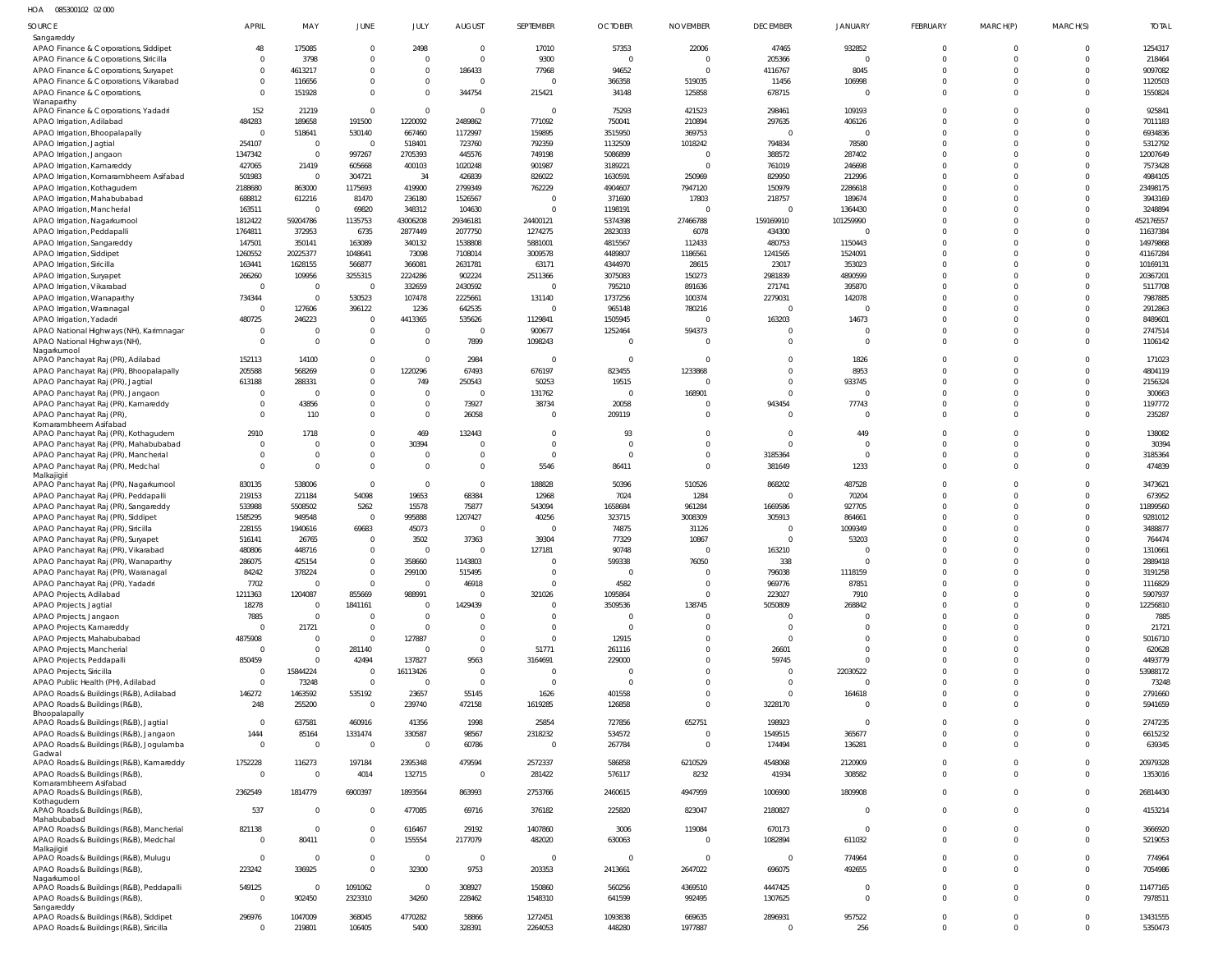| SOURCE                                                                   | <b>APRIL</b>             | MAY                | <b>JUNE</b>                    | JULY                     | <b>AUGUST</b>      | SEPTEMBER             | <b>OCTOBER</b>    | <b>NOVEMBER</b>                | <b>DECEMBER</b>    | <b>JANUARY</b>      | FEBRUARY             | MARCH(P)             | MARCH(S)             | <b>TOTAL</b>       |
|--------------------------------------------------------------------------|--------------------------|--------------------|--------------------------------|--------------------------|--------------------|-----------------------|-------------------|--------------------------------|--------------------|---------------------|----------------------|----------------------|----------------------|--------------------|
| APAO Roads & Buildings (R&B), Suryapet                                   | 337625                   | 782178             | 362886                         | 149216                   | 1478470            | 6878                  | 850091            | 477092                         | 1317341            | 735885              | $\Omega$             | $\Omega$             | $\Omega$             | 6497662            |
| APAO Roads & Buildings (R&B), Vikarabad                                  | 4105244                  | $\Omega$           | $\overline{0}$                 | 3344200                  | 11405              | 3220755               | 2883603           | 3809806                        | 6246261            | 314529              | $\Omega$             | $\mathbf{0}$         | $\overline{0}$       | 23935803           |
| APAO Roads & Buildings (R&B)<br>Wanaparthy                               | 1210174                  | $\overline{0}$     | $\overline{0}$                 | $\overline{0}$           | 103051             | 172023                | 501208            | 1813505                        | 2004               | $\Omega$            | $\Omega$             | $\Omega$             | $\Omega$             | 3801965            |
| APAO Roads & Buildings (R&B), Waranagal                                  | 521490                   | 600320             | 97233                          | $\mathbf 0$              | 115920             | 503710                | 574827            | 46382                          |                    | $\Omega$            |                      |                      | $\Omega$             | 2459882            |
| APAO Roads & Buildings (R&B), Yadadri                                    | 1225115                  | $\Omega$           | 883864                         | 1958157                  | 295800             | 4395886               | 609709            | $\mathbf 0$                    | 10759766           | 2486867             | $\Omega$             | $\Omega$             | $\Omega$             | 22615164           |
| APAO, PJP (FINANCE), Jogulamba Gadwal                                    | 306706                   | 1246               | $\overline{0}$                 | $\mathbf 0$              | 298958             | 2092                  | $\overline{0}$    | $\mathbf 0$                    | 7919               | $\Omega$            |                      | $\Omega$             | $\Omega$             | 616921             |
| APAO, SRSP (FINANCE), WARANGAL                                           | 8318                     | 89696              | $\overline{0}$                 | $\overline{0}$           | $\Omega$           | $\Omega$              | $\Omega$          | $\Omega$                       |                    | $\Omega$            | $\Omega$             | $\Omega$             | $\Omega$             | 98014              |
| APAO, SRSP SSP, KARIMNAGAR                                               | 2658849                  | 42470              | $\overline{0}$                 | 659745                   | $\Omega$           | $\overline{0}$        | 239767            | 6768974                        | $\Omega$           | $\Omega$            |                      | $\Omega$             | $\Omega$             | 10369805           |
| APAO, SRSP, NIZAMABAD                                                    | 578733                   | $\Omega$           | $\overline{0}$                 | 1188742                  | $\Omega$           | $\overline{0}$        | 1506578           | $\mathbf 0$                    | 2957959            | 1956326             | $\Omega$             |                      | $\Omega$             | 8188338            |
| APAO, SRSP, WARANGAL                                                     | $\overline{0}$           | $\Omega$           | $\overline{0}$                 | 1655870                  | $\Omega$           | $\overline{0}$        | 481252            | $\mathbf 0$                    |                    | $\Omega$            |                      | $\Omega$             | $\Omega$             | 2137122            |
| APAO,(NH) NIZAMABAD                                                      | 122558                   | $\Omega$           | $\overline{0}$                 | $\Omega$                 | $\cap$             | $\Omega$              | 5530690           | $\Omega$                       | $\Omega$           | $\Omega$            | U                    | $\Omega$             | $\Omega$             | 5653248            |
| PAO (PH) LMD (KARIMNAGAR)                                                | 0                        | $\Omega$           | $\overline{0}$                 | $\mathbf{0}$             | 536806             | 822367                | 16681             | $\mathbf 0$                    | 60                 | 1366167             |                      | $\Omega$             | $\Omega$             | 2742081            |
| PAO (PH), HANUMAKONDA                                                    | $\Omega$                 | $\Omega$           | $\Omega$                       | $\Omega$                 | $\Omega$           | $\overline{0}$        | $\Omega$          | $\Omega$                       | 133452             | $\Omega$            | $\Omega$<br>$\Omega$ |                      | $\Omega$<br>$\Omega$ | 133452             |
| PAO (PR) (IW), LMD Colony, Karimnagar<br>PAO (PR) KCC, HANUMAKONDA       | 103519<br>441571         | 334530<br>56159    | $\overline{0}$<br>$\Omega$     | $\mathbf 0$<br>132       | 84243<br>991677    | 7198<br>1257          | 256723<br>5474    | $\mathbf 0$<br>$\Omega$        |                    | 8412<br>3554        | $\Omega$             | $\Omega$<br>$\Omega$ | $\Omega$             | 794625<br>1499824  |
| PAO (PR) MAHABOOBNAGAR                                                   | 38348                    | 1123582            | 594327                         | 907373                   | 1036735            | 2121                  | 302557            | 1034363                        | 741890             | 17998               |                      | $\Omega$             | $\Omega$             | 5799294            |
| PAO (PR) Nalgonda                                                        | 34397                    | 27433              | $\overline{0}$                 | 1067936                  | $\Omega$           | 128011                | 22235             | 26384                          | 533170             | 41584               |                      | $\Omega$             | $\Omega$             | 1881150            |
| PAO (PR), Nirmal                                                         | 40563                    | $\Omega$           | $\overline{0}$                 | $\overline{0}$           | 245278             | 125                   | $\overline{0}$    | $\mathbf 0$                    | $\Omega$           | $\Omega$            | $\Omega$             | $\Omega$             | $\Omega$             | 285966             |
| PAO (R&B) (NIRMAL)                                                       | $\mathbf 0$              | 334317             | $\overline{0}$                 | 960                      | 1092512            | 1427486               | 288471            | 1146219                        | 89329              | 14548               | $\Omega$             | $\Omega$             | $\Omega$             | 4393842            |
| PAO (R&B), HANUMAKONDA                                                   | 283779                   | $\Omega$           | 424041                         | 230404                   | 458167             | 280240                | 3030334           | $\overline{0}$                 | 1591992            | 613285              | $\Omega$             | $\Omega$             | $\Omega$             | 6912242            |
| PAO (R&B) LMD                                                            | 1232038                  | 2660996            | 207483                         | 1504782                  | 631077             | 21860                 | 4062039           | $\mathbf 0$                    | 1953881            | 36052               | $\Omega$             | $\Omega$             | $\Omega$             | 12310208           |
| PAO (R&B) MAHABOOBNAGAR                                                  | 8108                     | 1974245            | 47903                          | 157073                   | 361634             | 1776686               | 823609            | 3929113                        | 418360             | 598439              | $\Omega$             | $\Omega$             | $\Omega$             | 10095170           |
| PAO (R&B) NALGONDA                                                       | $\overline{0}$           | 1112089            | 30268                          | 558023                   | 476710             | 2701952               | 1188879           | 743225                         | 2506508            |                     | $\Omega$             | $\Omega$             | $\Omega$             | 9317654            |
| PAO (W&P) NSP, TEKULAPALLY                                               | $\mathbf{0}$             | $\Omega$           | $\overline{0}$                 | 699926                   | $\Omega$           | $\mathbf 0$           | 340460            | 261643                         | 15553              | 151580              |                      | $\Omega$             | $\Omega$             | 1469162            |
| PAO (W&P), HANUMAKONDA                                                   | 83929                    | $\Omega$           | $\overline{0}$                 | $\overline{0}$           | $\Omega$           | $\overline{0}$        | $\Omega$          | $\mathbf 0$                    |                    | $\Omega$            | $\Omega$             | $\Omega$             | $\Omega$             | 83929              |
| PAO - IRRIGATION DIVISION                                                | 1885367                  | $\Omega$           | $\overline{0}$                 | 2220                     | 455177             | 635297                | 880944            | $\mathbf 0$                    | 159682             | $\Omega$            | $\Omega$             | $\Omega$             | $\Omega$             | 4018687            |
| <b>HANUMAKONDA</b><br>PAO A M R P (SLBC), NALGONDA                       | 844973                   | 667212             | 1917801                        | 486305                   | 9696624            | 5973281               | 12740248          | 320827                         | 177299             | 161209              |                      |                      | $\Omega$             | 32985779           |
| PAO IRRIGATION KARIMNAGAR                                                | 1732758                  | 2724017            | 1109901                        | 4555597                  | 5866504            | 3935085               | 4780006           | 1539086                        | 755646             | 1318025             |                      | $\Omega$             | $\Omega$             | 28316625           |
| PAO IRRIGATION DIVISION KHAMMAM                                          | 323378                   | 363403             | 481933                         | 454816                   | 602867             | 1743053               | 2246460           | 179894                         | 380225             | 309847              | $\Omega$             | $\Omega$             | $\Omega$             | 7085876            |
| PAO IRRIGATION DIVISION NALGONDA                                         | 987823                   | 236405             | 715982                         | 16125103                 | 2864030            | 423302                | 3085325           | 1193240                        | 28738942           | 35596646            |                      | $\Omega$             | $\Omega$             | 89966798           |
| PAO IRRIGATION DIVISION,                                                 | 590155                   | 61453937           | 79977418                       | 42298033                 | 6713909            | 32759799              | 24108205          | 38051190                       | 111460527          | 59659937            | $\Omega$             |                      | $\Omega$             | 457073110          |
| MAHABOOBNAGAR                                                            |                          |                    |                                |                          |                    |                       |                   |                                |                    |                     |                      |                      |                      |                    |
| PAO IRRIGATION NIZAMABAD                                                 | 9046605                  | 707248             | $\Omega$                       | 1606683                  | 4211893            | 24833                 | 3253750           | 607960                         | 1428024            | 2407223             |                      |                      | $\Omega$             | 23294219           |
| PAO IRRIGATION RANGA REDDY DISTRICT                                      | 1207319                  | 3422               | 134646                         | 1199202                  | 2468104            | 459339                | 2304406           | 1143951                        | 2502907            | 31160               | $\Omega$             | $\Omega$             | $\Omega$             | 11454456           |
| PAO Irrigation Nirmal                                                    | 646122                   | 11000              | 1146248                        | 745752                   | 195166             | 1481808               | 1315850           | 777142                         | 719301             | 3813833             | $\Omega$             | $\Omega$<br>$\Omega$ | $\Omega$<br>$\Omega$ | 10852222           |
| PAO MEDAK(IW), MEDAK<br>PAO National Highways (NH), Khammam              | 274460<br>$\overline{0}$ | 343948<br>$\Omega$ | 18974<br>$\overline{0}$        | 2140577<br>$\mathbf 0$   | 782830<br>$\Omega$ | 187065<br>$\mathbf 0$ | 3668440<br>25412  | $\mathbf 0$<br>$\mathbf 0$     | 2724252<br>545     | 1040736<br>$\Omega$ |                      | $\Omega$             | $\Omega$             | 11181282<br>25957  |
| PAO Public Health (PH), Ranga Reddy                                      | $\mathbf 0$              | $\overline{0}$     | $\overline{0}$                 | $\mathbf 0$              | 700537             | $\overline{0}$        | $\overline{0}$    | $\mathbf 0$                    | 114530             | 550697              | $\Omega$             | $\Omega$             | $\Omega$             | 1365764            |
| PAO(PH), NALGONDA                                                        | $\mathbf 0$              | $\Omega$           | $\overline{0}$                 | $\mathbf 0$              | $\Omega$           | $\overline{0}$        | $\overline{0}$    | 177723                         | $\Omega$           | $\Omega$            |                      | $\Omega$             | $\Omega$             | 177723             |
| PAO, AMRP (FINANCE) NALGONDA                                             | 110210                   | 479313             | 1143671                        | 38683                    | 428240             | 436556                | 1318857           | 177111                         | 46483              | 58684               | $\Omega$             | $\Omega$             | $\Omega$             | 4237808            |
| PAO, FINANCE (W & P) DEPT,                                               | 19600                    | 496590             | $\overline{0}$                 | 188216                   | 56209              | 5220                  | 310816            | 367129                         | 14869              | 127145              | $\Omega$             | $\Omega$             | $\Omega$             | 1585794            |
| <b>HANUMAKONDA</b>                                                       |                          |                    |                                |                          |                    |                       |                   |                                |                    |                     |                      |                      |                      |                    |
| PAO, FINANCE (W & P) DEPT, HYDERABAD                                     | 144817                   | 252693             | 1143                           | 1869223                  | 960359             | 47921                 | 1109572           | 1266441                        | 2367974            | 1635155             |                      | - 0                  | $\Omega$             | 9655298            |
| PAO, FINANCE (W & P) DEPT, KARIMNAGAR                                    | 6357                     | 356660             | 28115                          | 20044                    | 91015              | 2568                  | 303471            | 22794                          |                    | 196865              | $\Omega$             | $\Omega$             | $\Omega$             | 1027896            |
| PAO, FINANCE (W & P) DEPT, KHAMMAM                                       | 81258                    | 93765              | $\overline{0}$                 | $\overline{0}$           | 64862              | 563                   | 37140             | 3331                           | 30882              | 22482               | $\Omega$             | $\Omega$             | $\Omega$             | 334283             |
| PAO, FINANCE (W & P) DEPT,<br>MAHABOOBNAGAR                              | 3532                     | 22594              | $\overline{0}$                 | $\overline{0}$           | 339829             | 3823                  | 246624            | 405649                         | 199281             | 115667              | $\Omega$             | $\Omega$             | $\Omega$             | 1336999            |
| PAO, FINANCE (W & P) DEPT, MEDAK                                         | 1024                     | 506175             | $\Omega$                       | $\mathbf 0$              | $\Omega$           | 30175                 | 283397            | $\mathbf 0$                    | $\Omega$           | 153509              | $\Omega$             | $\Omega$             | $\Omega$             | 974280             |
| PAO, FINANCE (W & P) DEPT, NIRMAL                                        | 10                       | 20393              |                                |                          | 15894              | -0                    | 3619              | 189                            | 3970               | 4924                |                      |                      |                      | 48999              |
| PAO, FINANCE (W & P) DEPT, NIZAMABAD                                     | 25066                    | 422205             | 28137                          | 233333                   | 640                | 60866                 | 136477            | 688                            | 574016             | 232845              | $\Omega$             | $\Omega$             | $\Omega$             | 1714273            |
| PAO, FINANCE (W & P) DEPT, RANGA                                         | 97525                    | 1651048            | 745713                         | 28741                    | 811575             | 1028428               | 2085176           | 165928                         | 1703879            | 1911546             | $\Omega$             | $\Omega$             | $\overline{0}$       | 10229559           |
| REDDY                                                                    |                          |                    |                                |                          |                    |                       |                   |                                |                    |                     |                      |                      |                      |                    |
| PAO, NH(PROJ) RANGAREDDY                                                 | $\mathbf 0$              | $\Omega$           | $\overline{0}$                 | $\mathbf{0}$             | $\overline{0}$     | $\overline{0}$        | $\mathbf{0}$      | 414                            | $\Omega$           | $\Omega$            | $\Omega$<br>$\Omega$ | $\Omega$<br>$\Omega$ | $\Omega$             | 414                |
| PAO, PJP, Jogulamba Gadwal<br>PAO, SRSP, SSP, NIRMAL                     | 3298966<br>5554          | 497140<br>$\Omega$ | $\overline{0}$<br>$\mathbf{0}$ | 180963<br>$\overline{0}$ | 24161<br>469028    | 173930<br>408521      | 1093516<br>924117 | 126245<br>1144394              | 616995<br>$\Omega$ | 2648131<br>1367099  | $\Omega$             | $\Omega$             | $\Omega$<br>$\Omega$ | 8660047<br>4318713 |
| PAO, (NH) HANUMAKONDA,                                                   | $\mathbf{0}$             | $\Omega$           | $\Omega$                       | $\Omega$                 | $\Omega$           | $\overline{0}$        | $\overline{0}$    | $\mathbf 0$                    | 87016              | $\Omega$            | $\Omega$             | $\Omega$             | $\Omega$             | 87016              |
| HANUMAKONDA                                                              |                          |                    |                                |                          |                    |                       |                   |                                |                    |                     |                      |                      |                      |                    |
| Total:                                                                   | 84539646                 | 232878566          | 122208464                      | 183028376                | 128437462          | 145125296             | 182876021         | 157673656                      | 420089007          | 296823738           | $\Omega$             | $\Omega$             | $\Omega$             | 1953680232         |
| HOA<br>105400101 81 000                                                  |                          |                    |                                |                          |                    |                       |                   |                                |                    |                     |                      |                      |                      |                    |
| <b>SOURCE</b>                                                            | <b>APRIL</b>             | MAY                | JUNE                           | JULY                     | <b>AUGUST</b>      | SEPTEMBER             | <b>OCTOBER</b>    | <b>NOVEMBER</b>                | <b>DECEMBER</b>    | <b>JANUARY</b>      | <b>FEBRUARY</b>      | MARCH(P)             | MARCH(S)             | <b>TOTAL</b>       |
| APAO Finance & Corporations,                                             | $\mathbf{0}$             | 29974              | $\overline{0}$                 | $\mathbf{0}$             | $\overline{0}$     | $\overline{0}$        | $\mathbf 0$       | $\mathbf{0}$                   | $\mathbf{0}$       | $\overline{0}$      | $\overline{0}$       | $\mathbf{0}$         | $\overline{0}$       | 29974              |
| Wanaparthy                                                               |                          |                    |                                |                          |                    |                       |                   |                                |                    |                     |                      |                      |                      |                    |
| APAO Roads & Buildings (R&B)                                             | $\mathbf{0}$             | $\Omega$           | $\overline{0}$                 | $\mathbf 0$              | 5000               | $\mathbf 0$           | $\mathbf 0$       | $\mathbf{0}$                   | $\Omega$           | 9000                | $\Omega$             | $\Omega$             | $\overline{0}$       | 14000              |
| Kothagudem<br>APAO Roads & Buildings (R&B),                              | $\Omega$                 | $\Omega$           | $\mathbf{0}$                   | $\mathbf{0}$             | $\Omega$           | $\mathbf 0$           | $\mathbf 0$       | 78464                          | $\Omega$           | $\Omega$            | $\mathbf 0$          | $\Omega$             | $\overline{0}$       | 78464              |
| Mahabubabad                                                              |                          |                    |                                |                          |                    |                       |                   |                                |                    |                     |                      |                      |                      |                    |
| APAO Roads & Buildings (R&B), Medchal                                    | $\Omega$                 | $\Omega$           | $\overline{0}$                 | $\Omega$                 | $\Omega$           | $\mathbf 0$           | $\mathbf 0$       | 4000                           | $\Omega$           | $\Omega$            | $\mathbf 0$          | $\Omega$             | $\Omega$             | 4000               |
| Malkajigiri                                                              | $\Omega$                 | $\Omega$           | $\overline{0}$                 | 10000                    | 5000               | $\mathbf 0$           | $\mathbf 0$       |                                | 22240              | 15000               | $\mathbf 0$          | $\Omega$             | $\overline{0}$       |                    |
| APAO Roads & Buildings (R&B), Peddapalli<br>APAO Roads & Buildings (R&B) | $\Omega$                 | $\Omega$           | $\overline{0}$                 | $\overline{0}$           | $\Omega$           | $\mathbf 0$           | 1000              | $\overline{0}$<br>$\mathbf{0}$ | $\Omega$           | $\Omega$            | $\Omega$             | $\Omega$             | $\Omega$             | 52240<br>1000      |
| Sangareddy                                                               |                          |                    |                                |                          |                    |                       |                   |                                |                    |                     |                      |                      |                      |                    |
| PAO (R&B) LMD                                                            | $\Omega$                 | $\Omega$           | 17000                          | $\mathbf 0$              | $\Omega$           | 11000                 | 2835445           | 8360                           | $\Omega$           | 20000               | $\mathbf 0$          | $\Omega$             | $\Omega$             | 2891805            |
| PAO National Highways (NH), Khammam                                      | $\Omega$                 | $\Omega$           | 1300                           | $\mathbf 0$              | $\Omega$           | $\overline{0}$        | 132620            | $\mathbf 0$                    | 236856             | $\overline{0}$      | $\Omega$             | $\Omega$             | $\overline{0}$       | 370776             |
| PAO, (NH) HANUMAKONDA,                                                   | $\Omega$                 | $\Omega$           | $\overline{\mathbf{0}}$        | $\mathbf 0$              | $\Omega$           | 16040                 | 5600              | $\mathbf{0}$                   | 549891             | 169804              | $\mathbf 0$          | $\Omega$             | $\Omega$             | 741335             |
| HANUMAKONDA<br>Total:                                                    | $\Omega$                 | 29974              | 18300                          | 10000                    | 10000              | 27040                 | 2974665           | 90824                          | 808987             | 213804              | $\Omega$             | $\Omega$             | $\Omega$             | 4183594            |
| HOA  105400800  01 000                                                   |                          |                    |                                |                          |                    |                       |                   |                                |                    |                     |                      |                      |                      |                    |
|                                                                          |                          |                    |                                |                          |                    |                       |                   |                                |                    |                     |                      |                      |                      |                    |
| SOURCE                                                                   | APRIL                    | MAY                | <b>JUNE</b>                    | JULY                     | <b>AUGUST</b>      | SEPTEMBER             | <b>OCTOBER</b>    | <b>NOVEMBER</b>                | <b>DECEMBER</b>    | <b>JANUARY</b>      | FEBRUARY             | MARCH(P)             | MARCH(S)             | <b>TOTAL</b>       |
| APAO (R&B) MEDAK (HYD)                                                   | $\Omega$                 | 1000               | $\overline{0}$                 | $\mathbf 0$              | $\Omega$           | $\mathbf 0$           | $\Omega$          | $\Omega$                       | 1000               | $\Omega$            | $\Omega$             |                      | $\Omega$             | 2000               |
| APAO (R&B) TEKULAPALLY                                                   | $\Omega$                 | $\Omega$           | 12800                          | $\mathbf{0}$             | 255540             | $\overline{0}$        | $\mathbf 0$       | $\Omega$                       | 111444             | 12520               | $\Omega$             | $\Omega$             | $\Omega$             | 392304             |
| APAO Roads & Buildings (R&B), Adilabad                                   | $\Omega$                 | $\Omega$           | 11200                          | $\mathbf 0$              | $\Omega$           | $\Omega$              | $\Omega$          | $\Omega$                       | 36000              | $\Omega$            | $\Omega$             | $\Omega$             | $\Omega$             | 47200              |
| APAO Roads & Buildings (R&B)<br>Bhoopalapally                            | $\Omega$                 | $\Omega$           | 10038                          | $\overline{0}$           | 9200               | $\mathbf 0$           | 5000              | $\Omega$                       | $\Omega$           | $\Omega$            | $\Omega$             | $\Omega$             | $\overline{0}$       | 24238              |
| APAO Roads & Buildings (R&B), Jangaon                                    | $\mathbf{0}$             | $\mathbf 0$        | $\mathbf{0}$                   | 5000                     | $\overline{0}$     | $\mathbf 0$           | $\mathbf 0$       | $\mathbf 0$                    | $\mathbf{0}$       | $\mathbf 0$         | $\mathbf{0}$         | $\mathbf{0}$         | $\overline{0}$       | 5000               |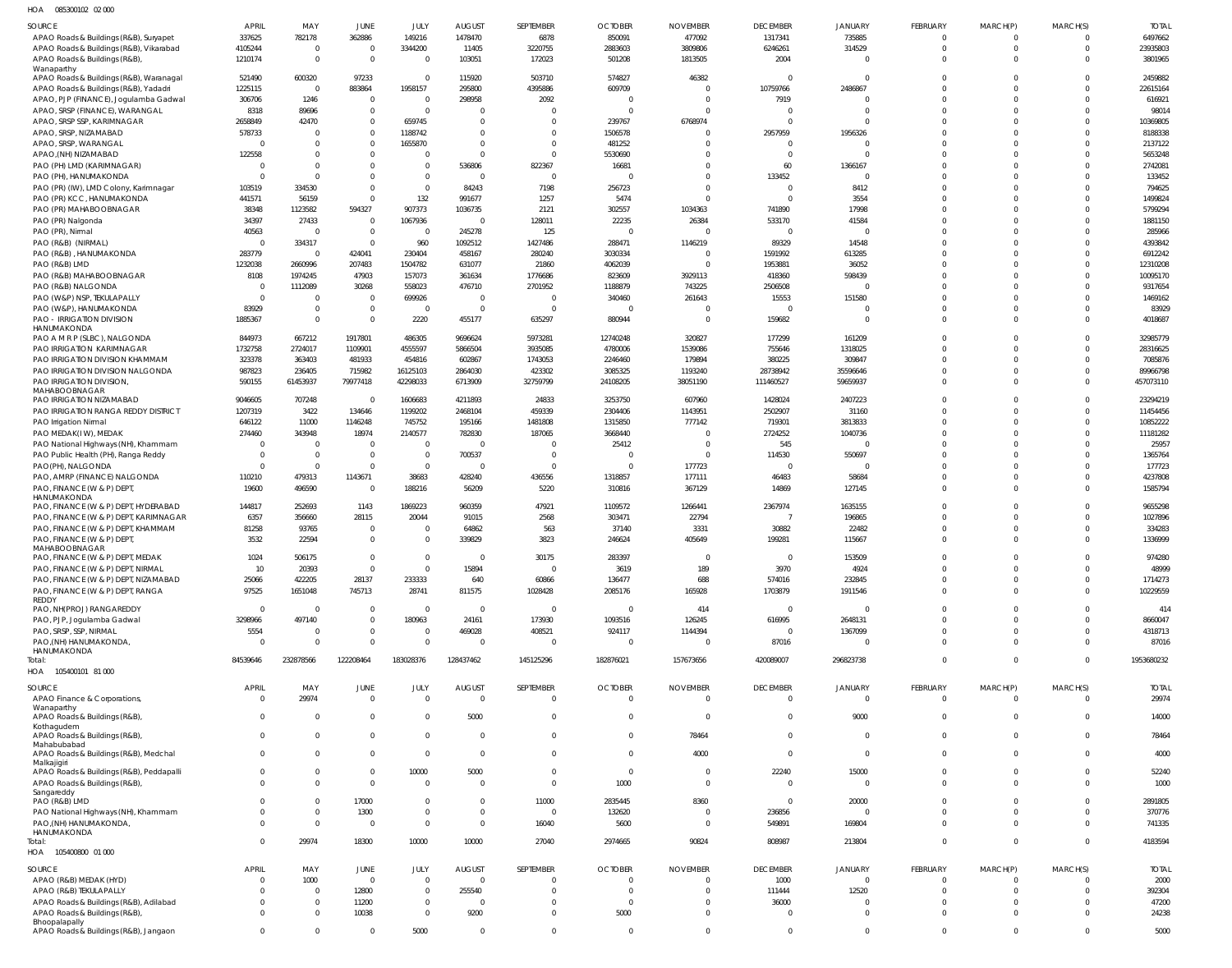105400800 01 000 HOA

| <b>SOURCE</b>                           | <b>APRIL</b>   | MAY            | JUNE           | JULY           | <b>AUGUST</b>  | SEPTEMBER      | <b>OCTOBER</b> | <b>NOVEMBER</b> | <b>DECEMBER</b> | <b>JANUARY</b> | FEBRUARY        | MARCH(P)       | MARCH(S)       | <b>TOTAL</b> |
|-----------------------------------------|----------------|----------------|----------------|----------------|----------------|----------------|----------------|-----------------|-----------------|----------------|-----------------|----------------|----------------|--------------|
| APAO Roads & Buildings (R&B), Kamareddy | 0              | $\Omega$       | $\mathbf{0}$   | $\overline{0}$ | $\mathbf{0}$   | 1706339        | $\mathbf 0$    | $\Omega$        | $\mathbf 0$     | $\mathbf 0$    | $\mathbf 0$     | $\overline{0}$ | $\Omega$       | 1706339      |
| APAO Roads & Buildings (R&B)            | $\Omega$       | $\Omega$       | $\overline{0}$ | 1140           | $\mathbf{0}$   |                | $\Omega$       |                 | $\mathbf 0$     | $\mathbf 0$    | $\mathbf{0}$    | $\overline{0}$ | $\overline{0}$ | 1140         |
| Komarambheem Asifabad                   |                |                |                |                |                |                |                |                 |                 |                |                 |                |                |              |
|                                         | $\Omega$       |                |                |                |                |                |                | 608285          |                 | 69838          | $\mathbf 0$     | $\overline{0}$ | $\Omega$       |              |
| APAO Roads & Buildings (R&B)            |                | 229640         | 96325          | 77864          | 167459         | 203193         | 35083          |                 | 555548          |                |                 |                |                | 2043235      |
| Kothagudem                              |                |                |                |                |                |                |                |                 |                 |                |                 |                |                |              |
| APAO Roads & Buildings (R&B)            | $\mathbf{0}$   | $\Omega$       | $\overline{0}$ | 50887          | $\mathbf 0$    | $\overline{0}$ | $\Omega$       | $\Omega$        | $\overline{0}$  | $\mathbf{0}$   | $\mathbf 0$     | $\overline{0}$ | $\mathbf 0$    | 50887        |
| Nagarkurnool                            |                |                |                |                |                |                |                |                 |                 |                |                 |                |                |              |
| APAO Roads & Buildings (R&B), Siddipet  | $\overline{0}$ | $\bigcap$      | $\mathbf{0}$   | $\Omega$       | $\mathbf 0$    | $\Omega$       | $\Omega$       | $\Omega$        | 5000            | 5000           | $\mathbf 0$     | $\overline{0}$ | $\mathbf 0$    | 10000        |
| APAO Roads & Buildings (R&B), Siricilla | 5000           |                | $\mathbf 0$    | $\Omega$       | $\Omega$       | $\Omega$       | $\Omega$       | $\Omega$        | $\mathbf 0$     | $\mathbf 0$    | $\Omega$        | $\Omega$       | $\Omega$       | 5000         |
|                                         | $\Omega$       |                | $\mathbf 0$    | $\Omega$       | $\mathbf 0$    | $\Omega$       | 100            | $\Omega$        | $\Omega$        | $\mathbf 0$    | $\Omega$        | $\Omega$       | $\Omega$       | 100          |
| APAO Roads & Buildings (R&B), Suryapet  |                |                |                |                |                |                |                |                 |                 |                |                 |                |                |              |
| APAO Roads & Buildings (R&B), Vikarabad | $\Omega$       |                | $\mathbf 0$    | $\Omega$       | $\Omega$       | $\Omega$       | 10000          | $\Omega$        | $\Omega$        | $\Omega$       | $\Omega$        | $\Omega$       | $\Omega$       | 10000        |
| APAO Roads & Buildings (R&B), Waranagal | 950089         |                | $\mathbf 0$    | 5040           | $\Omega$       | $\Omega$       | 25000          | $\Omega$        | 17520           | $\Omega$       | $\Omega$        | $\Omega$       | $\Omega$       | 997649       |
| APAO, (NH) NIZAMABAD                    | $\Omega$       |                | $\Omega$       | $\Omega$       | $\Omega$       | $\Omega$       | $\Omega$       | $\Omega$        | 5000            | $\Omega$       | $\Omega$        | $\Omega$       | $\Omega$       | 5000         |
|                                         |                |                |                |                |                |                |                |                 |                 |                |                 |                |                |              |
| PAO (R&B) (NIRMAL)                      |                |                | $\mathbf 0$    | $\Omega$       | $\Omega$       | 9320           | 9680           | 4560            | $\Omega$        | $\Omega$       | $\Omega$        | $\Omega$       | $\Omega$       | 23560        |
| PAO (R&B) MAHABOOBNAGAR                 |                |                | $\Omega$       | $\Omega$       | $\Omega$       | $\Omega$       | $\Omega$       |                 | $\Omega$        | 295900         | $\Omega$        | $\Omega$       | $\Omega$       | 295900       |
| PAO (R&B) NALGONDA                      |                |                | $\mathbf 0$    | 500            | $\mathbf 0$    |                |                |                 | $\Omega$        | $\Omega$       | $\Omega$        | $\Omega$       | $\Omega$       | 500          |
|                                         |                |                |                |                |                |                |                |                 |                 |                |                 |                |                |              |
| PAO National Highways (NH), Khammam     | 0              |                | 0              | $\Omega$       | $\mathbf 0$    | 119095         |                | $\Omega$        | $\Omega$        | $\mathbf 0$    | $\mathbf 0$     | $\Omega$       | $^{\circ}$     | 119095       |
| PAO, FINANCE (W & P) DEPT,              | 1500           |                | $\mathbf 0$    | $\Omega$       | $\Omega$       | $\Omega$       | $\Omega$       | $\Omega$        | $\Omega$        | $\mathbf 0$    | $\Omega$        | $\Omega$       | $\Omega$       | 1500         |
| MAHABOOBNAGAR                           |                |                |                |                |                |                |                |                 |                 |                |                 |                |                |              |
| PAO, NH(PROJ) RANGAREDDY                | $\Omega$       | 532017         | $\mathbf 0$    | $\Omega$       | 219935         | $\Omega$       | 199347         | 129566          | $\Omega$        | 13290          | $\Omega$        | $\Omega$       | $\mathbf 0$    | 1094155      |
| PAO, (NH) HANUMAKONDA,                  | $\Omega$       | - 0            | $\mathbf 0$    | $\Omega$       | $\overline{0}$ | $\Omega$       | 1120           |                 | $\mathbf 0$     | $\overline{0}$ | $\Omega$        | $\Omega$       | $\Omega$       | 1120         |
| HANUMAKONDA                             |                |                |                |                |                |                |                |                 |                 |                |                 |                |                |              |
| Total:                                  | 956589         | 762657         | 130363         | 140431         | 652134         | 2037947        | 285330         | 742411          | 731512          | 396548         | $\mathbf 0$     | $\overline{0}$ | $\overline{0}$ | 6835922      |
|                                         |                |                |                |                |                |                |                |                 |                 |                |                 |                |                |              |
| HOA 761000201 05 001                    |                |                |                |                |                |                |                |                 |                 |                |                 |                |                |              |
|                                         |                |                |                |                |                |                |                |                 |                 |                |                 |                |                |              |
| <b>SOURCE</b>                           | APRIL          | MAY            | <b>JUNE</b>    | JULY           | <b>AUGUST</b>  | SEPTEMBER      | <b>OCTOBER</b> | <b>NOVEMBER</b> | <b>DECEMBER</b> | <b>JANUARY</b> | <b>FEBRUARY</b> | MARCH(P)       | MARCH(S)       | <b>TOTAL</b> |
| APAO (R&B) HYDERABAD                    | 30850          | 30850          | 30850          | 30850          | 30850          | 30850          | 30850          | 30850           | 30850           | 81100          | $\mathbf 0$     | $\overline{0}$ | $\Omega$       | 358750       |
| APAO (R&B) RANGAREDDY (HYD)             | 4000           | 4000           | 4000           | 4000           | 4000           | 4000           | 4000           | 4000            | 4000            | 4000           | $\mathbf 0$     | $\overline{0}$ | $\overline{0}$ | 40000        |
|                                         |                |                |                |                |                |                |                |                 |                 |                |                 |                |                |              |
| APAO Finance & Corporations, Adilabad   | 1302           | 1302           | 1302           | 1302           | 1302           | 1302           | 1302           | 1302            | 1302            | 1302           | $\mathbf 0$     | $\overline{0}$ | $\mathbf 0$    | 13020        |
| APAO Finance & Corporations,            | 2500           | 2500           | 2500           | 2500           | 2500           | 2500           | 2500           | 2500            | 2500            | 2500           | $\mathbf 0$     | $\overline{0}$ | $\overline{0}$ | 25000        |
| Kothagudem                              |                |                |                |                |                |                |                |                 |                 |                |                 |                |                |              |
| APAO Finance & Corporations, Medchal    | 5000           | $\overline{0}$ | $\overline{0}$ | $\overline{0}$ | $\overline{0}$ | $\Omega$       | $\overline{0}$ | $\Omega$        | $\mathbf{0}$    | $\mathbf 0$    | 0               | $\Omega$       | $^{\circ}$     | 5000         |
| APAO Finance & Corporations, Siricilla  | 5000           | 5000           | 5000           | 5000           | 5000           | 5000           | 5000           | 11500           | 11500           | 11500          | $\Omega$        | $\Omega$       | $\Omega$       | 69500        |
|                                         |                |                |                |                |                |                |                |                 |                 |                |                 |                |                |              |
| APAO Finance & Corporations, Suryapet   | 7760           | 1940           | 1940           | 1940           | $\overline{0}$ | $\overline{0}$ | $\overline{0}$ | $\Omega$        | $\overline{0}$  | $\mathbf{0}$   | $\mathbf 0$     | $\Omega$       | $\mathbf 0$    | 13580        |
| APAO Finance & Corporations, Yadadri    | 5498           | 5498           | 5498           | 5498           | 5498           | 5498           | 5498           | 5498            | 5498            | 5498           | $\Omega$        | $\Omega$       | $\Omega$       | 54980        |
| APAO Irrigation, Adilabad               | $\overline{0}$ | $\Omega$       | $\Omega$       | $\overline{0}$ | $\overline{0}$ | $\Omega$       | $\Omega$       | 20250           | 10125           | 10125          | $\mathbf 0$     | $\Omega$       | $^{\circ}$     | 40500        |
|                                         |                |                |                |                |                |                |                |                 |                 |                |                 |                |                |              |
| APAO Irrigation, Bhoopalapally          | 15249          | 15249          | 15249          | 16674          | 16674          | 16674          | 16674          | 16674           | 16674           | 16674          | $\Omega$        | $\Omega$       | $\Omega$       | 162465       |
| APAO Irrigation, Jagtial                | 20900          | 20900          | 20900          | 20900          | 16900          | 16900          | 16900          | 16900           | 16900           | 16900          | $\mathbf 0$     | $\Omega$       | $\Omega$       | 185000       |
| APAO Irrigation, Jangaon                | 7000           | 7000           | 7000           | 7000           | 7000           | 7000           | 7000           | 7000            | 7000            | 7000           | $\Omega$        | $\Omega$       | $^{\circ}$     | 70000        |
|                                         | 12300          | 12300          | 12300          | 12300          |                |                |                | 12300           | 12300           | 12300          | $\Omega$        | $\Omega$       | $\Omega$       | 123000       |
| APAO Irrigation, Kamareddy              |                |                |                |                | 12300          | 12300          | 12300          |                 |                 |                |                 |                |                |              |
| APAO Irrigation, Medchal Malkajigiri    | 12300          | 12300          | 12300          | 12300          | 12300          | 12300          | 12300          | 12300           | 12300           | 12300          | $\Omega$        | $\Omega$       | $\Omega$       | 123000       |
| APAO Irrigation, Nagarkurnool           | 8848           | 8848           | 8848           | 8848           | 8848           | 8848           | 8848           | 8848            | 8848            | 8848           | $\mathbf 0$     | $\Omega$       | $\Omega$       | 88480        |
| APAO Irrigation, Peddapalli             | 17375          | 17375          | 17375          | 15950          | 19950          | 19950          | 19950          | 19950           | 19950           | 19950          | $\Omega$        | $\Omega$       | $\Omega$       | 187775       |
|                                         |                |                |                |                |                |                |                |                 |                 |                |                 |                |                |              |
| APAO Irrigation, Sangareddy             | 6154           | 6154           | 6154           | 6154           | 6154           | 6154           | 27904          | 10504           | 10504           | 10504          | $\mathbf 0$     | $\Omega$       | $^{\circ}$     | 96340        |
| APAO Irrigation, Siddipet               | 17500          | 32500          | 22500          | 18500          | 18500          | 14000          | 8000           | 20000           | 35080           | 10000          | $\Omega$        | $\Omega$       | $\Omega$       | 196580       |
| APAO Irrigation, Suryapet               | 2808           | 2808           | 2808           | 2808           | 2808           | 2808           | 2808           | 2808            | 2808            | 2808           | $\mathbf 0$     | $\Omega$       | $\Omega$       | 28080        |
|                                         |                |                |                |                |                |                |                |                 |                 |                |                 |                |                |              |
| APAO Irrigation, Wanaparthy             | 41030          | 41030          | 41031          | 41031          | 41031          | 45406          | 41031          | 41031           | 41031           | 41031          | $\Omega$        | $\Omega$       | $\Omega$       | 414683       |
| APAO Irrigation, Waranagal              | 8200           | 8200           | $\overline{0}$ | 16400          | 8200           | 8200           | 8200           | 8200            | 8200            | 8200           | $\Omega$        | $\Omega$       | -0             | 82000        |
| APAO Irrigation, Yadadri                | 12000          | 26230          | 25679          | 21303          | 31803          | 38803          | 28303          | 38803           | 30053           | 30053          | $\Omega$        | $\Omega$       | $^{\circ}$     | 283030       |
|                                         |                |                |                |                |                |                |                |                 |                 |                | $\Omega$        | $\Omega$       | $\Omega$       |              |
| APAO Roads & Buildings (R&B),           | 2840           | 2840           | 2840           | 2840           | 2840           | 2840           | 2840           | 2840            | 2840            | 2840           |                 |                |                | 28400        |
| Sangareddy                              |                |                |                |                |                |                |                |                 |                 |                |                 |                |                |              |
| APAO Roads & Buildings (R&B), Suryapet  | 5278           | 5278           | 5278           | 5278           | 5278           | 5278           | 5278           | 5278            | 5278            | 5278           | $\mathbf{0}$    | $\overline{0}$ | $\Omega$       | 52780        |
| APAO Roads & Buildings (R&B), Vikarabad | 9208           | 9208           | 9208           | 9208           | 9208           | 9208           | 9208           | 9208            | 9208            | 9208           | $\mathbf 0$     | $\overline{0}$ | $\mathbf 0$    | 92080        |
| PAO (PR) MAHABOOBNAGAR                  | 2000           | 2000           | 2000           | 2000           | 2000           | 2000           | 2000           | 2000            | 2000            | 2000           | $\mathbf 0$     | $\overline{0}$ | $\Omega$       | 20000        |
|                                         |                |                |                |                |                |                |                |                 |                 |                |                 |                |                |              |
| PAO (R&B) NALGONDA                      | 41361          | 44861          | 41361          | 41361          | 36611          | 36611          | 36611          | 34278           | 34278           | 34278          | $\mathbf 0$     | $\overline{0}$ | $\mathbf 0$    | 381611       |
| <b>PAO - IRRIGATION DIVISION</b>        | 44015          | 44015          | 44015          | 44015          | 44015          | 44015          | 44015          | 191515          | 36515           | 30265          | $\mathbf{0}$    | $\overline{0}$ | $\mathbf 0$    | 566400       |
| HANUMAKONDA                             |                |                |                |                |                |                |                |                 |                 |                |                 |                |                |              |
| <b>PAO IRRIGATION KARIMNAGAR</b>        | 43000          | 50000          | 46500          | 46500          | 50500          | 47500          | 44500          | 44500           | 51500           | 45500          | $\mathbf 0$     | $\overline{0}$ | $\mathbf 0$    | 470000       |
| PAO IRRIGATION DIVISION HYDERABAD       | 141389         | 168389         | 144722         | 144389         | 144389         | 142389         | 139472         | 136889          | 136889          | 136889         | $\mathbf 0$     | $\overline{0}$ | $\overline{0}$ | 1435806      |
|                                         |                |                |                |                |                |                |                |                 |                 |                |                 |                |                |              |
| PAO IRRIGATION DIVISION KHAMMAM         | 3575           | 5900           | 3575           | 3575           | 3575           | 3575           | 3575           | 3575            | 3575            | 3575           | $\mathbf 0$     | $\overline{0}$ | $\mathbf 0$    | 38075        |
| PAO IRRIGATION DIVISION NALGONDA        | 131967         | 139027         | 127527         | 178522         | 126617         | 127359         | 145521         | 105841          | 105841          | 105841         | $\mathbf 0$     | $\overline{0}$ | $\mathbf 0$    | 1294063      |
| PAO IRRIGATION DIVISION,                | 12055          | 8455           | 8455           | 8495           | 8455           | 8455           | 8255           | 8455            | 2355            | 2355           | $\mathbf 0$     | $\overline{0}$ | $\overline{0}$ | 75790        |
| MAHABOOBNAGAR                           |                |                |                |                |                |                |                |                 |                 |                |                 |                |                |              |
| PAO IRRIGATION NIZAMABAD                | 6580           | 6580           | 4000           | 9160           | 2580           | 2580           | 2580           | 2580            | 2580            | 2580           | $\Omega$        | $\overline{0}$ | $\overline{0}$ | 41800        |
|                                         |                |                |                |                |                |                |                |                 |                 |                |                 | $\overline{0}$ |                |              |
| PAO IRRIGATION RANGA REDDY DISTRICT     | 83949          | 72149          | 77699          | 69369          | $-106951$      | 69369          | 79619          | 374979          | 79619           | 79619          | $\mathbf 0$     |                | $\overline{0}$ | 879420       |
| PAO Irrigation Nirmal                   | 10125          | 10125          | 10125          | 10125          | 10125          | 10125          | $\overline{0}$ | $\Omega$        | $\mathbf{0}$    | $\mathbf{0}$   | $\mathbf 0$     | $\overline{0}$ | $\overline{0}$ | 60750        |
| PAO, AMRP (FINANCE) NALGONDA            | 2564           | 2564           | 2564           | 2564           | 2564           | 2564           | 2564           | 2564            | 2564            | 2564           | $\mathbf 0$     | $\overline{0}$ | $\overline{0}$ | 25640        |
| PAO, FINANCE (W & P) DEPT,              | $\overline{0}$ | 2604           | $\overline{0}$ | $\overline{0}$ | $\mathbf{0}$   |                | $\Omega$       |                 | $\mathbf{0}$    | $\mathbf 0$    | $\mathbf 0$     | $\overline{0}$ | $\Omega$       | 2604         |
| HANUMAKONDA                             |                |                |                |                |                |                |                |                 |                 |                |                 |                |                |              |
|                                         |                |                |                |                |                |                |                |                 |                 |                |                 |                |                |              |
| PAO, FINANCE (W & P) DEPT, HYDERABAD    | $\mathbf{0}$   | 12500          | 6250           | 6250           | 6250           | 6250           | 6250           | 6250            | 6250            | 6250           | $\mathbf 0$     | $\mathbf{0}$   | $\overline{0}$ | 62500        |
| PAO, FINANCE (W & P) DEPT, RANGA        | 12500          | 12500          | 12500          | 12500          | 12500          | 12500          | 12500          | 12500           | 2500            | 2500           | $\mathbf 0$     | $\overline{0}$ | $\mathbf 0$    | 105000       |
| REDDY                                   |                |                |                |                |                |                |                |                 |                 |                |                 |                |                |              |
| PAO, PJP, Jogulamba Gadwal              | 28000          | 28000          | 28000          | 28000          | 28000          | 30500          | 30500          | 30500           | 30500           | 30500          | $\mathbf 0$     | $\overline{0}$ | $\overline{0}$ | 292500       |
| Total:                                  | 823980         | 888979         | 819853         | 875409         | 640174         | 821611         | 834656         | 1264970         | 801715          | 814635         | $\mathbf 0$     | $\overline{0}$ | $\mathbf{0}$   | 8585982      |
|                                         |                |                |                |                |                |                |                |                 |                 |                |                 |                |                |              |
| HOA 761000202 04 001                    |                |                |                |                |                |                |                |                 |                 |                |                 |                |                |              |
|                                         |                |                |                |                |                |                |                |                 |                 |                |                 |                |                |              |
| SOURCE                                  | <b>APRIL</b>   | MAY            | JUNE           | JULY           | <b>AUGUST</b>  | SEPTEMBER      | <b>OCTOBER</b> | <b>NOVEMBER</b> | <b>DECEMBER</b> | JANUARY        | <b>FEBRUARY</b> | MARCH(P)       | MARCH(S)       | <b>TOTAL</b> |
| APAO Irrigation, Jagtial                | 3500           | 3500           | 3500           | 3500           | 3500           | 3500           | 3500           | 3500            | 3500            | 3500           | $\mathbf{0}$    | $\overline{0}$ | $\overline{0}$ | 35000        |
| APAO Irrigation, Jangaon                | 5000           | 5000           | 5000           | 5000           | 5000           | 5000           | 5000           | 5000            | 5000            | 5000           | $\mathbf{0}$    | $\Omega$       | $\mathbf 0$    | 50000        |
|                                         |                |                |                |                |                |                |                |                 |                 |                |                 | $\overline{0}$ |                |              |
| APAO Irrigation, Sangareddy             | 10830          | 10830          | 10830          | 10830          | 10830          | 10830          | 10830          | 10830           | 10830           | 10830          | $\mathbf 0$     |                | $\overline{0}$ | 108300       |
| APAO Irrigation, Siddipet               | 8330           | 8330           | 8330           | 8330           | 8330           | 8330           | 8330           | 8330            | 8330            | 8330           | $\mathbf 0$     | $\overline{0}$ | $\mathbf 0$    | 83300        |
| APAO Irrigation, Suryapet               | 5000           | 5000           | 5000           | 5000           | 5000           | 5000           | 5000           | 5000            | 5000            | 5000           | $\mathbf 0$     | $\overline{0}$ | $\overline{0}$ | 50000        |
| PAO (PH) KHAMMAM                        | 20000          | 20000          | 20000          | 20000          | 20000          | 20000          | 20000          | 20000           | 20000           | 20000          | $\mathbf 0$     | $\overline{0}$ | $\mathbf 0$    | 200000       |
|                                         |                |                |                |                |                |                |                |                 |                 |                |                 |                |                |              |
| <b>PAO - IRRIGATION DIVISION</b>        | 13000          | 13000          | 13000          | 13000          | 13000          | 13000          | 13000          | 13000           | 13000           | 13000          | $\mathbf 0$     | $\overline{0}$ | $\mathbf 0$    | 130000       |
| HANUMAKONDA                             |                |                |                |                |                |                |                |                 |                 |                |                 |                |                |              |
| PAO IRRIGATION KARIMNAGAR               | 5000           | 5000           | 5000           | 5000           | 5000           | 5000           | 5000           | 5000            | 5000            | 5000           | $\mathbf 0$     | $\overline{0}$ | $\overline{0}$ | 50000        |
| PAO IRRIGATION DIVISION HYDERABAD       | 33167          | 33167          | 33167          | 33167          | 33167          | 33167          | 33167          | 33167           | 33167           | 33167          | $\mathbf 0$     | $\overline{0}$ | $\mathbf 0$    | 331670       |
|                                         |                |                |                |                |                |                |                |                 |                 |                |                 |                |                |              |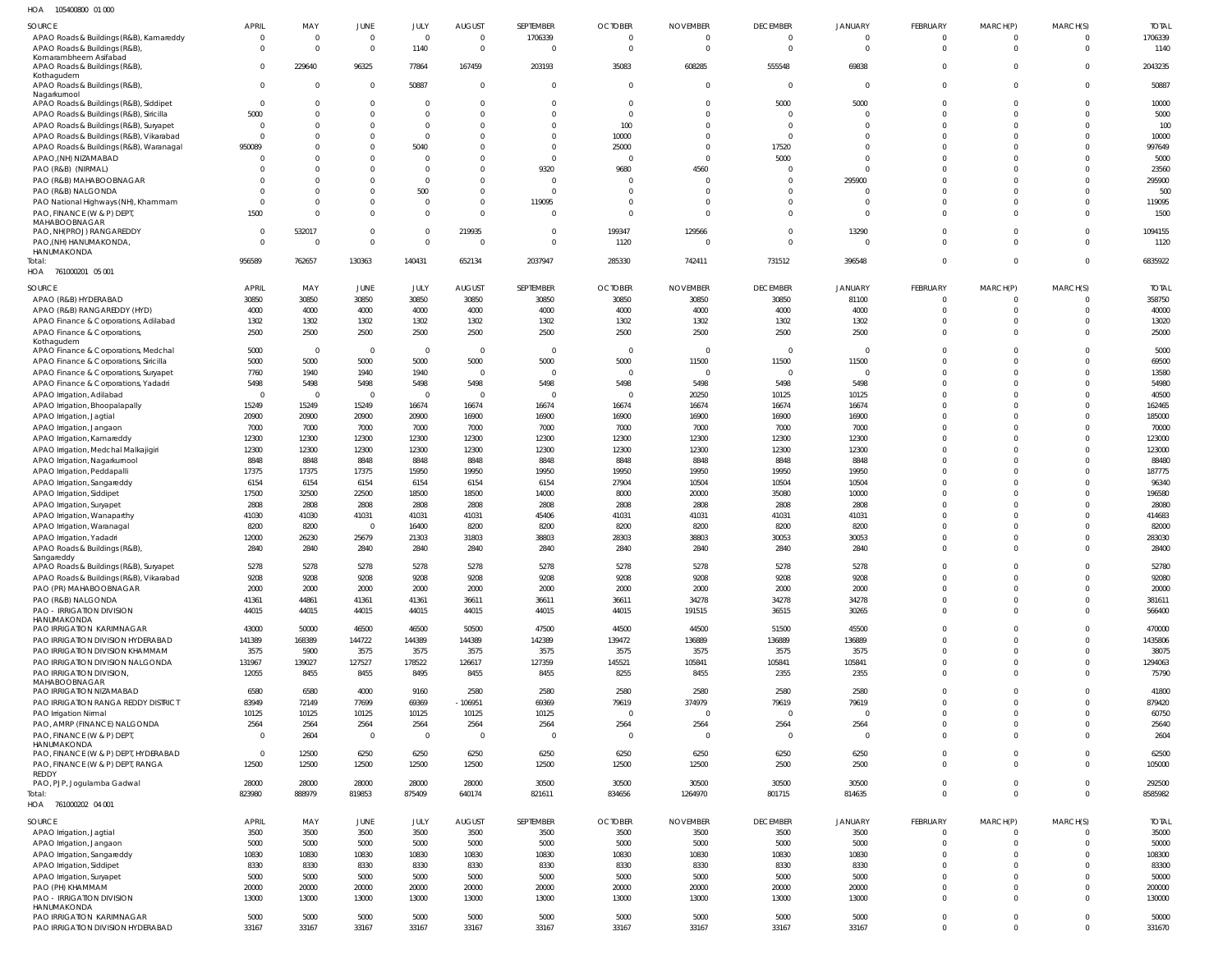761000202 04 001 HOA

| SOURCE                                                                      | <b>APRIL</b>      | MAY                     | <b>JUNE</b>             | JULY              | <b>AUGUST</b>                     | SEPTEMBER         | <b>OCTOBER</b>   | <b>NOVEMBER</b>  | <b>DECEMBER</b>       | <b>JANUARY</b>                   | FEBRUARY                         | MARCH(P)             | MARCH(S)             | <b>TOTAL</b>     |
|-----------------------------------------------------------------------------|-------------------|-------------------------|-------------------------|-------------------|-----------------------------------|-------------------|------------------|------------------|-----------------------|----------------------------------|----------------------------------|----------------------|----------------------|------------------|
| PAO IRRIGATION DIVISION KHAMMAM                                             | 6000              | 12000                   | 6000                    | 6000              | 6000                              | 6000              | 6000             | 6000             | 6000                  | 6000                             | $\overline{0}$                   | $\Omega$             | $\Omega$             | 66000            |
| PAO IRRIGATION DIVISION NALGONDA                                            | 29520             | 29520                   | 29520                   | 29270             | 199195                            | 26850             | 21850            | 21850            | 189850                | 9850                             | $\overline{0}$<br>$\Omega$       |                      | $\Omega$<br>$\Omega$ | 587275           |
| PAO IRRIGATION RANGA REDDY DISTRICT<br>PAO, FINANCE (W & P) DEPT, HYDERABAD | 7942<br>5700      | 7942<br>5700            | 7942<br>5700            | 7942<br>5700      | 7942<br>5700                      | 7942<br>5700      | 7942<br>5700     | 7942<br>5700     | 7942<br>5700          | 7942<br>5700                     | $\Omega$                         | $\Omega$             | $\Omega$             | 79420<br>57000   |
| Total:                                                                      | 152989            | 158989                  | 152989                  | 152739            | 322664                            | 150319            | 145319           | 145319           | 313319                | 133319                           | $\Omega$                         | $\Omega$             | $\mathbf 0$          | 1827965          |
| HOA 761000202 05 001                                                        |                   |                         |                         |                   |                                   |                   |                  |                  |                       |                                  |                                  |                      |                      |                  |
| <b>SOURCE</b>                                                               | <b>APRIL</b>      | MAY                     | <b>JUNE</b>             | JULY              | <b>AUGUST</b>                     | SEPTEMBER         | <b>OCTOBER</b>   | <b>NOVEMBER</b>  | <b>DECEMBER</b>       | <b>JANUARY</b>                   | FEBRUARY                         | MARCH(P)             | MARCH(S)             | <b>TOTAL</b>     |
| APAO Irrigation, Bhoopalapally                                              | 1750              | 1750                    | 1750                    | 1750              | 1750                              | 1750              | 1750             | 1750             | 1750                  | 1750                             | $\overline{0}$                   | $\Omega$             | 0                    | 17500            |
| APAO Irrigation, Jagtial                                                    | 1000              | 1000                    | 1000                    | 1000              | $\overline{0}$                    | 2000              | 1000             | 1000             | 1000                  | 1000                             | $\overline{0}$                   | $\overline{0}$       | $\Omega$             | 10000            |
| APAO Irrigation, Kamareddy                                                  | 1000              | 1000                    | 1000                    | 1000              | 1000                              | 1000              | 1000             | 1000             | 1000<br>1700          | 1000                             | $\Omega$<br>$\Omega$             | $\Omega$<br>$\Omega$ |                      | 10000            |
| APAO Irrigation, Kothagudem<br>APAO Irrigation, Medchal Malkajigiri         | 1700<br>2000      | 1700<br>2000            | 1700<br>2000            | 1700<br>2000      | 1000<br>2000                      | 2400<br>2000      | 1700<br>2000     | 1700<br>2000     | 2000                  | 1700<br>2000                     | $\Omega$                         | $\Omega$             |                      | 17000<br>20000   |
| APAO Irrigation, Nagarkurnool                                               | 1325              | 1325                    | 625                     | 625               | 1625                              | 1625              | 1625             | 1625             | 1625                  | 1625                             | $\Omega$                         | $\Omega$             |                      | 13650            |
| <b>APAO</b> Irrigation, Siddipet                                            | 2000              | 2000                    | 2000                    | 2000              | 2000                              | 2000              | 2000             | 2000             | 2000                  | 2000                             | $\Omega$                         | $\Omega$             |                      | 20000            |
| APAO Irrigation, Siricilla                                                  | 1000              | 1000                    | 1000                    | 1000              | 1000                              | 1000              | 1000             | 1000             | 1000                  | 1000                             | $\Omega$                         | $\Omega$             |                      | 10000            |
| APAO Irrigation, Suryapet<br>APAO Irrigation, Yadadri                       | 1000<br>1583      | 1000<br>2983            | 1000<br>2283            | 1000<br>2283      | 1000<br>2283                      | $\Omega$<br>1583  | $\Omega$<br>1583 | $\Omega$<br>583  | $\overline{0}$<br>583 | $\overline{0}$<br>583            | $\Omega$<br>$\Omega$             | $\Omega$<br>$\Omega$ |                      | 5000<br>16330    |
| PAO (R&B) NALGONDA                                                          | $\overline{0}$    | $\overline{0}$          | $\overline{0}$          | $\Omega$          | $\overline{0}$                    | 9275              | 9275             | 9275             | 9275                  | 9275                             | $\overline{0}$                   | $\Omega$             |                      | 46375            |
| PAO - IRRIGATION DIVISION                                                   | 1000              | 1000                    | 1000                    | 1000              | 1000                              | 1000              | 1000             | 1000             | 1000                  | 1000                             | $\Omega$                         | $\Omega$             |                      | 10000            |
| HANUMAKONDA<br>PAO IRRIGATION KARIMNAGAR                                    | 3958              | 1333                    | 583                     | 583               | 583                               | 583               | 583              | 583              | 583                   | 583                              | $\overline{0}$                   | $\Omega$             |                      | 9955             |
| PAO IRRIGATION DIVISION HYDERABAD                                           | 11083             | 24083                   | 11083                   | 11083             | 96266                             | 11083             | 12333            | 12333            | 12333                 | 12333                            | $\Omega$                         | $\Omega$             | $\Omega$             | 214013           |
| PAO IRRIGATION DIVISION KHAMMAM                                             | $\Omega$          | 2000                    | 1000                    | 1000              | 1000                              | 1000              | 1000             | 1000             | $\Omega$              | 1000                             | $\Omega$                         | $\Omega$             |                      | 9000             |
| PAO IRRIGATION DIVISION NALGONDA                                            | 4250              | 4250                    | 4250                    | 17450             | 4250                              | 4250              | 8050             | 3250             | 3250                  | 3250                             | $\Omega$                         | $\Omega$             |                      | 56500            |
| PAO IRRIGATION NIZAMABAD                                                    | 2000              | 4000                    | 2000                    | 2000              | 2000                              | $\Omega$          | $\Omega$         | - 0              | $\overline{0}$        | $\overline{0}$                   | $\Omega$                         | $\Omega$             |                      | 12000            |
| PAO IRRIGATION RANGA REDDY DISTRICT<br>PAO MEDAK(IW), MEDAK                 | 10450<br>$\Omega$ | 9450<br>$\overline{0}$  | 10450<br>$\overline{0}$ | 10450<br>$\Omega$ | 10450<br>$\overline{\phantom{0}}$ | 10450<br>$\Omega$ | 10450<br>- 0     | 10450<br>1000    | 10450<br>1000         | 10450<br>1000                    | $\Omega$<br>$\Omega$             | $\Omega$<br>$\Omega$ |                      | 103500<br>3000   |
| PAO, FINANCE (W & P) DEPT, HYDERABAD                                        | 4000              | 4000                    | 2000                    | 2000              | 2000                              | 2000              | 2000             | 14000            | 8000                  | 6000                             | $\Omega$                         | $\Omega$             |                      | 46000            |
| PAO, PJP, Jogulamba Gadwal                                                  | 1000              | 1000                    | 1000                    | 1000              | 1000                              | 1000              | 1000             | 1000             | 1000                  | 1000                             | $\overline{0}$                   | $\mathbf{0}$         |                      | 10000            |
| Total:                                                                      | 52099             | 66874                   | 47724                   | 60924             | 132207                            | 55999             | 59349            | 66549            | 59549                 | 58549                            | $\Omega$                         | $\Omega$             | $\Omega$             | 659823           |
| 761000204 12 001<br>HOA                                                     |                   |                         |                         |                   |                                   |                   |                  |                  |                       |                                  |                                  |                      |                      |                  |
| SOURCE                                                                      | <b>APRIL</b>      | MAY                     | JUNE                    | JULY              | <b>AUGUST</b>                     | SEPTEMBER         | <b>OCTOBER</b>   | <b>NOVEMBER</b>  | <b>DECEMBER</b>       | <b>JANUARY</b>                   | FEBRUARY                         | MARCH(P)             | MARCH(S)             | <b>TOTAL</b>     |
| APAO Irrigation, Suryapet                                                   | 1000              | 1000                    | 1000                    | 1000              | 1000                              | 1000              | 1000             | 1000             | 1000                  | 1000                             | $\overline{0}$                   | $\Omega$             | 0                    | 10000            |
| PAO IRRIGATION DIVISION HYDERABAD<br>PAO IRRIGATION DIVISION NALGONDA       | 2000<br>1759      | 2000<br>7315            | 2000<br>1759            | 2000<br>1759      | 2000<br>1759                      | 2000<br>1759      | 2000<br>370      | 2000<br>370      | 2000<br>370           | 2000<br>370                      | $\Omega$<br>$\Omega$             | -0<br>$\Omega$       | $\Omega$<br>$\Omega$ | 20000<br>17590   |
| PAO, FINANCE (W & P) DEPT, HYDERABAD                                        | $\Omega$          | $\overline{0}$          | 1000                    | 1000              | 1000                              | 1000              | 1000             | 1000             | 1000                  | 1000                             | $\overline{0}$                   | $\Omega$             | 0                    | 8000             |
| Total:                                                                      | 4759              | 10315                   | 5759                    | 5759              | 5759                              | 5759              | 4370             | 4370             | 4370                  | 4370                             | $\Omega$                         | $\Omega$             | $\mathbf 0$          | 55590            |
| HOA 761000800 04 001                                                        |                   |                         |                         |                   |                                   |                   |                  |                  |                       |                                  |                                  |                      |                      |                  |
| <b>SOURCE</b>                                                               | <b>APRIL</b>      | MAY                     | JUNE                    | JULY              | <b>AUGUST</b>                     | SEPTEMBER         | <b>OCTOBER</b>   | <b>NOVEMBER</b>  | <b>DECEMBER</b>       | JANUARY                          | FEBRUARY                         | MARCH(P)             | MARCH(S)             | <b>TOTAL</b>     |
| APAO (R&B) HYDERABAD                                                        | 2500              | 2000                    | 1500                    | 3500              | 2000                              | 1500              | 500              | 500              | 500                   | 500                              | $\overline{0}$                   | $\Omega$             |                      | 15000            |
| APAO (R&B) POCHAMPAD (NIZAMABAD)                                            | 8750              | 8750                    | 8750                    | 8250              | 8250                              | 8250              | 1000             | 1000<br>$\Omega$ | 1000<br>$\Omega$      | $\overline{0}$<br>$\overline{0}$ | $\overline{0}$<br>$\Omega$       | $\Omega$<br>$\Omega$ | $\Omega$             | 54000            |
| APAO (R&B) TEKULAPALLY<br>APAO Finance & Corporations, Adilabad             | 13250<br>$\Omega$ | 14750<br>$\overline{0}$ | 13750<br>$\overline{0}$ | 13250<br>$\Omega$ | 13250<br>$\overline{0}$           | 13250             | $\Omega$         | 750              | 750                   | 750                              | $\Omega$                         | $\Omega$             |                      | 81500<br>2250    |
| APAO Finance & Corporations, Jangaon                                        | 1500              | 1500                    | 1500                    | $\overline{0}$    | $\overline{0}$                    | $\Omega$          | $\Omega$         | 1500             | 1500                  | 1500                             | $\overline{0}$                   | $\Omega$             |                      | 9000             |
| APAO Finance & Corporations,                                                | 500               | 500                     | $\overline{0}$          | $\Omega$          | $\overline{0}$                    | $\Omega$          | $\Omega$         | $\Omega$         | $\Omega$              | $\overline{0}$                   | $\Omega$                         | $\Omega$             |                      | 1000             |
| Mahabubabad<br>APAO Finance & Corporations, Medchal                         | 750               | 750                     | 750                     | 750               | 750                               | 750               | 750              | $\Omega$         | 750                   | $\overline{0}$                   | $\overline{0}$                   | $\Omega$             | $\Omega$             | 6000             |
| APAO Finance & Corporations, Peddapalli                                     | 1250              | 1250                    | 1250                    | 1250              | 1250                              | 1250              | $\Omega$         | $\Omega$         | 750                   | 750                              | $\overline{0}$                   | $\mathbf 0$          | $\mathbf 0$          | 9000             |
| APAO Finance & Corporations, Siricilla                                      | 1250              | 1250                    | 1250                    | 1250              | 1250                              | 1250              | $\Omega$         | $\Omega$         | 500                   | 500                              | $\overline{0}$                   |                      |                      | 8500             |
| APAO Finance & Corporations, Suryapet                                       | 4000              | 2750                    | 2750                    | 2750              | 1250                              | 1250              | 1250             | 1250             | 1250                  | 1250                             | $\overline{0}$                   | $\mathbf 0$          | $\Omega$             | 19750            |
| APAO Finance & Corporations,<br>Wanaparthy                                  | 2000              | 2000                    | 2000                    | 2000              | 2000                              | 2000              | 2000             | $\Omega$         | $\overline{0}$        | $\overline{0}$                   | $\overline{0}$                   | $\Omega$             | $\Omega$             | 14000            |
| APAO Finance & Corporations, Yadadri                                        | 750               | 750                     | 750                     | 750               | 750                               | 750               | 750              | 1500             | 750                   | 1500                             | $\overline{0}$                   | $\Omega$             | $\Omega$             | 9000             |
| APAO Irrigation, Adilabad                                                   | 26000             | 24250                   | 22250                   | 21000             | 21500                             | 19750             | 8500             | 5750             | 17250                 | 9750                             | $\overline{0}$                   | $\Omega$             | $\Omega$             | 176000           |
| APAO Irrigation, Bhoopalapally<br>APAO Irrigation, Jagtial                  | 20000<br>22250    | 28500<br>21500          | 23750<br>13250          | 22750<br>15250    | 22000<br>14500                    | 20250<br>8500     | 10000<br>4250    | 1500<br>12000    | 1000<br>11250         | 4000<br>15000                    | $\overline{0}$<br>$\overline{0}$ | $\Omega$<br>$\Omega$ | $\Omega$<br>$\Omega$ | 153750<br>137750 |
| APAO Irrigation, Jangaon                                                    | 17750             | 24250                   | 18500                   | 19500             | 18750                             | 16750             | 10250            | 4000             | 2000                  | 1000                             | $\overline{0}$                   | $\Omega$             |                      | 132750           |
| APAO Irrigation, Kamareddy                                                  | 13250             | 13250                   | 12750                   | 10000             | 10000                             | 9250              | 8000             | 1000             | 3750                  | 3750                             | $\overline{0}$                   | $\Omega$             | $\Omega$             | 85000            |
| APAO Irrigation, Komarambheem Asifabad                                      | 6250              | 9750                    | 7500                    | 6750              | 3000                              | 1000              | $\Omega$         | $\Omega$         | 2000                  | 2750                             | $\overline{0}$                   | $\Omega$             |                      | 39000            |
| APAO Irrigation, Kothagudem<br>APAO Irrigation, Mahabubabad                 | 39250<br>9000     | 39500<br>14000          | 34000<br>10750          | 25500<br>10000    | 23250<br>10000                    | 24250<br>8500     | 14250<br>5750    | 12500<br>3000    | 17250<br>3750         | 14000<br>3000                    | $\overline{0}$<br>$\overline{0}$ | $\Omega$<br>$\Omega$ | $\Omega$<br>$\Omega$ | 243750<br>77750  |
| APAO Irrigation, Mancherial                                                 | 8250              | 8250                    | 8250                    | 7250              | 6750                              | 5750              | 1250             | 7500             | 6750                  | 7500                             | $\overline{0}$                   | $\Omega$             |                      | 67500            |
| APAO Irrigation, Medchal Malkajigiri                                        | 3000              | 3000                    | 3000                    | 3000              | 3000                              | 3000              | $\Omega$         | $\Omega$         | $\overline{0}$        | $\overline{0}$                   | $\overline{0}$                   | $\Omega$             | $\Omega$             | 18000            |
| APAO Irrigation, Nagarkurnool                                               | 24500             | 23750                   | 26250                   | 21750             | 21000                             | 18500             | 6500             | $\overline{0}$   | $\overline{0}$        | 1000                             | $\overline{0}$                   | $\Omega$             | $\Omega$             | 143250           |
| APAO Irrigation, Peddapalli                                                 | 31750             | 33500                   | 41250                   | 27000             | 27000                             | 24500             | 7250             | 2750             | 12000                 | 12750                            | $\overline{0}$                   | $\Omega$             | $\Omega$             | 219750           |
| APAO Irrigation, Sangareddy<br>APAO Irrigation, Siddipet                    | 11000<br>26450    | 12000<br>32200          | 13500<br>26200          | 13750<br>23700    | 12000<br>22950                    | 11750<br>23200    | 5750<br>9250     | 7250<br>3750     | 6250<br>13250         | 4510<br>13500                    | $\overline{0}$<br>$\overline{0}$ | $\Omega$<br>$\Omega$ | $\Omega$             | 97760<br>194450  |
| APAO Irrigation, Siricilla                                                  | 15000             | 15000                   | 16500                   | 15750             | 15750                             | 15750             | 4500             | $\Omega$         | $\overline{0}$        | $\overline{0}$                   | $\overline{0}$                   | $\Omega$             | $\Omega$             | 98250            |
| APAO Irrigation, Suryapet                                                   | 19750             | 20500                   | 19750                   | 16750             | 14750                             | 13250             | 5500             | 12750            | 11500                 | 11500                            | $\overline{0}$                   | $\Omega$             |                      | 146000           |
| APAO Irrigation, Vikarabad                                                  | 1500              | 1500                    | 1500                    | 5000              | 5000                              | 5000              | 4000             | 3000             | 2500                  | 1500                             | $\overline{0}$                   | $\Omega$             | $\Omega$             | 30500            |
| APAO Irrigation, Wanaparthy                                                 | 5250              | 5250                    | 5250                    | 4500              | 8000                              | 6500              | 6250             | 4250             | 2250                  | 1500                             | $\overline{0}$                   | $\Omega$             |                      | 49000            |
| APAO Irrigation, Waranagal<br>APAO Irrigation, Yadadri                      | 500<br>9750       | 31500<br>16250          | 16000<br>17000          | 18000<br>13000    | 16750<br>12500                    | 14250<br>11750    | 7500<br>3500     | 6750<br>2250     | 7500<br>2000          | 7500<br>3500                     | $\overline{0}$<br>$\overline{0}$ | $\Omega$<br>$\Omega$ | $\Omega$             | 126250<br>91500  |
| APAO Roads & Buildings (R&B), Adilabad                                      | 2000              | 2000                    | 1500                    | 1500              | 1500                              | 1500              | $\Omega$         | $\Omega$         | $\overline{0}$        | $\overline{0}$                   | $\overline{0}$                   | $\Omega$             | $\Omega$             | 10000            |
| APAO Roads & Buildings (R&B), Kamareddy                                     | 4750              | 4750                    | 4750                    | 4750              | 4750                              | 4750              | $\Omega$         | $\mathbf{0}$     | $\overline{0}$        | $\overline{0}$                   | $\overline{0}$                   | $\Omega$             | $\Omega$             | 28500            |
| APAO Roads & Buildings (R&B),<br>Komarambheem Asifabad                      | 2500              | 2500                    | 3500                    | 2000              | 2000                              | $\Omega$          | $\Omega$         | 2000             | 2000                  | 2000                             | $\overline{0}$                   | $\Omega$             | $\Omega$             | 18500            |
| APAO Roads & Buildings (R&B), Mancherial                                    | 3500              | 4500                    | 4000                    | 4000              | 4000                              | 4000              | $\Omega$         | $\overline{0}$   | $\overline{0}$        | $\overline{0}$                   | $\overline{0}$                   | $\Omega$             | $\Omega$             | 24000            |
| APAO Roads & Buildings (R&B),                                               | 8250              | 17000                   | 8250                    | 8250              | 8250                              | 8250              | $\Omega$         | $\overline{0}$   | 8250                  | 8250                             | $\overline{0}$                   | $\Omega$             | $\Omega$             | 74750            |
| Nagarkurnool<br>APAO Roads & Buildings (R&B),                               | $\overline{0}$    | $\overline{0}$          | $\overline{0}$          | $\overline{0}$    | 750                               | 750               | 750              | 750              | 750                   | 750                              | $\overline{0}$                   | $\mathbf 0$          | $\Omega$             | 4500             |
| Sangareddy                                                                  |                   |                         |                         |                   |                                   |                   | $\overline{0}$   | $\overline{0}$   |                       |                                  | $\overline{0}$                   | $\mathbf 0$          | $\mathbf 0$          |                  |
| APAO Roads & Buildings (R&B), Vikarabad                                     | 12500             | 12500                   | 12500                   | 11750             | 11750                             | 11250             |                  |                  | 500                   | $\overline{0}$                   |                                  |                      |                      | 72750            |